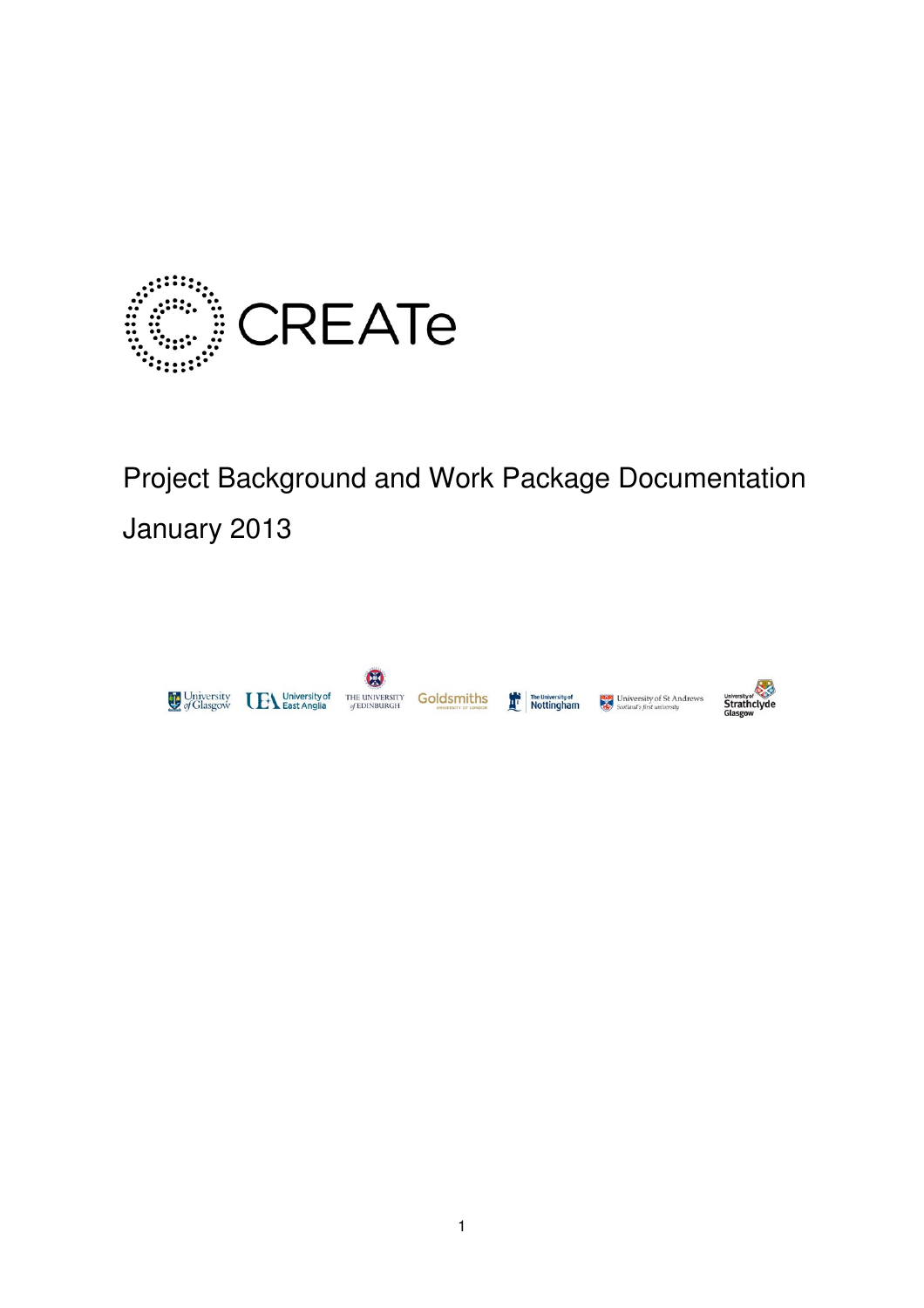## **Part A. Background and Aims**

## **CONTEXT:**

Over the last decade, the creative industries have been revolutionised by information and communications technologies (ICT) and an emerging digital economy. This has resulted in the emergence of: new types of creators, cultural products and processes; new platforms, both physical and virtual, for production and distribution; new intermediaries, finance sources and distributors (as well as disintermediation); and new engagements with consumers (notably, in the interactive usergenerated content (UGC) or "web 2.0" world). We are at a pivotal moment in history where the UK has the opportunity to build a cultural and regulatory infrastructure where the next generation of first movers can flourish as successfully as Google, Facebook or iTunes. But the transition from analogue to digital for established creators and rightsholders has sometimes been as problematic as it has been promising. If technology has threatened the creative industries, can it also save them?

Copyright reform will fail if consensus and compromise on encouraging innovation cannot be found while at the same time supporting established industries during this digital transition. Policymaking in the digital IP and creative industries arena is acknowledged to be controversial, often attributable to a lack of technological expertise among legislators as well as the absence of a robust evidence base assembled via open and transparent methodologies to back policy proposals. Copyright policy based on rhetoric not research – however well meaning – has the power to undermine the essential working of the Internet. While the UK Intellectual Property Office (IPO) is a world leader in insisting on evidence-based policy and commissioning research, a research institute widely respected by stakeholders as independent of both politics and industry is vital, increasing our understanding of how cultural and creative industries thrive and become innovation leaders in the digital world.

#### **VISION AND AIMS:**

CREATe will bring a fresh approach to the creative industries. Our vision is that successful copyright reform must be based first of all on incentivising innovation from SMEs and individual creators, as the true incubators of change and growth. Business models must take into account how consumers and users actually use, acquire and appropriate cultural products in the digital era, and find ways to maximise profits, growth and cultural production by acknowledging these realities. In our view, technology is not part of the problem but part of the solution.

CREATe aims to become a trusted broker between the varying interests, working closely with industry and artists to help them achieve their economic and personal aims. The UK can be a pioneer in the post web 2.0 digital era, producing not just economic growth, but creative opportunities, and democratic inclusion for citizens and consumers in an age where cultural production should be limited only by time and imagination.

#### CREATe's aims are to:

1. Analyse successful, failing, and emergent business models within and across different sectors of the creative industries and public cultural sector. We will map what incentivises creators and creation and what generates revenue chains, thus promoting growth and jobs. We will see where copyright fits into this web of incentives. We will also consider non-economic benefits; such as enhancing the public environment and improving quality of life for citizens.

2. Analyse in particular how copyright and other IP regimes interact with innovative business models and forms of cultural production based around openness, sharing, and the use and creative reuse of public domain and public sector material.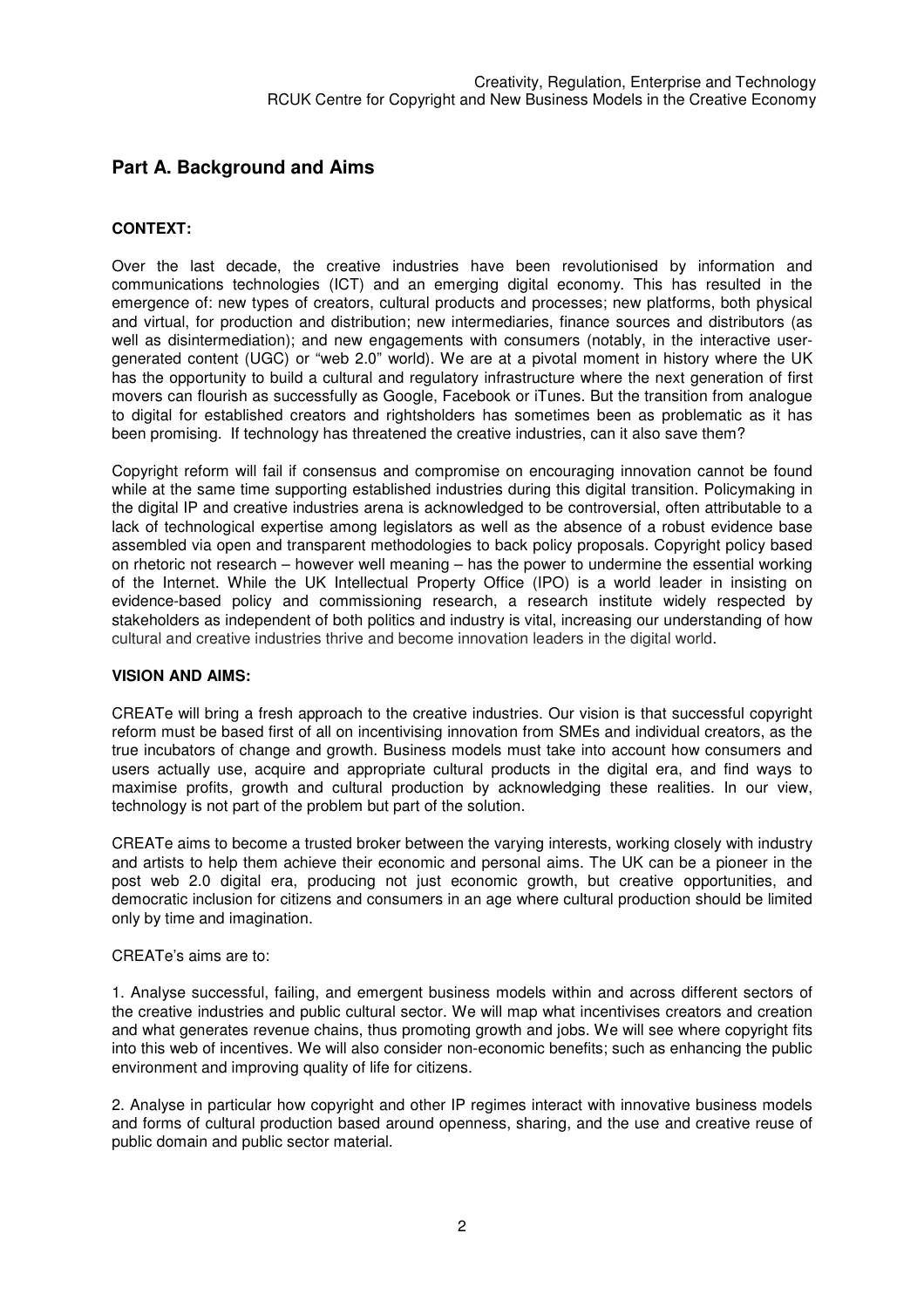3. Analyse whether and how IP law in the digital era promotes creative industry innovation and revenue generation, how it can be improved and where law is not the right policy tool. We will study EU and international law and policy, along with that of the UK, given the wider constraints on UK policymaking.

4. Analyse the current and future success and form of copyright enforcement measures, considering especially issues of: private bulk enforcement; public enforcement, eg "graduated response" by ISPs; DRM; and, newer self-enforcing code solutions such as YouTube's ContentID.

5. Analyse the role of both traditional and online intermediaries in relation to creativity, the cultural industries and consumption, adaptation and production of cultural goods by users.

6. Research the attitudes to consumption and copyright of users, producers and "prosumers", as well as explore the impact of user generated cultural content (UGCC), re-use, remix and coproduction of cultural goods.

## **LEGACY:**

A key stumbling block to effective research on innovation and the creative industries has been a lack of legal, business, technology and creative researchers trained to "speak each others' languages". Thus, the chief legacy of the Centre will be a new generation of trained interdisciplinary researchers in the creative economy, as well as 16 PhDs (4 of which will be funded by CREATe) and 24 Postdoctoral Research Assistants (full and part time) working across the CREATe consortium. This will be the first major UK effort to systematically build such capacity.

CREATe will archive and disseminate its deliverables, experience and methods, becoming an exemplar for future transdisciplinary and mixed methods initiatives in the cultural domain. Legacy deliverables across various media will include traditional academic publications, academic, creator and recorded performance blogs, apps and websites, datasets and software, including an open standards data mining tool and user platform, as well as materials optimised for lay audiences delivered through a copyright user portal, and industry training materials on managing IP assets.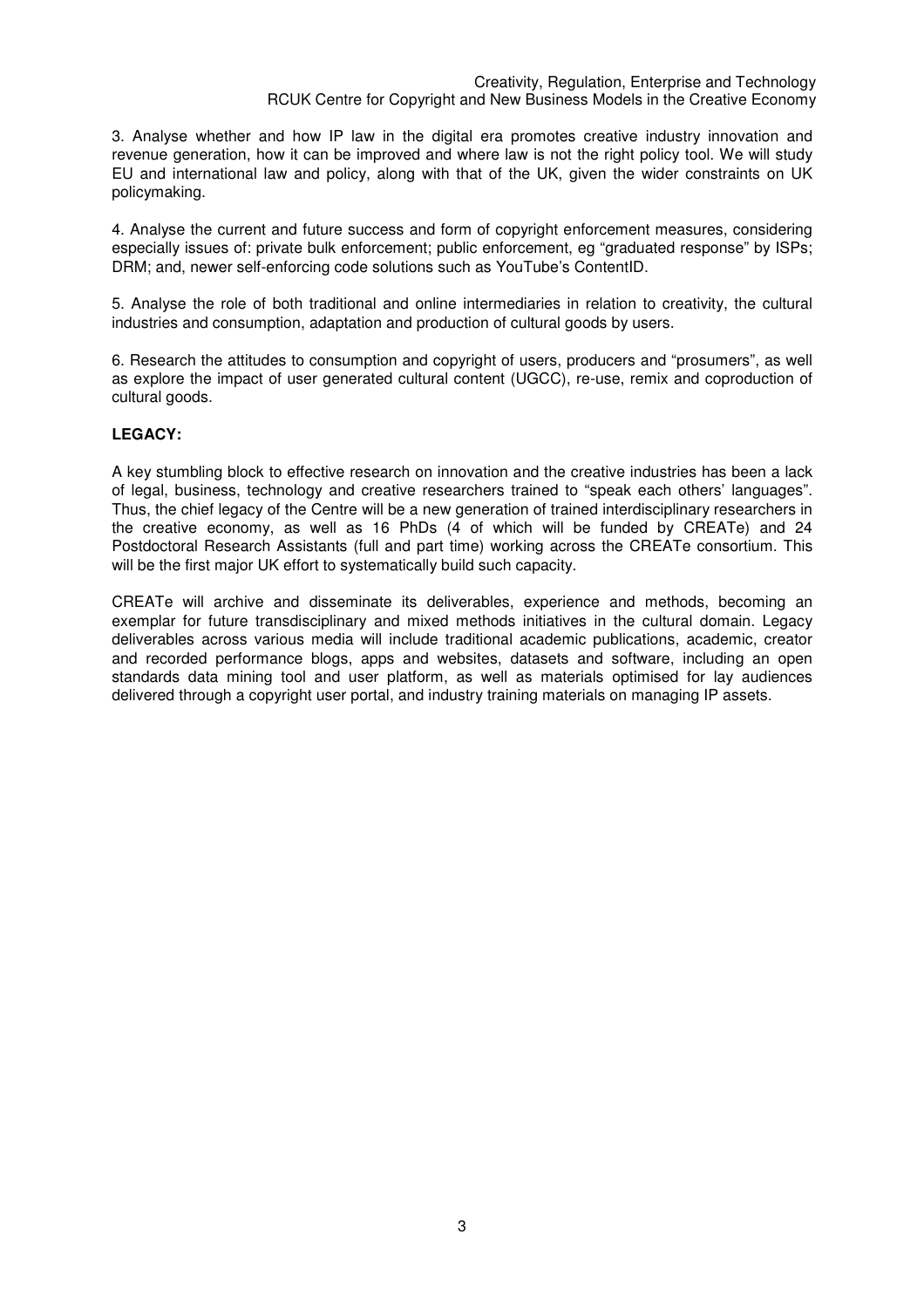# **Part B. Summary Table**

The Project has been divided into the following Work Packages:

| <b>WP</b> | <b>Project Title</b>                             | <b>HEI</b>        | PI                      | <b>Start Date</b> | <b>End Date</b>   |
|-----------|--------------------------------------------------|-------------------|-------------------------|-------------------|-------------------|
| 1A.1      | Managing IP Assets                               | <b>St Andrews</b> | <b>Barbara Townley</b>  | 1 October 2012    | 30 September 2016 |
| 1A.2      | Managing IP Assets                               | <b>St Andrews</b> | <b>Barbara Townley</b>  | 1 October 2012    | 30 September 2016 |
| 1B.1      | Copyright and Risk                               | Glasgow           | lan Anderson            | 1 February 2013   | 30 September 2013 |
| 1B.2      | Archives, Digitisation                           | Glasgow           | lan Anderson            | 1 October 2013    | 30 September 2016 |
| 1B.3      | New Business Models                              | Glasgow           | Martin Kretschmer       | 1 October 2013    | 30 September 2016 |
| 1C.1      | Copyright, Football                              | Glasgow           | Raymond Boyle           | 1 January 2013    | 31 December 2013  |
| 1C.2      | Live to Digital                                  | Strathclyde       | Lilian Edwards          | 1 January 2014    | 31 December 2014  |
| 1D        | Converging<br>Technologies                       | Glasgow           | Gillian Doyle           | 1 July 2014       | 31 December 2015  |
| 1E        | Games                                            | Edinburgh         | Daithi Mac Sithigh      | 1 January 2013    | 31 December 2013  |
| 2A        | <b>User:Creator Platform</b>                     | Nottingham        | Derek McAuley           | 1 October 2012    | 30 September 2016 |
| 2B        | Open Publishing                                  | Nottingham        | <b>Estelle Derclaye</b> | 1 January 2013    | 30 September 2016 |
| 2C        | Open Film                                        | Edinburgh         | Robin Williams          | 1 October 2012    | 30 April 2014     |
| 2D        | Open Design                                      | Nottingham        | George Kuk              | 1 July 2013       | 30 June 2016      |
| 3A        | Policy and Lawmaking                             | Glasgow           | Martin Kretschmer       | 1 October 2012    | 30 September 2016 |
| 3B        | Regulating<br>the<br><b>Collecting Societies</b> | East Anglia       | John Street             | 21 March 2013     | 20 March 2015     |
| 3C.1      | Self-enforcing IP Law                            | Edinburgh         | <b>Burkhard Schafer</b> | 1 October 2013    | 30 September 2015 |
| 3C.2      | Civil<br>Copyright<br>and<br>Enforcement         | Edinburgh         | Jane Cornwell           | 1 October 2013    | 30 September 2015 |
| 3C.3      | Public/Intermediary                              | Strathclyde       | Lilian Edwards          | 1 October 2012    | 30 September 2013 |
| 3D.1      | Scoping the Costs of<br>Enforcement              | Glasgow           | Martin Kretschmer       | 1 October 2014    | 30 September 2016 |
| 3D.2      | Assessing the IP Small<br><b>Claims Track</b>    | Glasgow           | Martin Kretschmer       | 1 October 2013    | 30 September 2016 |
| 3D.3      | IP Dispute Resolution                            | Edinburgh         | <b>Burkhard Schafer</b> | 1 October 2013    | 30 September 2016 |
| 3E        | Just Copyright                                   | Glasgow           | Martin Kretschmer       | 1 October 2014    | 30 September 2016 |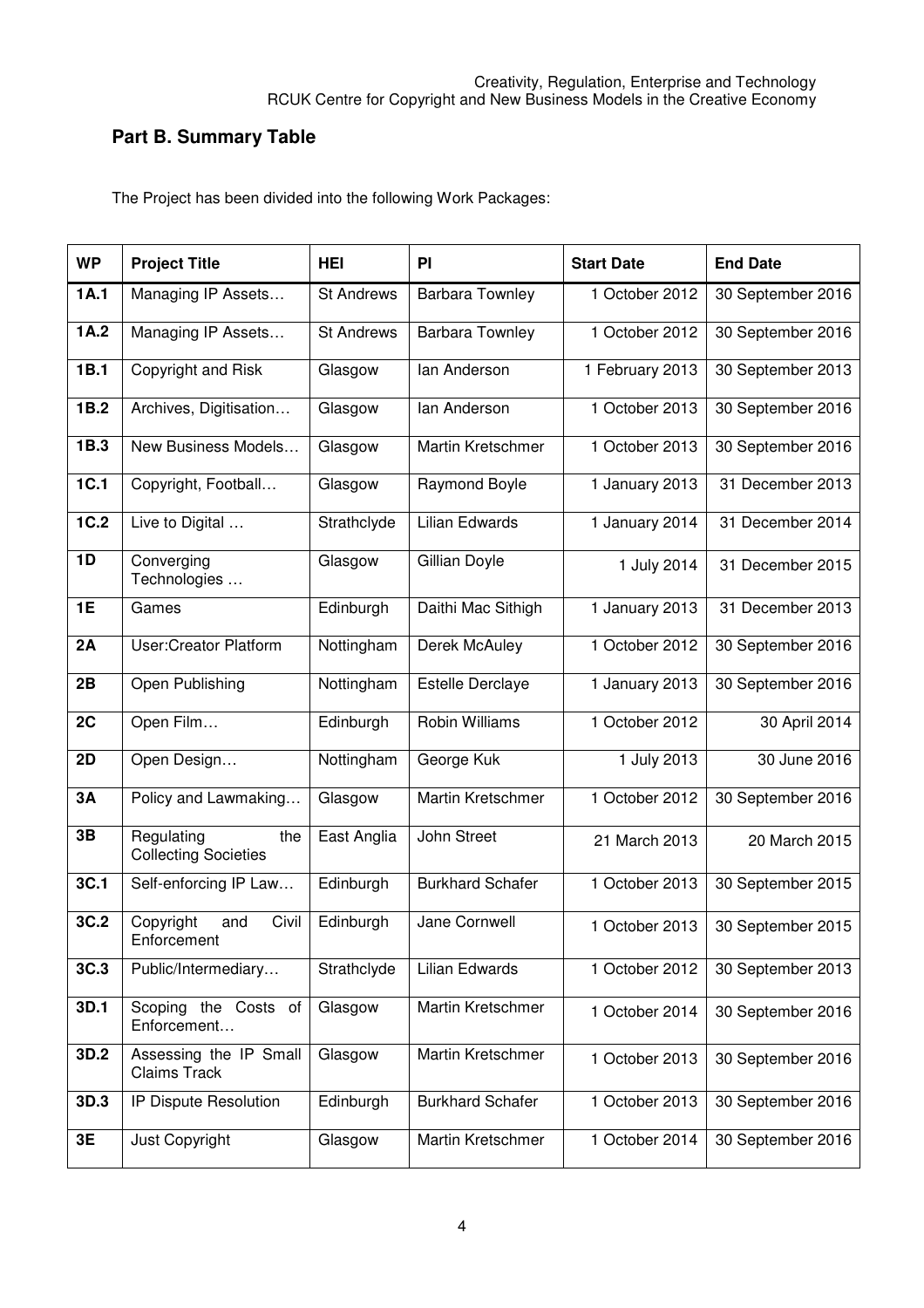#### Creativity, Regulation, Enterprise and Technology RCUK Centre for Copyright and New Business Models in the Creative Economy

| 4A.1       | <b>Individual Creators</b> | Edinburgh   | Smita Kheria                                | 01 January 2013     | 31 December 2014  |
|------------|----------------------------|-------------|---------------------------------------------|---------------------|-------------------|
|            |                            |             |                                             |                     |                   |
| 4A.2       | Copyright and Cultural     | Glasgow     | Philip Schlesinger                          | 01 October 2014     | 30 September 2016 |
| 4B         | Creators' Organisations    | Edinburgh   | Smita Kheria                                | 01 October 2013     | 30 September 2016 |
| 4C.1       | Music Copyright            | Glasgow     | Martin Cloonan                              | 01 October 2011     | 30 September 2015 |
| 4C.2       | Copyright at the Digital   | East Anglia | John Street                                 | 10 December<br>2012 | 09 December 2013  |
| 4C.3       | Digitisation               | East Anglia | John<br><b>Street</b><br>and<br>Keith Negus | 01 October 2013     | 31 January 2015   |
| 4D         | Whose Book                 | Goldsmiths  | Sarah Kember and<br>Janis Jefferies         | 01 October 2012     | 30 September 2016 |
| 4E         | Alternative Business       | Strathclyde | Lilian Edwards                              | 01 January 2013     | 31 December 2015  |
| 4F         | Fashion IP                 | Goldsmiths  | Angela McRobbie                             | 01 October 2013     | 30 April 2013     |
| <b>5A</b>  | Intermediaries             | East Anglia | <b>Emily Laidlaw</b>                        | 01 October 2012     | 30 September 2015 |
| 5 <b>B</b> | Platforms                  | Strathclyde | <b>Lilian Edwards</b>                       | 01 October 2014     | 30 September 2016 |
| 6A         | Sharing, Streaming         | East Anglia | Piers Fleming                               | 01 January 2013     | 31 December 2014  |
| 6B         | UGCC                       | Strathclyde | <b>Lilian Edwards</b>                       | 01 October 2012     | 30 September 2016 |
| 6C         | Data Mining                | Strathclyde | <b>Lilian Edwards</b>                       | 01 October 2012     | 30 September 2015 |
| <b>7A</b>  | Human Rights               | East Anglia | <b>Emily Laidlaw</b>                        | 01 October 2012     | 30 September 2014 |
| 7B         | Privacy, Personal          | Edinburgh   | Judith Rauhofer                             | 01 October 2013     | 30 September 2015 |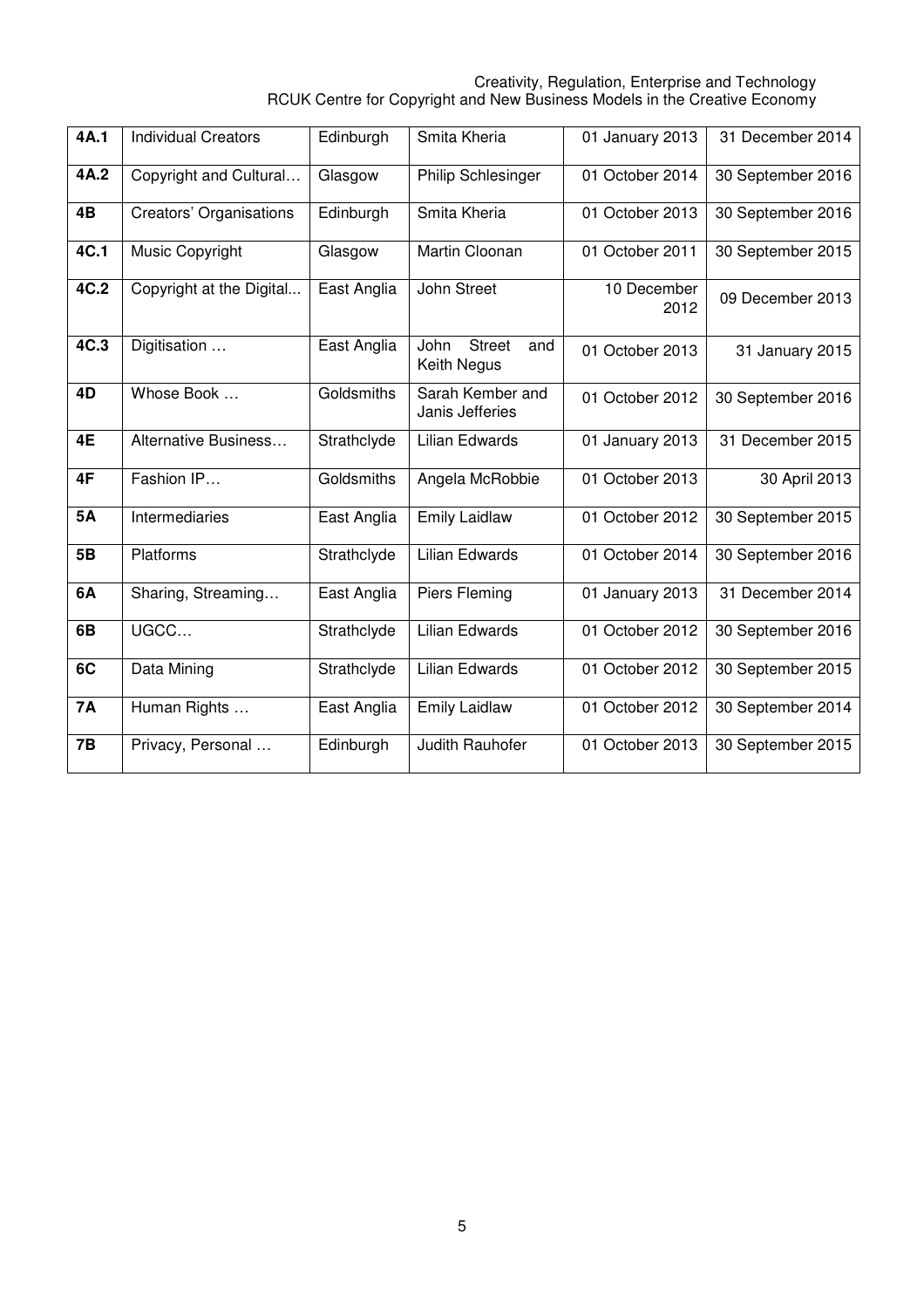# **Part C. Work Packages over Time**

| 2012        | 2013                                                                                                          | 2014                                                                              | 2015                                                                             | 2016          | LEADS <sup>*</sup> | <b>KEY PARTNERS **</b>                                                      | * RB = Raymond Boyle;                            |
|-------------|---------------------------------------------------------------------------------------------------------------|-----------------------------------------------------------------------------------|----------------------------------------------------------------------------------|---------------|--------------------|-----------------------------------------------------------------------------|--------------------------------------------------|
|             |                                                                                                               |                                                                                   |                                                                                  |               | <b>BT</b>          | Creative Scotland, Metis, CI KTN                                            | $GMC = GianMarco$                                |
|             | WP 1B: Digitisation, Risk, and New Business Models for Cultural Institutions -------------------------------- |                                                                                   |                                                                                  |               | MK RD IA           | Wellcome, NLS, NGS, NLW, EIF, BFI                                           | Campagnola; MC = Mar                             |
|             |                                                                                                               | WP 1C: Live to Digital: Live Sport and Performance ---                            | (24 months)                                                                      |               | <b>RBLE</b>        | Comm Games 2014, Festivals Ed, Capital FM,<br>Nott FC, The Watershed        | Cloonan; $JC = Jane$                             |
|             |                                                                                                               | Convergence -- I                                                                  | WP 1D: Media, Competition &                                                      | $(18$ months) | GD                 | FIRM, PACT                                                                  | Cornwell; ED = Estelle<br>Derclaye; RD = Ronan   |
|             | <b>WP 1E: Games ----- I</b>                                                                                   | $(12$ months)                                                                     |                                                                                  |               | <b>DMS</b>         | Mudlark, Tiga, Blitz, Roll7                                                 | Deazley; GD = Gillian                            |
|             |                                                                                                               |                                                                                   |                                                                                  |               | <b>DM</b>          | 100%Open                                                                    |                                                  |
| (45 months) |                                                                                                               |                                                                                   |                                                                                  |               | <b>ED</b>          | Open Book, Edward Elgar, RIN                                                | Doyle; LE = Lilian Edwar                         |
|             | WP 2C: Open Film -------------------------                                                                    | $(18$ months)                                                                     |                                                                                  |               | <b>RW</b>          | I Cassarino, BFI, BFTVUS, Broadway                                          | $PF = Piers Fleming; IA =$                       |
|             |                                                                                                               | WP 2D: Open Design ---------------                                                |                                                                                  | (36 months)   | GK                 | Marks & Spencer                                                             | Anderson; MH = Morten                            |
|             |                                                                                                               |                                                                                   |                                                                                  |               | PT                 | Coadec, ORG, Lawrence Kaye, CI KTN                                          | Hviid; JJ = Janis Jefferie                       |
|             |                                                                                                               | WP 3B: Collecting Societies ------- I                                             | $(24$ months)                                                                    |               | <b>JS</b>          | PRS, DACS, PLS                                                              | SK = Smita Kheria; SKe                           |
|             |                                                                                                               | WP 3C: Public. Private and Code Enforcement Models ------------------------------ |                                                                                  | (36 months)   | <b>BS JC</b>       | ISPA, TalkTalk, Timico                                                      | Sarah Kember; GK =                               |
|             | (36 months)                                                                                                   |                                                                                   | WP 3D: Dispute Resolution and the Costs of Enforcement --------------------      |               | MK BS              | Francis Davey, Cloch                                                        | George Kuk; MK=Martin                            |
|             |                                                                                                               | (24 months)                                                                       | WP 3E: Copyright and Justice ---------------------------                         |               | <b>MK</b>          | OpenDigital, MySociety                                                      | Kretschmer; EL = Emily                           |
| (45 months) | -1                                                                                                            |                                                                                   | WP 4A: CREATORS &PERFORMERS: PROCESS AND COPYRIGHT ----------------------------- |               | PS SK              | FACT, DCA, Blast Theory, Probiscus, Magic<br>Lantern, Contemporary Arts Soc | Laidlaw; DMS = Daithi                            |
|             |                                                                                                               |                                                                                   | (36 months)                                                                      |               | <b>SK</b>          | Association of Illustrators, PACT, MU, R.<br>Photographic Society           | MacSitigh; DM = Derek<br>Mcauley; $AMcR = Angel$ |
|             |                                                                                                               |                                                                                   | (36 months)                                                                      |               | MC JS KN           | Musicians Union, State 51, Banchory, Chemikal                               |                                                  |
|             |                                                                                                               |                                                                                   |                                                                                  |               | JJ SKe             | Touch Press, Cengage, also see WP2B&4E                                      | $McRobbie$ ; $KN = Keith$                        |
|             |                                                                                                               | WP 4E: Alternative Business Models for Authors ---------------------------------  |                                                                                  | (36 months)   | <b>LE</b>          | Neil Gaiman, Cory Doctorow, Charlie Stross                                  | Negus; $JR =$ Judith                             |
|             |                                                                                                               | WP 4F: Fashion -------I                                                           | (7 months)                                                                       |               | AMcR               | Giannino Malossi, Paul Smith                                                | Rauhofer: BS = Burkhar                           |
|             |                                                                                                               | WP 5A: INTERMEDIARIES: ROLES & RESPONSIBILITY ------------------                  | (36 months)                                                                      |               | EL                 | ISPA, TalkTalk, Timico                                                      | Schafer; PS = Philip                             |
|             |                                                                                                               | (24 months)                                                                       | WP 5B: Platforms & Business Models --------------                                |               | LE DMS             | Tiga, State 51                                                              | Schlesinger; JS = John                           |
|             | SOCIALISING? --------------                                                                                   | WP 6A: SHARING, STREAMING, STEALING, (24 months)                                  |                                                                                  |               | PF DZ              | TalkTalk, Musicians Union                                                   | Street; ST = Steve Tagg                          |
|             |                                                                                                               |                                                                                   |                                                                                  |               | <b>LE</b>          | Blast T, State 51, Greyworld                                                | $=$ Paul Torremans; BT $=$                       |
|             |                                                                                                               |                                                                                   | (36 months)                                                                      |               | <b>LE</b>          | National Centre for Text Mining                                             | Barbara Townley; RW =                            |
|             |                                                                                                               | WP 7A: CREATIVE BUSINESS MODELS & HUMAN (24 months)                               |                                                                                  |               | EL                 | ORG, Guadamuz(CC), C Doctorow                                               | Robin Williams; DZ = Da<br>Zizzo                 |
|             |                                                                                                               |                                                                                   | (24 months) WP7B: Privacy and Web 2.0 Businesses --------                        |               | JR.                | ORG, Pervasive Media, Mudlark                                               |                                                  |

 $a; MC = Martin$  $i =$  Jane Cornwell; ED = Estelle Derclaye; RD = Ronan  $D =$  Gillian **Lilian Edwards;** PF = Piers Fleming; IA = lan MH = Morten Hviid; JJ = Janis Jefferies; SK = Smita Kheria; SKe = ber; GK  $=$  George Kuk; MK=Martin  $E = E$ mily  $\textsf{AS} = \textsf{Daithi}$  MacSitigh; DM = Derek Mcauley; AMcR = Angela  $KN =$  Keith - Judith Rauhofer; BS = Burkhard  $=$  Philip Schlesinger; JS = John Street; ST = Steve Tagg; PT  $emans; BT =$  Barbara Townley; RW = ams; DZ = Daniel

\*\* This column provides an indication of where we feel projects may benefit from the involvement of specific industry partners and is not necessarily a record of specific promised actions by those partners.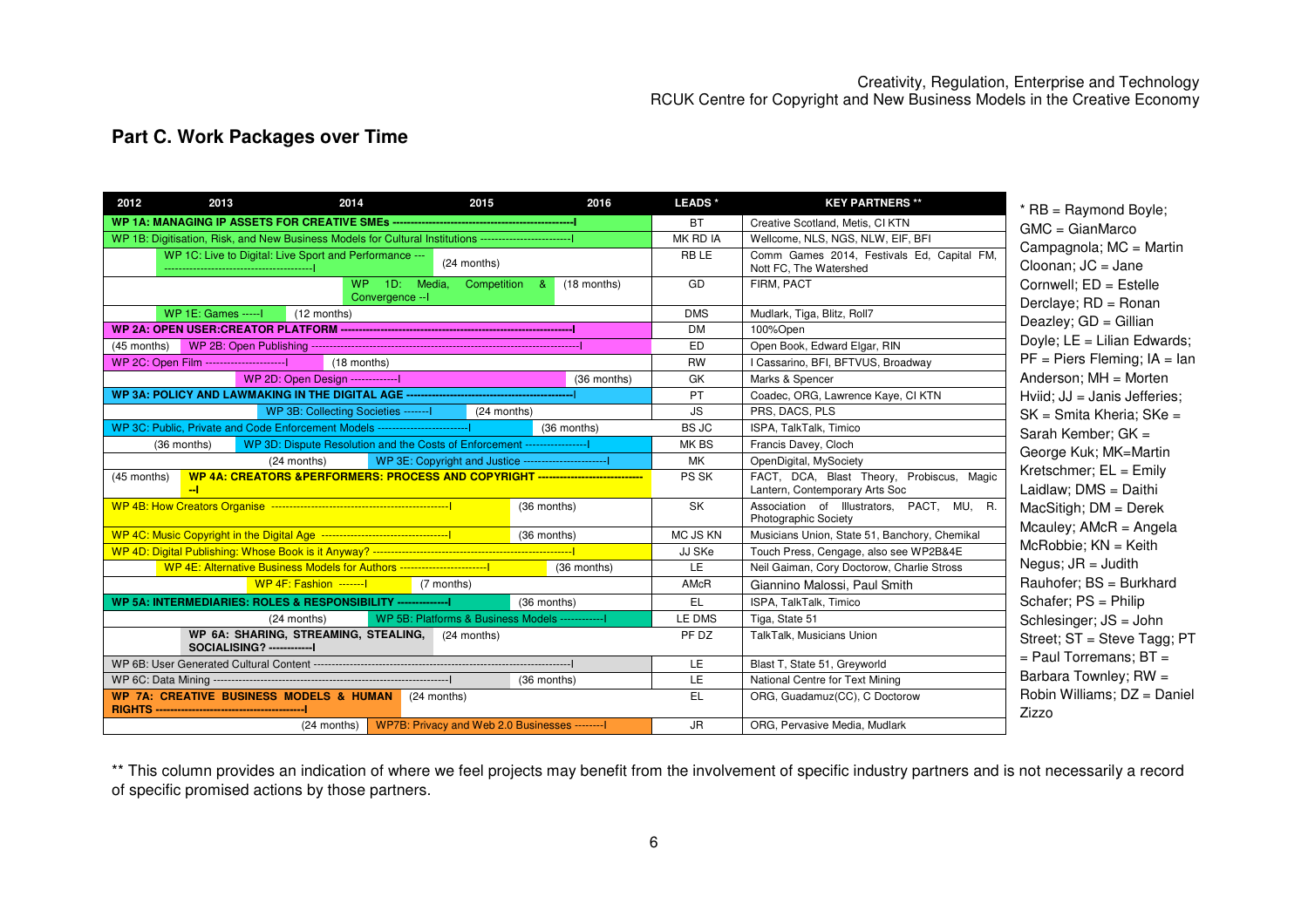# **Part D. Work Package Details**

| <b>Work Package Code</b>                                                                                                                                                                                                                                             | 1A.1                                                                                                                                                                                                                                                                                                                                                                                                                                                                                                                                                                                                                                                                                                                                                                                                                                                                                                                                                                                                                                                                                                                                                                                                                                                                                                                                                                                                                                                                                                                                                                                                                                                                                                                                                                                                                                                            | <b>Lead Investigator</b> | Townley<br>(St)<br>Barbara<br>Andrews)     |  |  |
|----------------------------------------------------------------------------------------------------------------------------------------------------------------------------------------------------------------------------------------------------------------------|-----------------------------------------------------------------------------------------------------------------------------------------------------------------------------------------------------------------------------------------------------------------------------------------------------------------------------------------------------------------------------------------------------------------------------------------------------------------------------------------------------------------------------------------------------------------------------------------------------------------------------------------------------------------------------------------------------------------------------------------------------------------------------------------------------------------------------------------------------------------------------------------------------------------------------------------------------------------------------------------------------------------------------------------------------------------------------------------------------------------------------------------------------------------------------------------------------------------------------------------------------------------------------------------------------------------------------------------------------------------------------------------------------------------------------------------------------------------------------------------------------------------------------------------------------------------------------------------------------------------------------------------------------------------------------------------------------------------------------------------------------------------------------------------------------------------------------------------------------------------|--------------------------|--------------------------------------------|--|--|
| <b>Project Title</b>                                                                                                                                                                                                                                                 | Intellectual<br>Managing<br>Property<br>Assets<br>for                                                                                                                                                                                                                                                                                                                                                                                                                                                                                                                                                                                                                                                                                                                                                                                                                                                                                                                                                                                                                                                                                                                                                                                                                                                                                                                                                                                                                                                                                                                                                                                                                                                                                                                                                                                                           | Co-Investigator(s)       | Not Applicable                             |  |  |
|                                                                                                                                                                                                                                                                      | Creative SMEs (Anchor<br>Project)                                                                                                                                                                                                                                                                                                                                                                                                                                                                                                                                                                                                                                                                                                                                                                                                                                                                                                                                                                                                                                                                                                                                                                                                                                                                                                                                                                                                                                                                                                                                                                                                                                                                                                                                                                                                                               | Contributor(s)           | Henning Berthold (RA)<br>Eilidh Young (RA) |  |  |
|                                                                                                                                                                                                                                                                      |                                                                                                                                                                                                                                                                                                                                                                                                                                                                                                                                                                                                                                                                                                                                                                                                                                                                                                                                                                                                                                                                                                                                                                                                                                                                                                                                                                                                                                                                                                                                                                                                                                                                                                                                                                                                                                                                 |                          |                                            |  |  |
| <b>Abstract</b>                                                                                                                                                                                                                                                      | This project provides an analysis of successful and unsuccessful Intellectual<br>Property management and exploitation strategies in the creative and cultural<br>industries                                                                                                                                                                                                                                                                                                                                                                                                                                                                                                                                                                                                                                                                                                                                                                                                                                                                                                                                                                                                                                                                                                                                                                                                                                                                                                                                                                                                                                                                                                                                                                                                                                                                                     |                          |                                            |  |  |
| <b>Project Description</b>                                                                                                                                                                                                                                           | Due to the lack of viable Intellectual Property (IP) management strategies,<br>cultural and creative companies often fail to recognize the importance of IP, are<br>unaware of the various commercial models that help them manage IP and<br>maintain an income stream, or are forced to sell property rights as part of<br>business development thereby losing control over their product. The<br>management of IP is also challenged by the ever-changing market for creative<br>content and rapidly developing technology. As traditional business models seek<br>to adapt to these new realities, IP management strategies must also evolve. IP<br>management currently occurs through a variety of means including Digital<br>Rights Management, licensing, direct sales, alternative revenue streams,<br>Creative Commons, branding, formal IP rights (patents, trademarks, copyright,<br>trade secrets and design rights). These options offer potential solutions to the<br>changes in the business landscape; but the extent of their strategic use is not<br>well understood, especially in SMEs which characterise the creative industry<br>sector but who are often unaware of IP management strategies. This project<br>will offer an examination of current IP strategies through literature reviews and<br>in-depth case studies, identifying successes and obstacles to exploitation and<br>commercialization, distinguishing broadly between design focused (Design and<br>Fashion) and publishing focused (Games, Film, TV, Radio, Publishing, Music)<br>creative industries, as well as Performing Arts (theatre) and Visual Arts,<br>allowing for the identification of failed IP strategies (what to avoid), and the<br>identification of successful IP management strategies leading to viable business<br>models (what may be promoted). |                          |                                            |  |  |
| <b>Project Start Date</b>                                                                                                                                                                                                                                            | 1 October 2012                                                                                                                                                                                                                                                                                                                                                                                                                                                                                                                                                                                                                                                                                                                                                                                                                                                                                                                                                                                                                                                                                                                                                                                                                                                                                                                                                                                                                                                                                                                                                                                                                                                                                                                                                                                                                                                  | <b>Project End Date</b>  | 30 September 2016                          |  |  |
|                                                                                                                                                                                                                                                                      |                                                                                                                                                                                                                                                                                                                                                                                                                                                                                                                                                                                                                                                                                                                                                                                                                                                                                                                                                                                                                                                                                                                                                                                                                                                                                                                                                                                                                                                                                                                                                                                                                                                                                                                                                                                                                                                                 |                          |                                            |  |  |
| <b>Project Deliverables</b>                                                                                                                                                                                                                                          |                                                                                                                                                                                                                                                                                                                                                                                                                                                                                                                                                                                                                                                                                                                                                                                                                                                                                                                                                                                                                                                                                                                                                                                                                                                                                                                                                                                                                                                                                                                                                                                                                                                                                                                                                                                                                                                                 |                          |                                            |  |  |
| 1. Book of case studies<br>2. Feedback to the CI sectors through dedicated workshops and seminars<br>3. Recommendations for customizing the on-line diagnostic tool-kit developed by the Intellectual Asset<br>Centre designed to aid SMEs on IP and business models |                                                                                                                                                                                                                                                                                                                                                                                                                                                                                                                                                                                                                                                                                                                                                                                                                                                                                                                                                                                                                                                                                                                                                                                                                                                                                                                                                                                                                                                                                                                                                                                                                                                                                                                                                                                                                                                                 |                          |                                            |  |  |
| ditionale a residential surgery with Creative Ces                                                                                                                                                                                                                    |                                                                                                                                                                                                                                                                                                                                                                                                                                                                                                                                                                                                                                                                                                                                                                                                                                                                                                                                                                                                                                                                                                                                                                                                                                                                                                                                                                                                                                                                                                                                                                                                                                                                                                                                                                                                                                                                 |                          |                                            |  |  |

4. Non-traditional: a residential surgery with Creative Scotland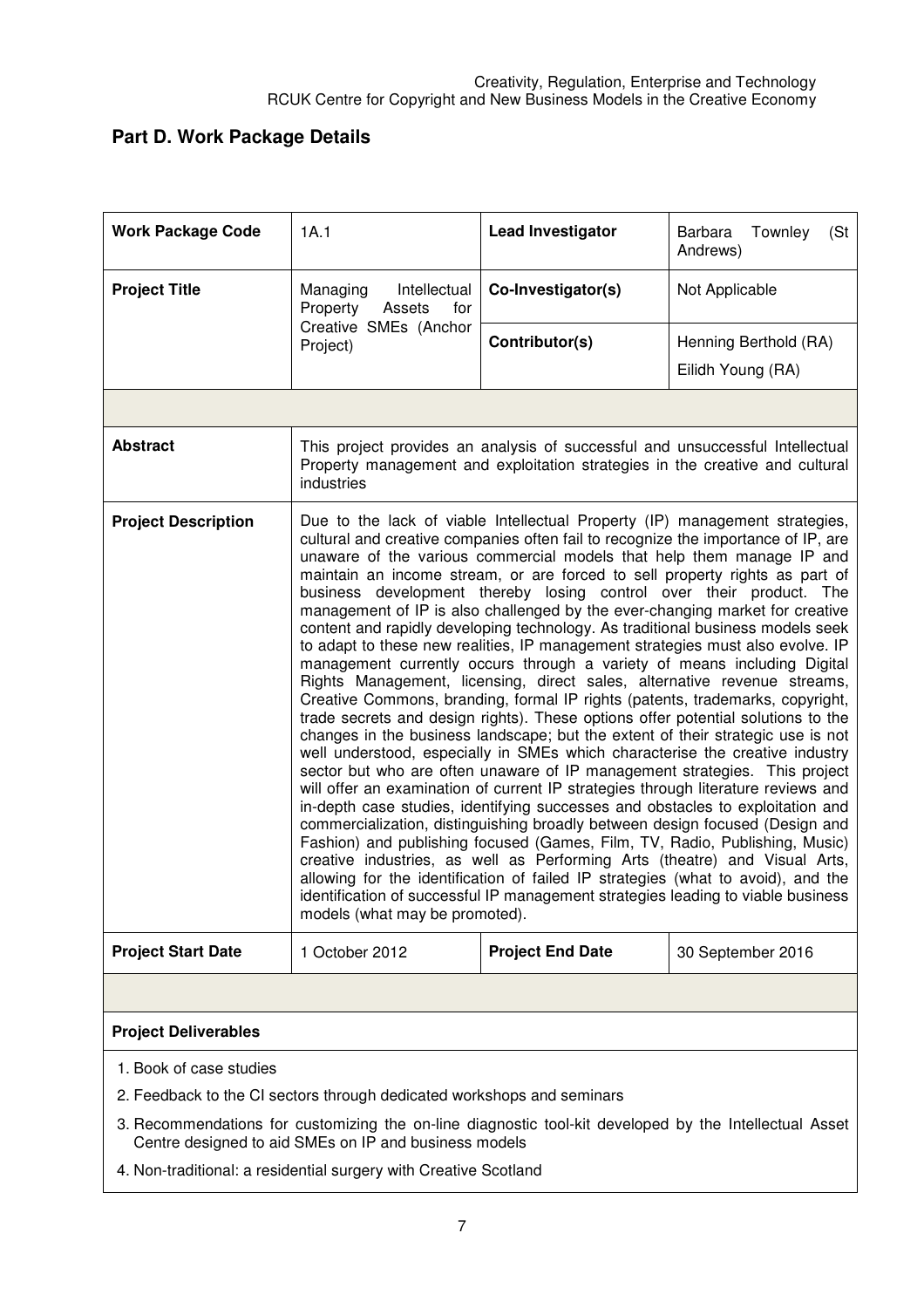| <b>Work Package Code</b>                                                                                                                      | 1A.2                                                                                                                                                                                                                                                                                                                                                                                                                                                                                                                                                                                                                                                                                                                                                                                                                                                                                                                                                                                                                                                                                                                                                                                                                                                                                                                                                                                                                                                                                                                                                                                                                                              | <b>Lead Investigator</b> | Barbara<br>Townley<br>(St)<br>Andrews) |  |  |  |  |
|-----------------------------------------------------------------------------------------------------------------------------------------------|---------------------------------------------------------------------------------------------------------------------------------------------------------------------------------------------------------------------------------------------------------------------------------------------------------------------------------------------------------------------------------------------------------------------------------------------------------------------------------------------------------------------------------------------------------------------------------------------------------------------------------------------------------------------------------------------------------------------------------------------------------------------------------------------------------------------------------------------------------------------------------------------------------------------------------------------------------------------------------------------------------------------------------------------------------------------------------------------------------------------------------------------------------------------------------------------------------------------------------------------------------------------------------------------------------------------------------------------------------------------------------------------------------------------------------------------------------------------------------------------------------------------------------------------------------------------------------------------------------------------------------------------------|--------------------------|----------------------------------------|--|--|--|--|
| <b>Project Title</b>                                                                                                                          | Managing<br>Intellectual<br>Property<br>Assets<br>for                                                                                                                                                                                                                                                                                                                                                                                                                                                                                                                                                                                                                                                                                                                                                                                                                                                                                                                                                                                                                                                                                                                                                                                                                                                                                                                                                                                                                                                                                                                                                                                             | Co-Investigator(s)       | Not Applicable                         |  |  |  |  |
|                                                                                                                                               | <b>Creative SMEs</b>                                                                                                                                                                                                                                                                                                                                                                                                                                                                                                                                                                                                                                                                                                                                                                                                                                                                                                                                                                                                                                                                                                                                                                                                                                                                                                                                                                                                                                                                                                                                                                                                                              | Contributor(s)           | Henning Berthold                       |  |  |  |  |
|                                                                                                                                               |                                                                                                                                                                                                                                                                                                                                                                                                                                                                                                                                                                                                                                                                                                                                                                                                                                                                                                                                                                                                                                                                                                                                                                                                                                                                                                                                                                                                                                                                                                                                                                                                                                                   |                          |                                        |  |  |  |  |
| <b>Abstract</b>                                                                                                                               | This project provides an analysis of Intellectual Property management issues<br>arising from the use of innovative design methods by SMEs for product/service<br>development.                                                                                                                                                                                                                                                                                                                                                                                                                                                                                                                                                                                                                                                                                                                                                                                                                                                                                                                                                                                                                                                                                                                                                                                                                                                                                                                                                                                                                                                                     |                          |                                        |  |  |  |  |
| <b>Project Description</b>                                                                                                                    | Design has recently been identified as a crucial area for support given its<br>central contribution to value added in all elements of product and service<br>manufacture. This is an exploratory project that examines IP issues as they<br>arise in relation to design-led innovation strategies, where multiple agents are<br>involved in the identification and design of new products and service to enable<br>start up organisations to develop to the next stage of business maturity. A<br>number of design-led projects will be examined to see the extent to which IP<br>issues feature, where in the design process and how they arise, and the extent<br>to which they aid or inhibit multi-party working. Again the focus will be in-depth<br>case studies looking at design as applied to the areas identified by the Scottish<br>Government as central to their economic strategy including health and well-<br>being, rural economies, food, sports, and ICT. AHRC KE obligations are to<br>follow design-led innovation models in the five identified areas to examine the<br>development of new business models. The IP research will 'piggy back' on this,<br>examining the IP issues that arise in these projects, and in particular, their<br>implications for working methods. The time span allows for the overview of the<br>range of sectors and the time lines involved in the development of<br>product/service ideas from initial scoping stages, prototype development to<br>product/service launch. The number and types of cases are dependent on<br>those identified through the AHRC KE hub which begins in June. |                          |                                        |  |  |  |  |
| <b>Project Start Date</b>                                                                                                                     | 1 October 2012                                                                                                                                                                                                                                                                                                                                                                                                                                                                                                                                                                                                                                                                                                                                                                                                                                                                                                                                                                                                                                                                                                                                                                                                                                                                                                                                                                                                                                                                                                                                                                                                                                    | <b>Project End Date</b>  | 30 September 2016                      |  |  |  |  |
|                                                                                                                                               |                                                                                                                                                                                                                                                                                                                                                                                                                                                                                                                                                                                                                                                                                                                                                                                                                                                                                                                                                                                                                                                                                                                                                                                                                                                                                                                                                                                                                                                                                                                                                                                                                                                   |                          |                                        |  |  |  |  |
| <b>Project Deliverables</b>                                                                                                                   |                                                                                                                                                                                                                                                                                                                                                                                                                                                                                                                                                                                                                                                                                                                                                                                                                                                                                                                                                                                                                                                                                                                                                                                                                                                                                                                                                                                                                                                                                                                                                                                                                                                   |                          |                                        |  |  |  |  |
| Traditional: 2 Academic Journal Articles<br>1.<br>Practitioner workshops and seminars detailing IP issues that arise within the sectors<br>2. |                                                                                                                                                                                                                                                                                                                                                                                                                                                                                                                                                                                                                                                                                                                                                                                                                                                                                                                                                                                                                                                                                                                                                                                                                                                                                                                                                                                                                                                                                                                                                                                                                                                   |                          |                                        |  |  |  |  |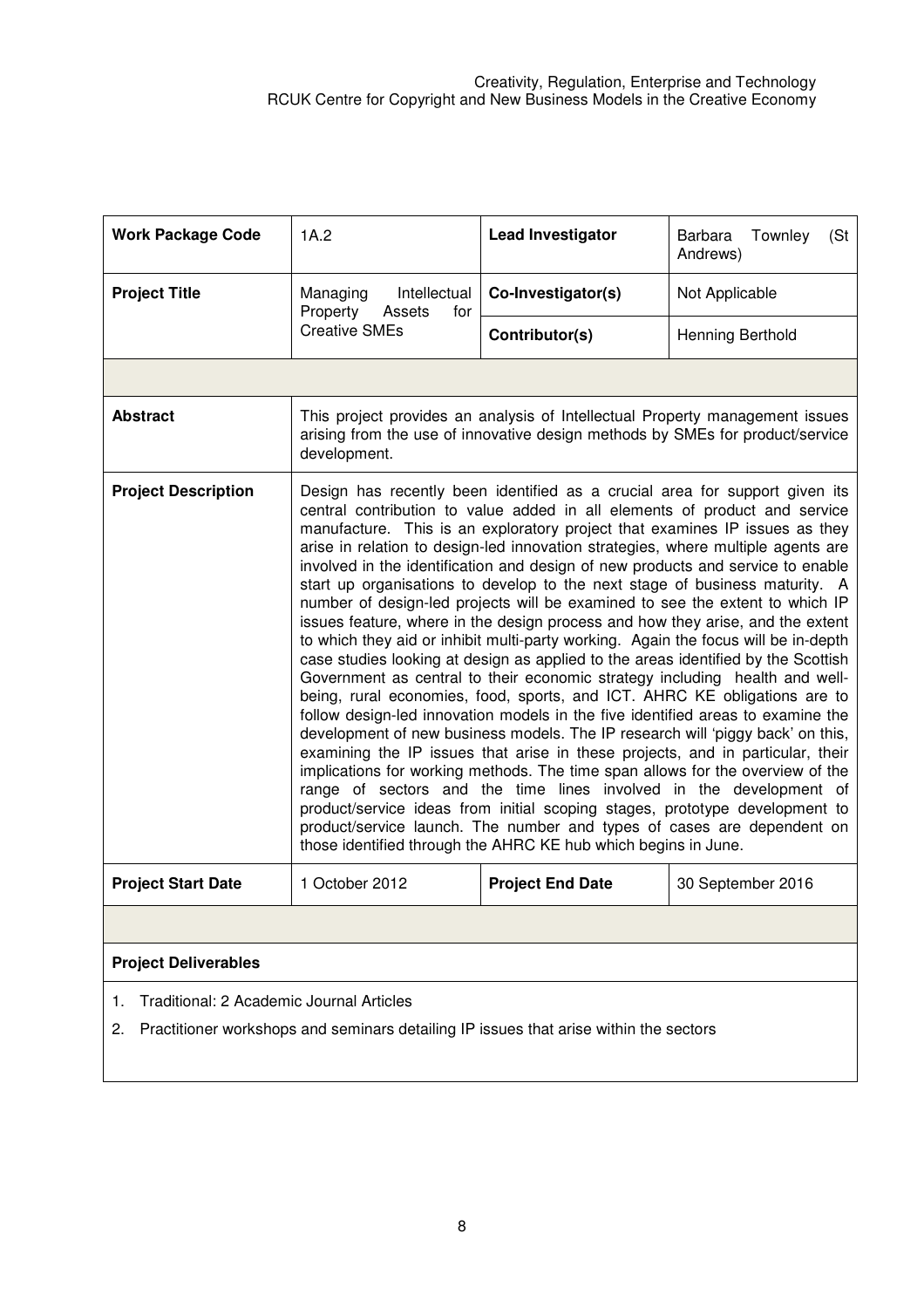| <b>Work Package Code</b>                                                                                                                               | 1B.1                                                                                                                                                                                                                                                                                                                                                                                                                                                                                                                                                                                                                                                                                                       | <b>Lead Investigator</b> | Ian Anderson (Glasgow)        |  |  |  |  |
|--------------------------------------------------------------------------------------------------------------------------------------------------------|------------------------------------------------------------------------------------------------------------------------------------------------------------------------------------------------------------------------------------------------------------------------------------------------------------------------------------------------------------------------------------------------------------------------------------------------------------------------------------------------------------------------------------------------------------------------------------------------------------------------------------------------------------------------------------------------------------|--------------------------|-------------------------------|--|--|--|--|
| <b>Project Title</b>                                                                                                                                   | Copyright<br>Risk:<br>and<br>Scoping and Wellcome                                                                                                                                                                                                                                                                                                                                                                                                                                                                                                                                                                                                                                                          | Co-Investigator(s)       | Ronan<br>Deazley<br>(Glasgow) |  |  |  |  |
|                                                                                                                                                        | <b>Digital Library Project</b>                                                                                                                                                                                                                                                                                                                                                                                                                                                                                                                                                                                                                                                                             | Contributor(s)           | Victoria Stobo (RA)           |  |  |  |  |
|                                                                                                                                                        |                                                                                                                                                                                                                                                                                                                                                                                                                                                                                                                                                                                                                                                                                                            |                          |                               |  |  |  |  |
| <b>Abstract</b>                                                                                                                                        | This project considers the implications of adopting a risk-based approach to<br>copyright compliance within a large-scale multi-partner digitisation project such<br>as the Wellcome Digital Library, with a view to informing archival practice within<br>a national and international context.                                                                                                                                                                                                                                                                                                                                                                                                           |                          |                               |  |  |  |  |
| <b>Project Description</b>                                                                                                                             | The Wellcome Trust is currently piloting a multi-partner project concerning the<br>digitisation of key Wellcome Library holdings as well as relevant third party<br>content (project commenced September 2011). The theme for the pilot project<br>is Modern Genetics and its foundations reflecting one of the strategic aims of<br>the Wellcome Trust. The project partners are Glasgow University Archive<br>Services, Kings College London Archives, and University College London<br>Bibliographic Services. The pilot project will form the basis for the subsequent<br>development of the Wellcome Digital Library, due to be launched in September<br>2012.                                        |                          |                               |  |  |  |  |
|                                                                                                                                                        | One of the principal barriers to the success of the project concerns copyright<br>law in that almost all of the material proposed to be digitised is in copyright.<br>However, rather than adhere to a policy of strict copyright compliance, the<br>Wellcome Trust are proposing to adopt a more nuanced risk-based approach to<br>the question of clearing rights for digitisation and dissemination of the relevant<br>material. Locating the question of copyright compliance within a risk-<br>management strategy is a relatively recent innovation, and especially so within<br>the public sector. It is an approach that some of the more risk-averse partners<br>to the project find challenging. |                          |                               |  |  |  |  |
|                                                                                                                                                        | This project will assess and report upon the implications of adopting a risk-<br>based approach to copyright compliance within a multi-partner digitisation<br>project. How are risks identified and managed within a collaborative initiative of<br>this kind? Upon what criteria are works designated as low or high risk? What<br>are the financial implications of adopting this approach (in terms of staff time)?<br>And what implications might this pilot project have for the national and<br>international archive community?                                                                                                                                                                    |                          |                               |  |  |  |  |
| <b>Project Start Date</b>                                                                                                                              | 1 February 2013                                                                                                                                                                                                                                                                                                                                                                                                                                                                                                                                                                                                                                                                                            | <b>Project End Date</b>  | 30 September 2013             |  |  |  |  |
|                                                                                                                                                        |                                                                                                                                                                                                                                                                                                                                                                                                                                                                                                                                                                                                                                                                                                            |                          |                               |  |  |  |  |
| <b>Project Deliverables</b>                                                                                                                            |                                                                                                                                                                                                                                                                                                                                                                                                                                                                                                                                                                                                                                                                                                            |                          |                               |  |  |  |  |
| 1. An Evaluation Report for the Wellcome Trust and other partner institutions for dissemination among the<br>archive sector within and outwith the UK. |                                                                                                                                                                                                                                                                                                                                                                                                                                                                                                                                                                                                                                                                                                            |                          |                               |  |  |  |  |

2. One academic article for publication in a refereed international journal.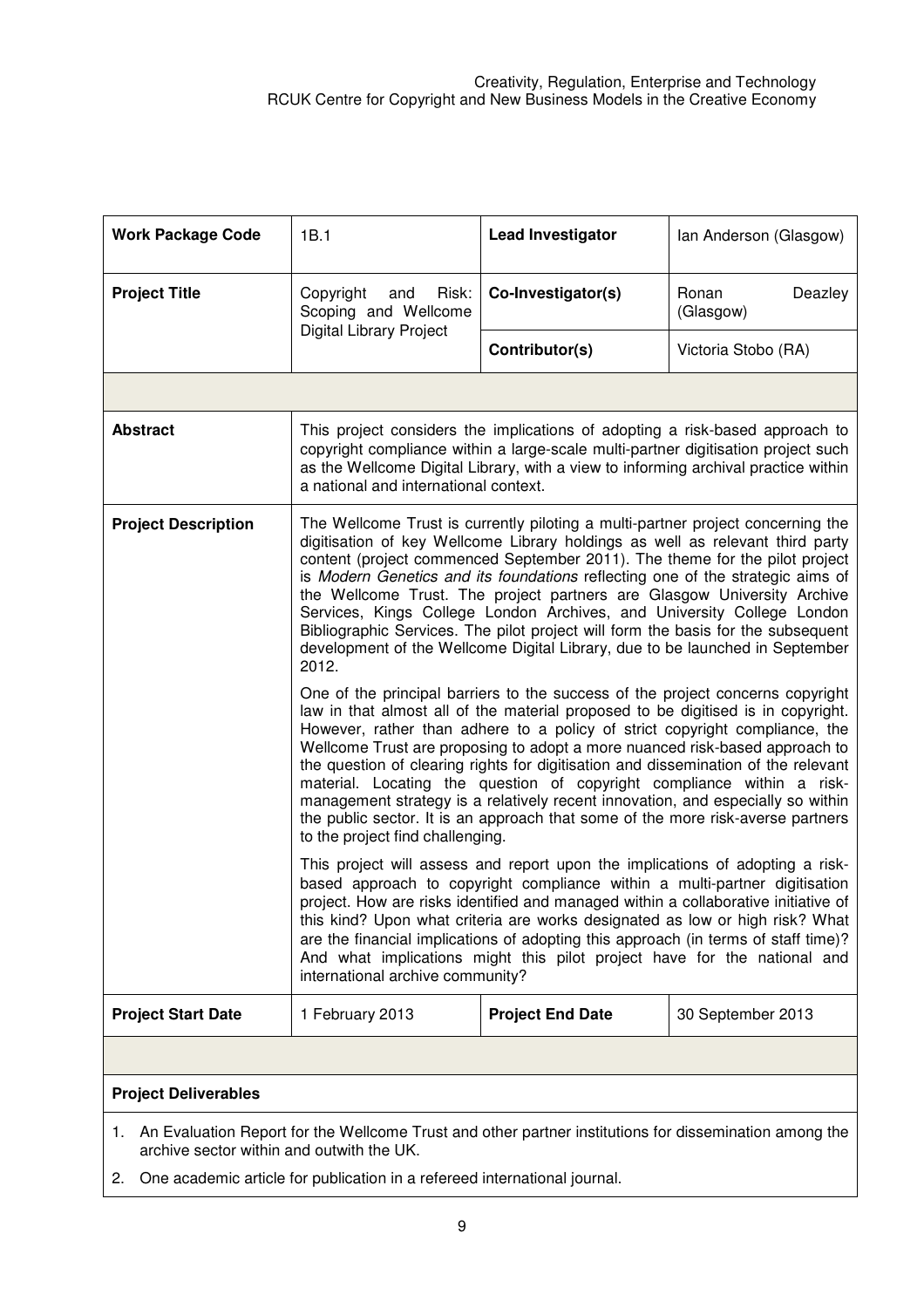| <b>Work Package Code</b>   | 1B.2                                                                                                                                                                                                                                                                                                                                                                                                                                                                                                                                                                                                                                                                                                                                                                                                                                                                                                                                                                                                                                                                                                                                                                                                                                              | <b>Lead Investigator</b> | Ian Anderson (Glasgow)        |  |  |  |
|----------------------------|---------------------------------------------------------------------------------------------------------------------------------------------------------------------------------------------------------------------------------------------------------------------------------------------------------------------------------------------------------------------------------------------------------------------------------------------------------------------------------------------------------------------------------------------------------------------------------------------------------------------------------------------------------------------------------------------------------------------------------------------------------------------------------------------------------------------------------------------------------------------------------------------------------------------------------------------------------------------------------------------------------------------------------------------------------------------------------------------------------------------------------------------------------------------------------------------------------------------------------------------------|--------------------------|-------------------------------|--|--|--|
| <b>Project Title</b>       | Digitisation<br>Archives,<br>and Copyright                                                                                                                                                                                                                                                                                                                                                                                                                                                                                                                                                                                                                                                                                                                                                                                                                                                                                                                                                                                                                                                                                                                                                                                                        | Co-Investigator(s)       | Ronan<br>Deazley<br>(Glasgow) |  |  |  |
|                            |                                                                                                                                                                                                                                                                                                                                                                                                                                                                                                                                                                                                                                                                                                                                                                                                                                                                                                                                                                                                                                                                                                                                                                                                                                                   |                          |                               |  |  |  |
| <b>Abstract</b>            | This project will provide the first in-depth study of the role that copyright plays in<br>shaping the behaviour of the UK's archival institutions, while also developing<br>policy recommendations to enable those institutions to make their archival<br>collections available online within a simple, straightforward, and easily<br>understood copyright regime. The first phase of the project will use the<br>Wellcome Digital Library as a case study for assessing the pros and cons of<br>adopting a risk based approach to copyright. This research will then inform the<br>scope and dimensions of a three year PhD that will further investigate<br>alternative approaches to copyright, digitisation and archive collections.                                                                                                                                                                                                                                                                                                                                                                                                                                                                                                         |                          |                               |  |  |  |
| <b>Project Description</b> | Archives play a vital role in linking people with their communities and their<br>heritage, and in shaping democracy, public policy, education, research, history,<br>and culture. While the digital environment has posed many challenges to<br>archives concerning the long-term preservation of records, it has also altered<br>society's expectations about access to those records: people now expect<br>resources to be available online as and when it suits them. Despite many<br>recent digitisation initiatives, less than two per cent of the UK's archival<br>collections are currently available online. One of the principal impediments to<br>the success of these initiatives is the law of copyright.                                                                                                                                                                                                                                                                                                                                                                                                                                                                                                                             |                          |                               |  |  |  |
|                            | Clearing rights is a highly complex process and the cumulative transaction<br>costs involved typically outstrip the cost of digitising archival material in the first<br>place (the cost of simply digitising Europe's archival collections has been<br>estimated at €41.8bn (Poole (2010)). Developing a body of research that<br>proved influential in encouraging the adoption of a more nuanced policy with<br>respect to archives and copyright could, quite literally, lead to savings of billions<br>of pounds of public sector finance within the UK alone. Moreover, opening up<br>the UK's archival collections would also impact significantly on the production<br>and dissemination of new knowledge across the higher education sector.<br>Readier access to the wealth of archival material preserved in cultural<br>institutions throughout the UK would encourage and promote research and<br>innovation to the benefit of the higher education sector, the economy, and<br>society at large. A clearer understanding of the copyright position of archival<br>collections would also assist in facilitating the commercial digitisation, third<br>party licensing, and reusing and repurposing of digital archival collections. |                          |                               |  |  |  |
|                            | This project will provide the first in-depth study of the role that copyright plays in<br>shaping the behaviour of the UK's archival institutions, while also developing<br>policy recommendations to enable those institutions to make their archival<br>collections available online within a simple, straightforward, and easily<br>understood copyright regime. The project will be undertaken by a fully-funded<br>PhD student. It benefits from an Advisory Group that will guide and support the<br>scholar's research agenda, as well as playing an instrumental role in<br>disseminating the results of the scholar's research to ensure the maximum<br>impact of that research within the archive sector and at governmental level.                                                                                                                                                                                                                                                                                                                                                                                                                                                                                                     |                          |                               |  |  |  |
| <b>Project Start Date</b>  | 1 October 2013                                                                                                                                                                                                                                                                                                                                                                                                                                                                                                                                                                                                                                                                                                                                                                                                                                                                                                                                                                                                                                                                                                                                                                                                                                    | <b>Project End Date</b>  | 31 September 2016             |  |  |  |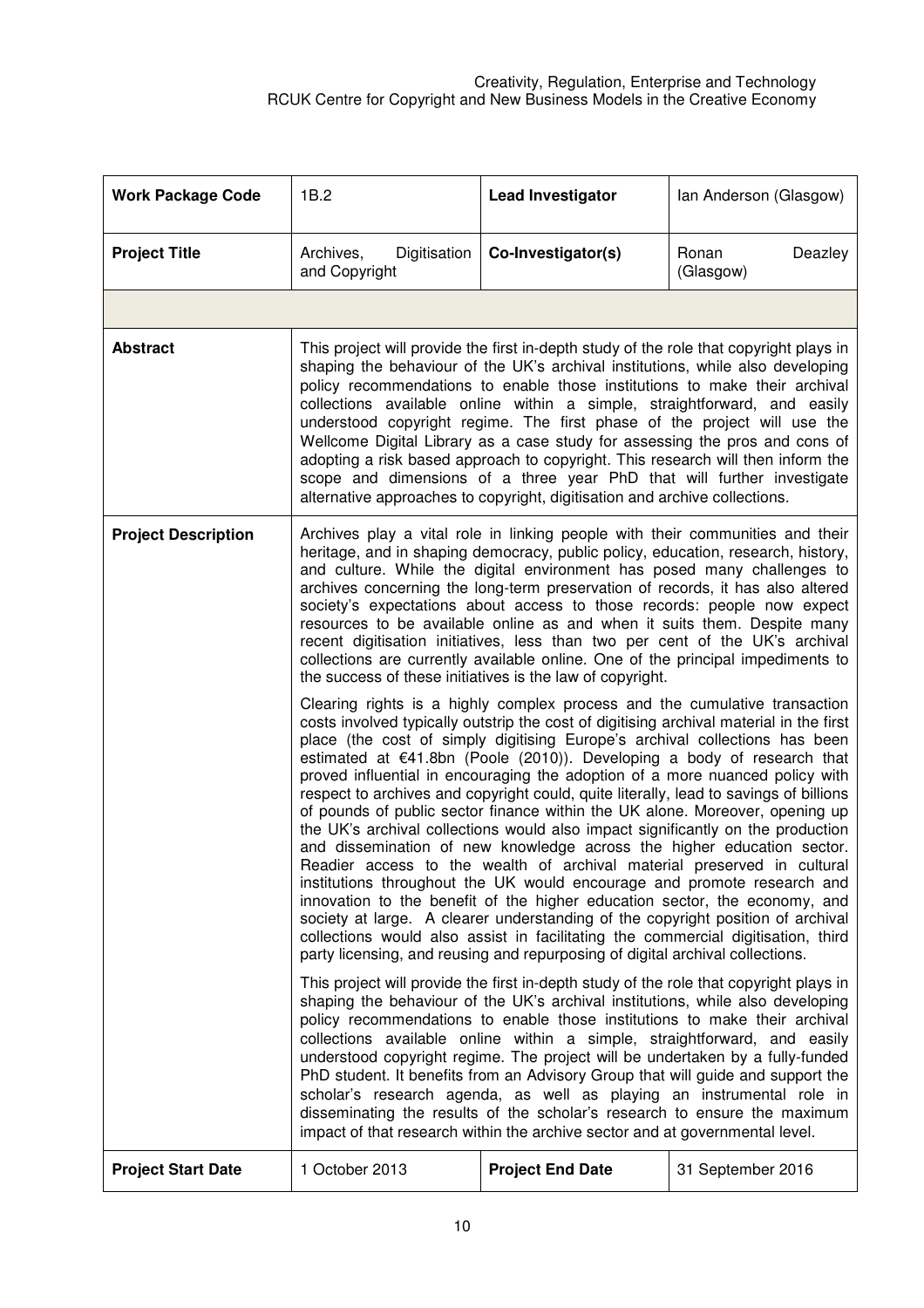## **Project Deliverables**

- 1. PhD Thesis completed within the timeframe
- 2. 2 peer reviewed articles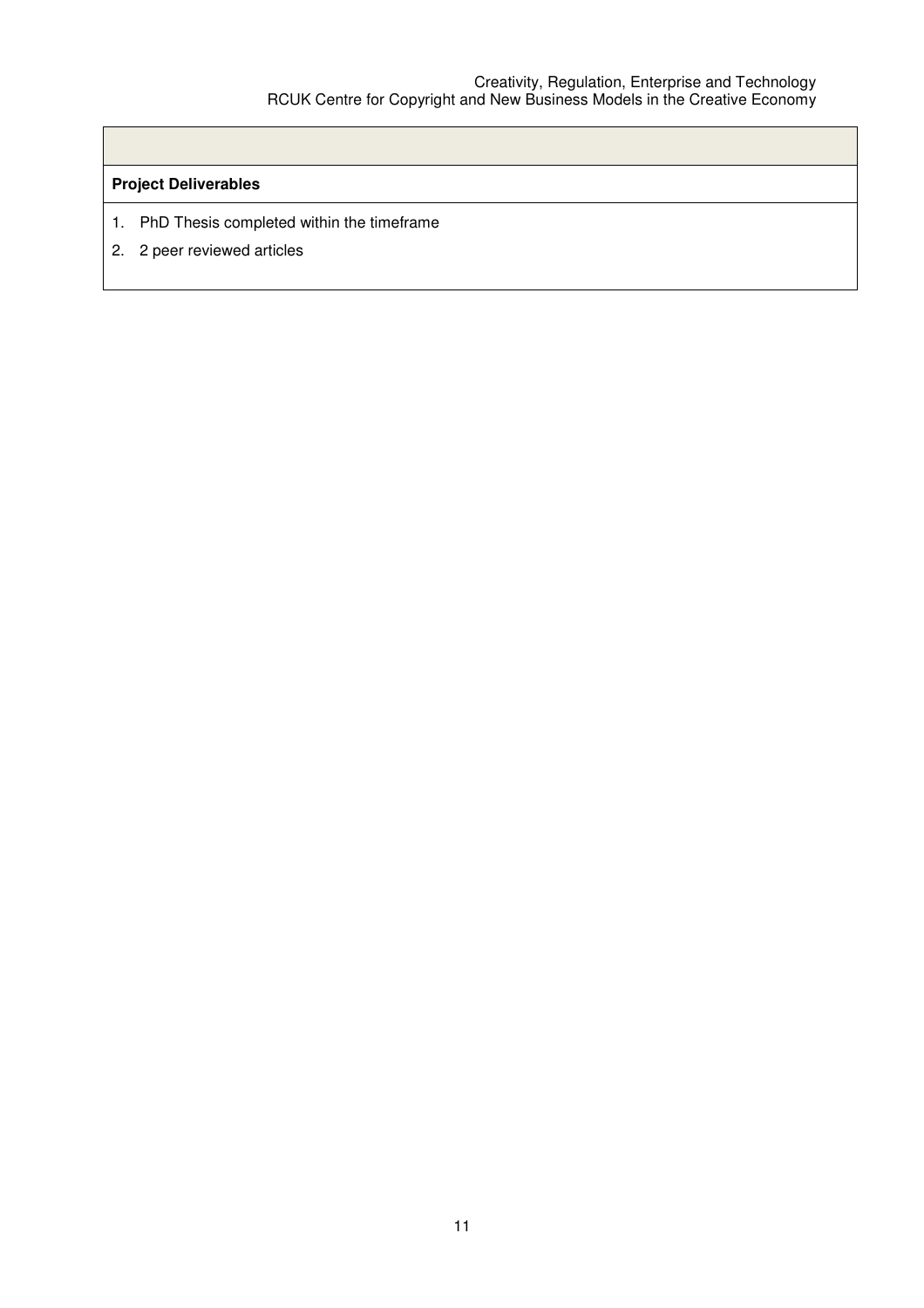| <b>Work Package Code</b>                                                                                                                                                                                                                                                                   | 1B.3                                             | <b>Lead Investigator</b>                                              | Martin<br>Kretschmer<br>(Glasgow) |  |  |
|--------------------------------------------------------------------------------------------------------------------------------------------------------------------------------------------------------------------------------------------------------------------------------------------|--------------------------------------------------|-----------------------------------------------------------------------|-----------------------------------|--|--|
| <b>Project Title</b>                                                                                                                                                                                                                                                                       | New Business Models<br>for Cultural Institutions | Co-Investigator(s)                                                    | Not Applicable                    |  |  |
|                                                                                                                                                                                                                                                                                            |                                                  | Contributor(s)                                                        | Darryl Mead (NLS)                 |  |  |
|                                                                                                                                                                                                                                                                                            |                                                  |                                                                       |                                   |  |  |
| <b>Abstract</b><br>Working closely with the National Library of Scotland, this project considers<br>how cultural heritage institutions within the public sector have responded to the<br>increasing need to engage in commercialisation activities during a time of<br>economic recession. |                                                  |                                                                       |                                   |  |  |
| <b>Project Description</b>                                                                                                                                                                                                                                                                 |                                                  | To be developed in partnership with the National Library of Scotland. |                                   |  |  |
| <b>Project Start Date</b>                                                                                                                                                                                                                                                                  | 1 October 2013                                   | <b>Project End Date</b>                                               | 31 September 2016                 |  |  |
|                                                                                                                                                                                                                                                                                            |                                                  |                                                                       |                                   |  |  |
| <b>Project Deliverables</b>                                                                                                                                                                                                                                                                |                                                  |                                                                       |                                   |  |  |
| PhD thesis to be completed within the timeframe<br>1.                                                                                                                                                                                                                                      |                                                  |                                                                       |                                   |  |  |
| 3 conference presentations<br>2.                                                                                                                                                                                                                                                           |                                                  |                                                                       |                                   |  |  |
| З.                                                                                                                                                                                                                                                                                         | 2 peer reviewed articles                         |                                                                       |                                   |  |  |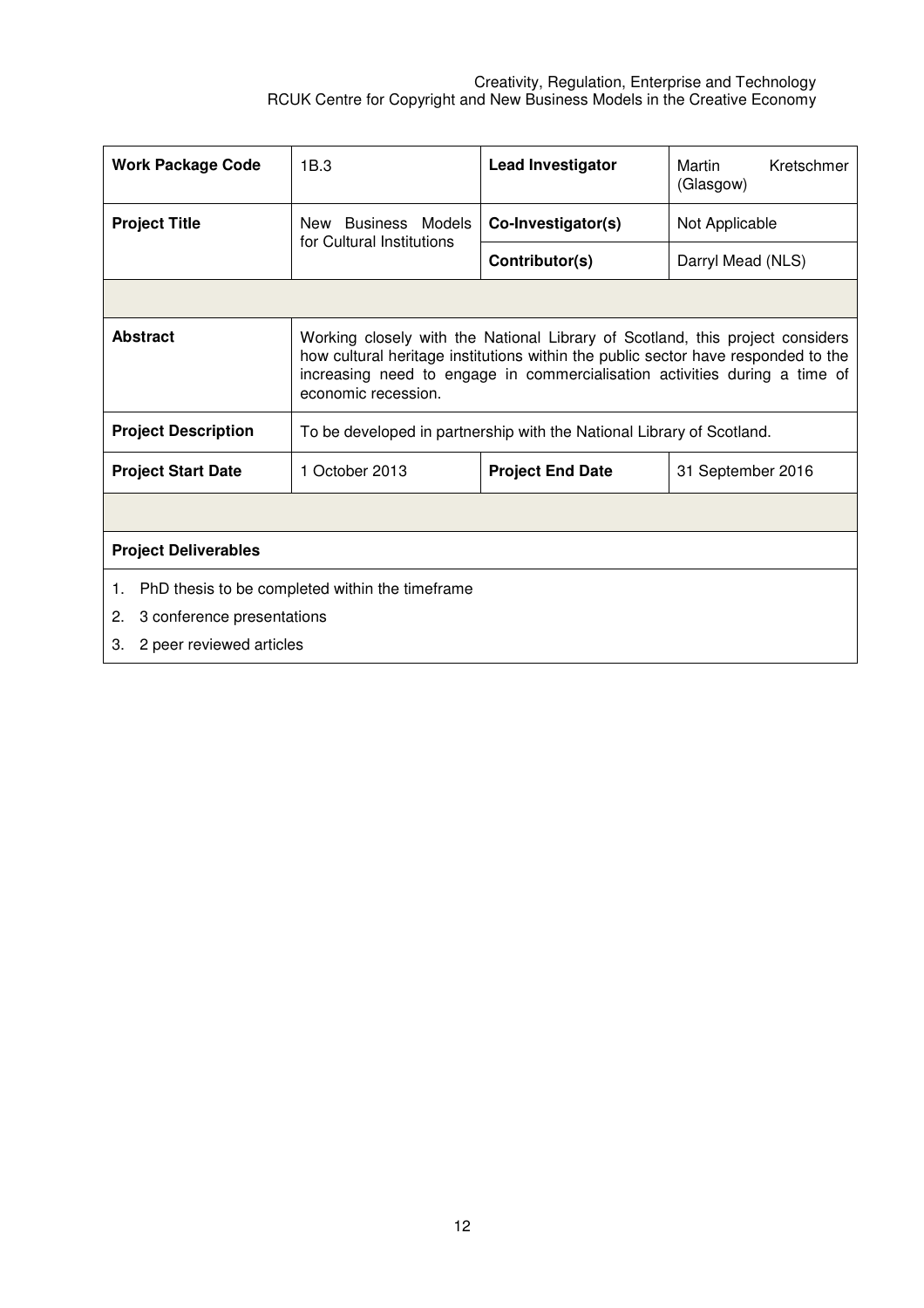| <b>Work Package Code</b>                                    | 1C.1                                                                                                                                                                                                                                                                                                                                                                                                                                                                                                                                                                                                                                                                                         | <b>Lead Investigator</b>                                                                                                                                                                                                                                                                                                      | Boyle<br>Raymond<br>(Glasgow) |  |  |
|-------------------------------------------------------------|----------------------------------------------------------------------------------------------------------------------------------------------------------------------------------------------------------------------------------------------------------------------------------------------------------------------------------------------------------------------------------------------------------------------------------------------------------------------------------------------------------------------------------------------------------------------------------------------------------------------------------------------------------------------------------------------|-------------------------------------------------------------------------------------------------------------------------------------------------------------------------------------------------------------------------------------------------------------------------------------------------------------------------------|-------------------------------|--|--|
| <b>Project Title</b>                                        | Copyright, Football and<br>European Media Rights                                                                                                                                                                                                                                                                                                                                                                                                                                                                                                                                                                                                                                             | Co-Investigator(s)                                                                                                                                                                                                                                                                                                            | Not Applicable                |  |  |
|                                                             |                                                                                                                                                                                                                                                                                                                                                                                                                                                                                                                                                                                                                                                                                              |                                                                                                                                                                                                                                                                                                                               |                               |  |  |
| <b>Abstract</b>                                             |                                                                                                                                                                                                                                                                                                                                                                                                                                                                                                                                                                                                                                                                                              | This project examines the developing relationship between copyright and media<br>rights in European football. It explores the impact of various legal challenges on<br>the value of national and international rights for football for both broadcast<br>organisations and football rights holders including the FA and UEFA. |                               |  |  |
| <b>Project Description</b>                                  | CCPR proposes a study of sports content rights and the property rights of<br>sporting organizations, which is also a growing area of legal and commercial<br>interest. At its core is whether copyright can be incorporated into sports rights<br>contracts as it has been for many years. The Murphy case (Case C-403/08 FA<br>Premier League v QC Leisure and Case C-429/08 Karen Murphy v Media<br>Protection Services Limited) has potential implications for the main UK media<br>organizations in sports rights because of its challenge to the FA Premier<br>League and its contractual arrangement to sell exclusive rights to watch live<br>English Premier League football to Sky. |                                                                                                                                                                                                                                                                                                                               |                               |  |  |
|                                                             | The initial statement and final ruling from the ECJ in 2011 upheld her complaint<br>under EU laws on free movement of goods. As of late 2011, the case had been<br>referred back to the UK High Court who will rule on this and the implications for<br>Murphy's situation (she was being pursued in a criminal case in the UK). What<br>the ruling made clear was that exclusive clauses that prohibit other EU<br>individuals purchasing broadcast content were in fact illegal. There remains<br>legal debate and dispute as to what the ramifications of this will be for rights<br>holders, clubs and media organizations.                                                              |                                                                                                                                                                                                                                                                                                                               |                               |  |  |
|                                                             | Aims                                                                                                                                                                                                                                                                                                                                                                                                                                                                                                                                                                                                                                                                                         |                                                                                                                                                                                                                                                                                                                               |                               |  |  |
|                                                             | The research will pursue the ramifications of <i>Murphy</i> for the existing business<br>models for both rights holders (FA Premier League, UEFA) and broadcasters<br>such as Sky and Canal Plus. The project will analyze the strategic responses<br>of pan-European broadcasters in the field, and key football content rights<br>holders at both the national (UK/France) and European level.                                                                                                                                                                                                                                                                                             |                                                                                                                                                                                                                                                                                                                               |                               |  |  |
|                                                             | national markets for football rights.                                                                                                                                                                                                                                                                                                                                                                                                                                                                                                                                                                                                                                                        | It will consider how these developments affect both the pan-European and                                                                                                                                                                                                                                                      |                               |  |  |
|                                                             |                                                                                                                                                                                                                                                                                                                                                                                                                                                                                                                                                                                                                                                                                              | It will also consider how copyright law affects live and recorded games.                                                                                                                                                                                                                                                      |                               |  |  |
|                                                             | A policy analysis will be undertaken, supplemented by interviews with key<br>stakeholders from the FA Premier League, UEFA, Sky, Canal Plus, the<br>European Commission and the Association of Commercial Television in<br>Europe.                                                                                                                                                                                                                                                                                                                                                                                                                                                           |                                                                                                                                                                                                                                                                                                                               |                               |  |  |
| <b>Project Start Date</b>                                   | 1 January 2013                                                                                                                                                                                                                                                                                                                                                                                                                                                                                                                                                                                                                                                                               | <b>Project End Date</b>                                                                                                                                                                                                                                                                                                       | 31 December 2013              |  |  |
|                                                             |                                                                                                                                                                                                                                                                                                                                                                                                                                                                                                                                                                                                                                                                                              |                                                                                                                                                                                                                                                                                                                               |                               |  |  |
| <b>Project Deliverables</b>                                 |                                                                                                                                                                                                                                                                                                                                                                                                                                                                                                                                                                                                                                                                                              |                                                                                                                                                                                                                                                                                                                               |                               |  |  |
| 1. One academic article in a refereed international journal |                                                                                                                                                                                                                                                                                                                                                                                                                                                                                                                                                                                                                                                                                              |                                                                                                                                                                                                                                                                                                                               |                               |  |  |

2. One specialist seminar, bringing together relevant stakeholders – policy community, industry, academics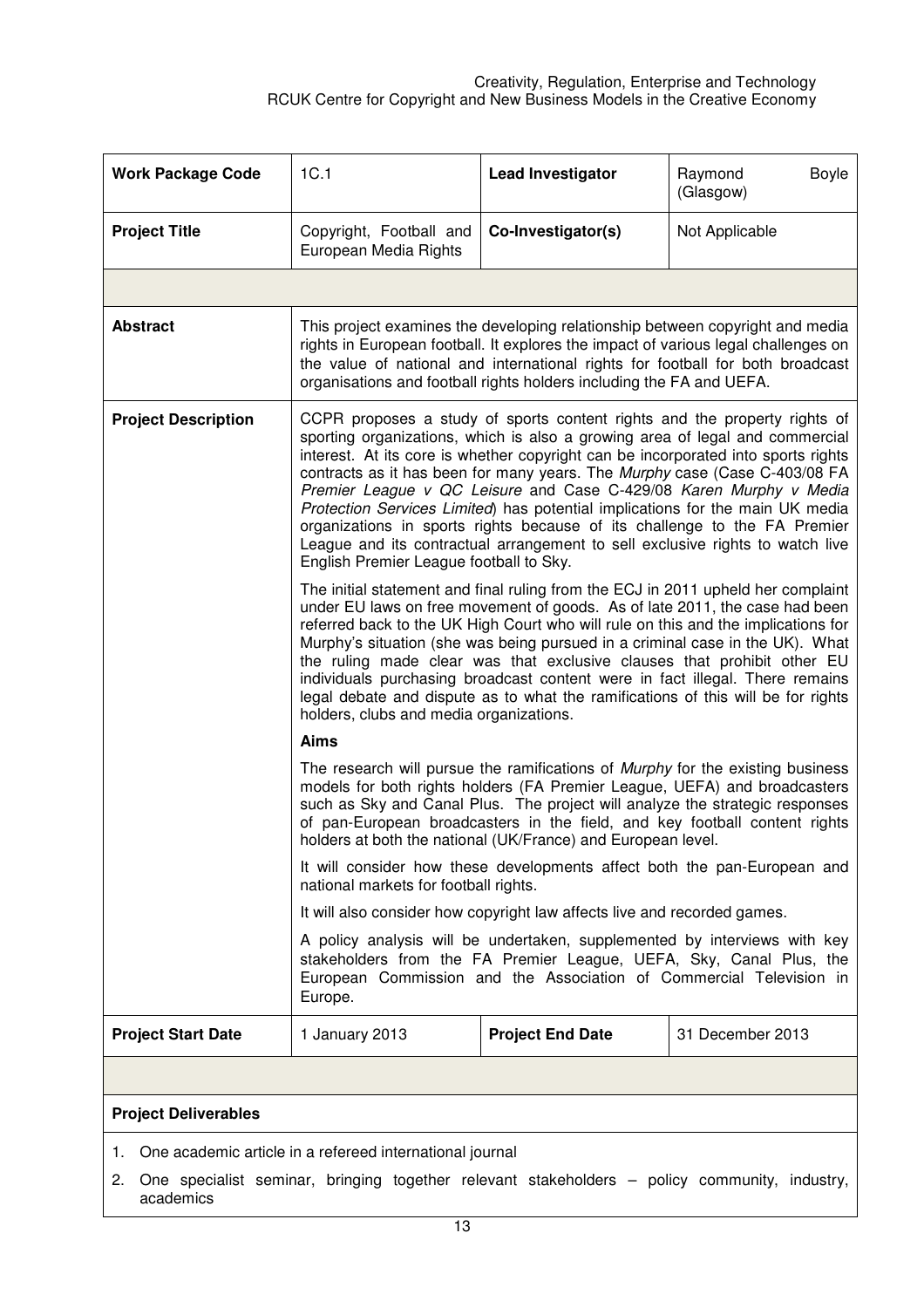| <b>Work Package Code</b>    | 1C.2                                                                                                                                                                                                                                                                                                                                                                                                                                                                                                                                                                                                                                    | <b>Lead Investigator</b> | Edwards<br>Lilian<br>(Strathclyde) |  |  |
|-----------------------------|-----------------------------------------------------------------------------------------------------------------------------------------------------------------------------------------------------------------------------------------------------------------------------------------------------------------------------------------------------------------------------------------------------------------------------------------------------------------------------------------------------------------------------------------------------------------------------------------------------------------------------------------|--------------------------|------------------------------------|--|--|
| <b>Project Title</b>        | Live to Digital $-$ Live<br>events, streaming<br>and<br>business models                                                                                                                                                                                                                                                                                                                                                                                                                                                                                                                                                                 | Co-Investigator(s)       | Not Applicable                     |  |  |
|                             |                                                                                                                                                                                                                                                                                                                                                                                                                                                                                                                                                                                                                                         |                          |                                    |  |  |
| <b>Abstract</b>             | This project examines how institutions, often not "cultural" institutions as such,<br>are involved in turning live events or performance into digital packages which<br>generate value or enhance public interest, e.g. providing access to digital<br>archives.<br>The main aim of the project is to hold a multi-stakeholder workshop in<br>conjunction with the Glasgow Commonwealth Games 2014.                                                                                                                                                                                                                                     |                          |                                    |  |  |
| <b>Project Description</b>  | Objective is to run a workshop which brings together <i>ideas of</i><br>streaming of live performance by traditional culture institutions to TV<br>channels, on demand media players, cinemas, and so on (possible<br>partners include: EIF, Festivals Edinburgh, Informatics/ECA projects,<br>Broadway Media Centre, the Cross Arts Venue Network (CAV-Net))<br>Streaming of events by festivals/arenas which have business model buy in<br>$\bar{a}$<br>Streaming of non "arts" culture, notably sport (Commonwealth Games<br>$\equiv$<br>Glasgow)<br>To take place in 2014 preferably co located with Glasgow Commonwealth<br>games. |                          |                                    |  |  |
| <b>Project Start Date</b>   | 1 January 2014                                                                                                                                                                                                                                                                                                                                                                                                                                                                                                                                                                                                                          | <b>Project End Date</b>  | 31 December 2014                   |  |  |
|                             |                                                                                                                                                                                                                                                                                                                                                                                                                                                                                                                                                                                                                                         |                          |                                    |  |  |
| <b>Project Deliverables</b> |                                                                                                                                                                                                                                                                                                                                                                                                                                                                                                                                                                                                                                         |                          |                                    |  |  |
| 1. One workshop             |                                                                                                                                                                                                                                                                                                                                                                                                                                                                                                                                                                                                                                         |                          |                                    |  |  |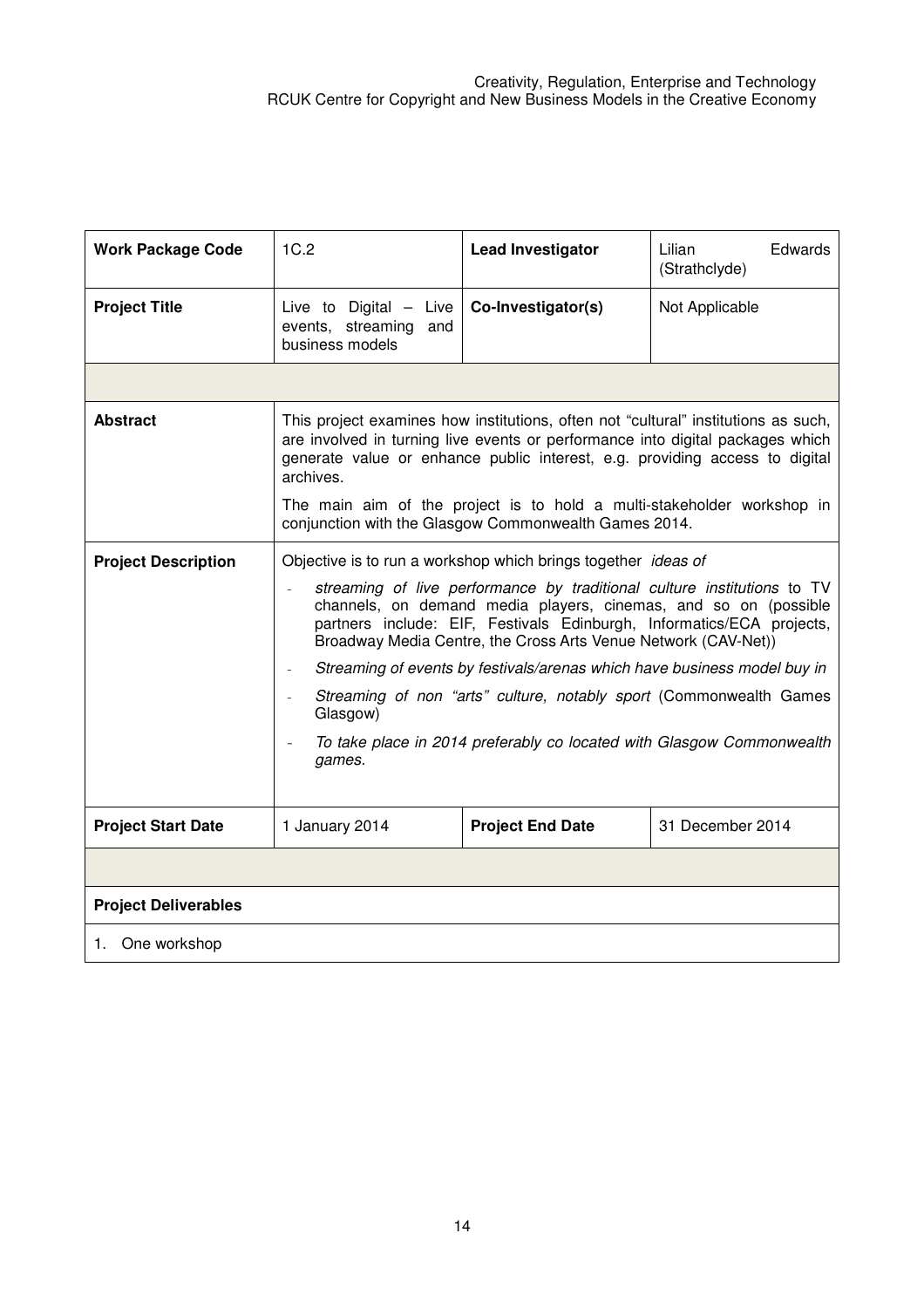| <b>Work Package Code</b>                                                                                    | 1D                                                                                                                                                                                                                                                                                                                                                                                                                                                                                                                      | <b>Lead Investigator</b> | Gillian Doyle (Glasgow) |  |  |  |
|-------------------------------------------------------------------------------------------------------------|-------------------------------------------------------------------------------------------------------------------------------------------------------------------------------------------------------------------------------------------------------------------------------------------------------------------------------------------------------------------------------------------------------------------------------------------------------------------------------------------------------------------------|--------------------------|-------------------------|--|--|--|
| <b>Project Title</b>                                                                                        | Converging<br>Technologies<br>and<br><b>Business Models</b>                                                                                                                                                                                                                                                                                                                                                                                                                                                             | Co-Investigator(s)       | Not Applicable          |  |  |  |
|                                                                                                             |                                                                                                                                                                                                                                                                                                                                                                                                                                                                                                                         |                          |                         |  |  |  |
| <b>Abstract</b>                                                                                             | Digital convergence has reshaped the business of supplying television and<br>encouraged strategies of multi-platform expansion. This project examines the<br>interplay between emergent copyright frameworks and multi-platform<br>distribution strategies, focusing especially on how 'windowing' strategies to<br>exploit IP value in audiovisual content are adjusting.                                                                                                                                              |                          |                         |  |  |  |
| <b>Project Description</b>                                                                                  | CCPR proposes a study of the economics of media, digital convergence and<br>media industry responses to the impact of changing technologies. Converging<br>technologies have opened up new questions in relation to the fundamental role<br>of copyright in incentivising and sustaining creativity through providing<br>appropriate rewards and, also, in relation to how copyright affects innovation. At<br>a time when digitisation is reshaping businesses and provision across the<br>media new questions emerge. |                          |                         |  |  |  |
|                                                                                                             | Aims                                                                                                                                                                                                                                                                                                                                                                                                                                                                                                                    |                          |                         |  |  |  |
|                                                                                                             | This study will analyse the relationship between emergent copyright<br>frameworks and the development of multi-platform expansion strategies across<br>the digital media industry. This project will therefore: examine the impact of<br>convergence; analyse the exploitation of digital rights; analyse support for<br>content production and globalised competition.                                                                                                                                                 |                          |                         |  |  |  |
|                                                                                                             | The proposed work package focuses on how distribution strategies in television<br>are adjusting to the spread of digital platforms and devices. How are the key<br>considerations involved in planning the release sequence for audiovisual<br>material changing in response to digitization?                                                                                                                                                                                                                           |                          |                         |  |  |  |
|                                                                                                             | A case-study approach (focused on specific audiovisual brands) will be used to<br>research how the use of 'windowing' strategies to exploit IP value in audiovisual<br>content has been affected by the transition to multi-platform distribution, growth<br>in non-linear consumption and higher risks of piracy.                                                                                                                                                                                                      |                          |                         |  |  |  |
| <b>Project Start Date</b>                                                                                   | 1 July 2014                                                                                                                                                                                                                                                                                                                                                                                                                                                                                                             | <b>Project End Date</b>  | 31 December 2015        |  |  |  |
|                                                                                                             |                                                                                                                                                                                                                                                                                                                                                                                                                                                                                                                         |                          |                         |  |  |  |
| <b>Project Deliverables</b>                                                                                 |                                                                                                                                                                                                                                                                                                                                                                                                                                                                                                                         |                          |                         |  |  |  |
| 1 Conference Presentation<br>1.                                                                             |                                                                                                                                                                                                                                                                                                                                                                                                                                                                                                                         |                          |                         |  |  |  |
| 2.                                                                                                          | 1 article in international referred journal                                                                                                                                                                                                                                                                                                                                                                                                                                                                             |                          |                         |  |  |  |
| 1 specialist seminar, bringing together relevant stakeholders - policy community, industry, academics<br>3. |                                                                                                                                                                                                                                                                                                                                                                                                                                                                                                                         |                          |                         |  |  |  |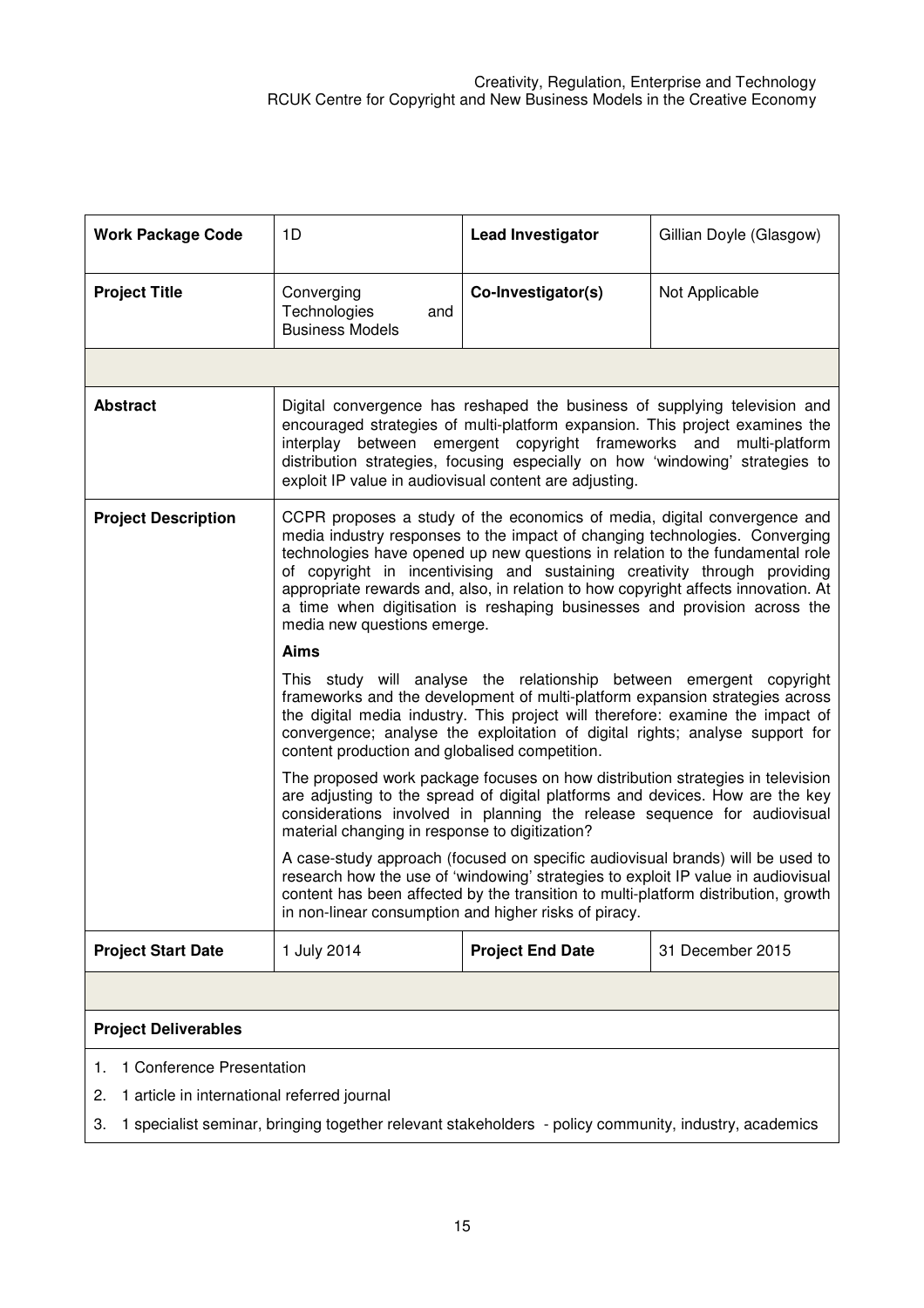| <b>Work Package Code</b>   | 1E                                                                                                                                                                                                                                                                                                                                                                                                                                                                                                                                                                                                                                                                                                                                                                                                                                                                                                                    | <b>Lead Investigator</b>                                                                                                              | Sithigh<br>Daithi<br>Mac<br>(Edinburgh) |  |  |
|----------------------------|-----------------------------------------------------------------------------------------------------------------------------------------------------------------------------------------------------------------------------------------------------------------------------------------------------------------------------------------------------------------------------------------------------------------------------------------------------------------------------------------------------------------------------------------------------------------------------------------------------------------------------------------------------------------------------------------------------------------------------------------------------------------------------------------------------------------------------------------------------------------------------------------------------------------------|---------------------------------------------------------------------------------------------------------------------------------------|-----------------------------------------|--|--|
| <b>Project Title</b>       | Games                                                                                                                                                                                                                                                                                                                                                                                                                                                                                                                                                                                                                                                                                                                                                                                                                                                                                                                 | Co-Investigator(s)                                                                                                                    | Keith<br>Johnston<br>(East<br>Anglia)   |  |  |
|                            |                                                                                                                                                                                                                                                                                                                                                                                                                                                                                                                                                                                                                                                                                                                                                                                                                                                                                                                       |                                                                                                                                       |                                         |  |  |
| <b>Abstract</b>            | How does copyright law (and other legal mechanisms) promote or restrain the<br>development of business models, creative platforms and payment mechanisms<br>in relation to the video game sector? The project considers issues such as<br>licensing, 'software' and 'artistic' rights, and fraud, from the perspective of<br>developers and users. The role of games as part of the development of a<br>'transmedia' is a key concern, and the extent to which legal certainty and<br>technological innovation facilitate fluidity across platforms, is explored through a<br>roundtable, interviews, and a 'best practice' guide.                                                                                                                                                                                                                                                                                    |                                                                                                                                       |                                         |  |  |
| <b>Project Description</b> | Games are recognised by DCMS as a stream within the creative industries.<br>Game development has been identified as an important issue for innovation<br>and skills agendas (e.g. lan Livingstone's report for NESTA) and an all-party<br>group on gaming issues in Parliament was set up after the last general election.<br>Most of the attention thus far has been paid to tax relief, and industry<br>associations suggest that the UK is falling behind other states in this respect.<br>However, there are a wider range of issues that affect the opportunities for<br>game developers needing attention, which this project seeks to explore.<br>The rights of gamers, for example, have emerged as increasingly important.<br>Recent disputes on changes to and data breaches regarding the PlayStation                                                                                                      |                                                                                                                                       |                                         |  |  |
|                            | Network, and judicial proceedings on modchips under English law, demonstrate<br>a need for a rights-based approach to be understood. Furthermore, the<br>ongoing debate on 'virtual property' raises questions about the interaction<br>between IP, contract and consumer law.                                                                                                                                                                                                                                                                                                                                                                                                                                                                                                                                                                                                                                        |                                                                                                                                       |                                         |  |  |
|                            |                                                                                                                                                                                                                                                                                                                                                                                                                                                                                                                                                                                                                                                                                                                                                                                                                                                                                                                       | So, there are a number of present and nascent copyright and business model<br>challenges that this project will address. For example: |                                         |  |  |
|                            | (a) separating the 'software' and 'artistic' elements of a game (very<br>significant for the operation of defences / exceptions under copyright<br>law);                                                                                                                                                                                                                                                                                                                                                                                                                                                                                                                                                                                                                                                                                                                                                              |                                                                                                                                       |                                         |  |  |
|                            | based one:                                                                                                                                                                                                                                                                                                                                                                                                                                                                                                                                                                                                                                                                                                                                                                                                                                                                                                            | (b) the move to a subscription / online model rather than a purely product-                                                           |                                         |  |  |
|                            |                                                                                                                                                                                                                                                                                                                                                                                                                                                                                                                                                                                                                                                                                                                                                                                                                                                                                                                       | (c) licensing (and the terms of such) instead of outright sale.                                                                       |                                         |  |  |
|                            | Most recently, the availability of emerging platforms (online marketplaces<br>associated with consoles, app stores for smartphones, etc) presents<br>opportunities but also different issues regarding access to the market, sharing<br>of revenue, and 'policing' everything from fraud to content to in-game<br>payments.<br>This project is led by Daithí Mac Síthigh (Edinburgh, Law), who has written on<br>games and the law (Entertainment Law Review, Journal of Gaming & Virtual<br>Worlds) and currently holds a British Academy grant on convergence and<br>content regulation. The results of the BA work will feed into this project. The<br>co-investigator is Keith Johnston (UEA, Film, Television & Media Studies) who<br>has extensive experience in media and technology (including 3d cinema) and<br>also provides a link with media scholars at UEA (who will participate in the<br>roundtable). |                                                                                                                                       |                                         |  |  |
|                            |                                                                                                                                                                                                                                                                                                                                                                                                                                                                                                                                                                                                                                                                                                                                                                                                                                                                                                                       |                                                                                                                                       |                                         |  |  |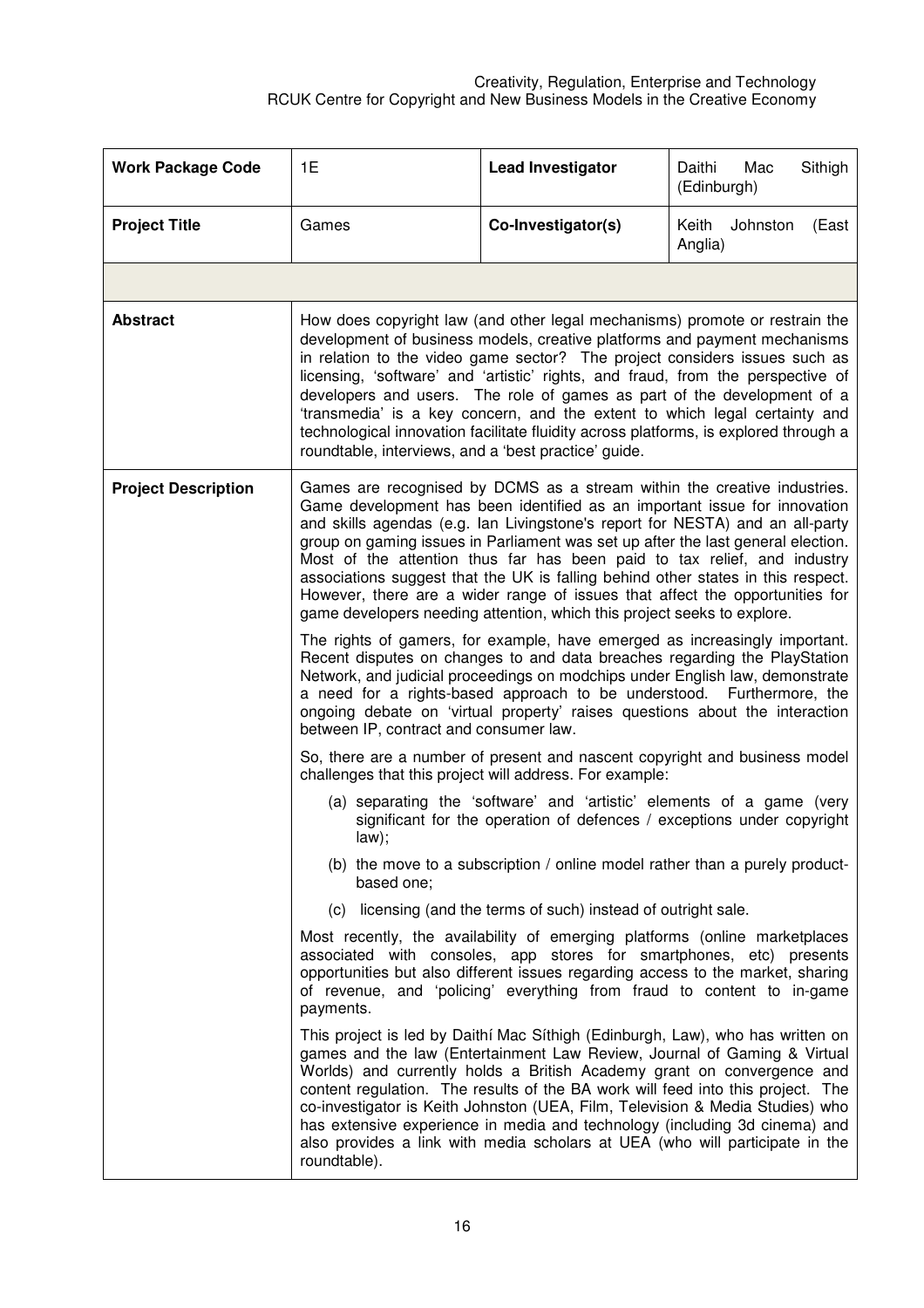|                             | <b>Project Start Date</b>                                                                                                                                            | 1 January 2013                                                                   | <b>Project End Date</b> | 31 December 2013 |  |
|-----------------------------|----------------------------------------------------------------------------------------------------------------------------------------------------------------------|----------------------------------------------------------------------------------|-------------------------|------------------|--|
|                             |                                                                                                                                                                      |                                                                                  |                         |                  |  |
| <b>Project Deliverables</b> |                                                                                                                                                                      |                                                                                  |                         |                  |  |
|                             |                                                                                                                                                                      | 1. 2 academic articles (law journal) on new platforms and on copyright for games |                         |                  |  |
| 2.                          | Best practice guide – online report and also set of podcasts/vodcasts on rights and obligations;<br>underlying data also made available for other researchers to use |                                                                                  |                         |                  |  |

3. Arranging and hosting a roundtable event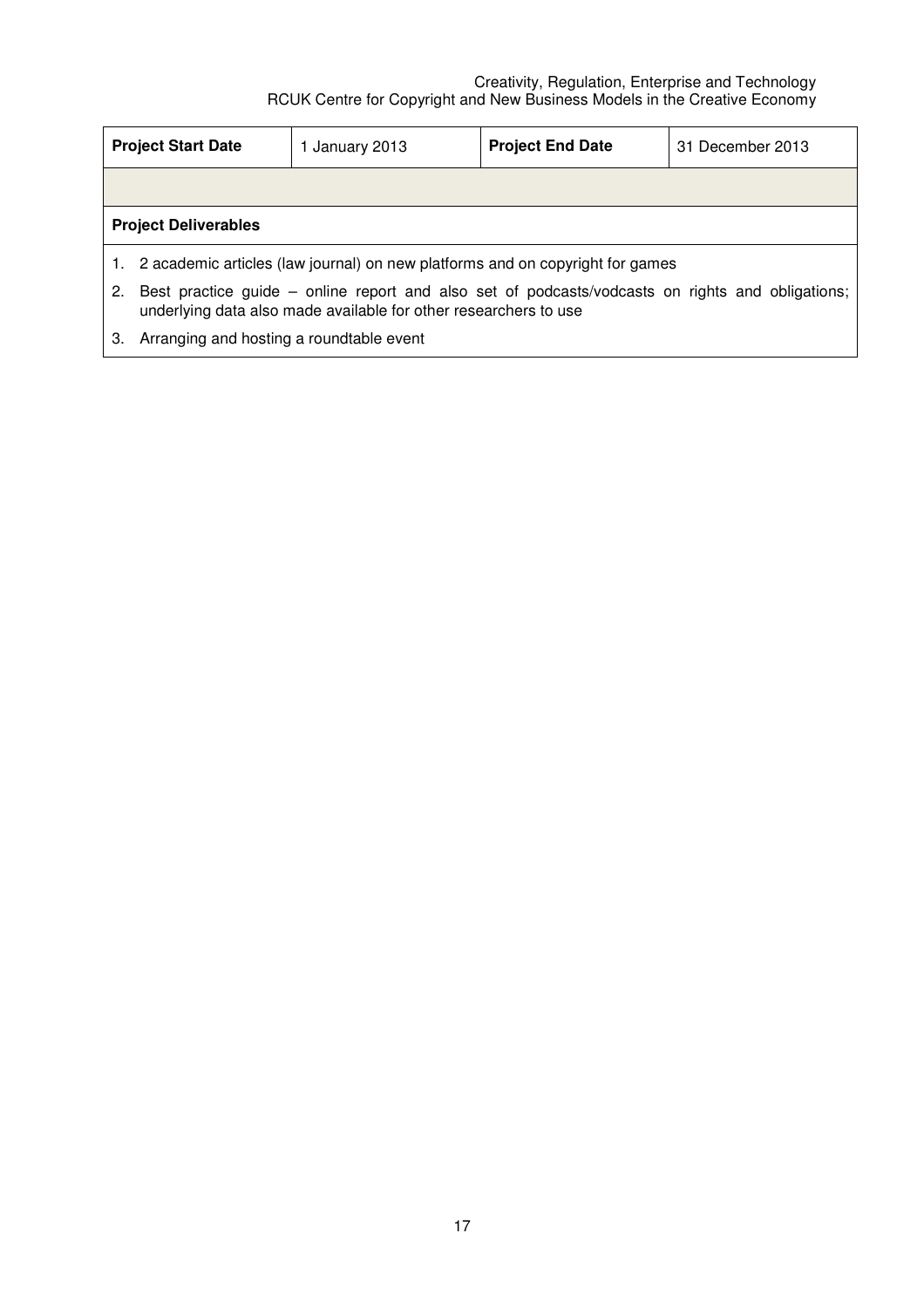| <b>Work Package Code</b>                                                                                                                                                                                 | 2A                                                                                                                                                                                                                                                                                                                                                                                                                                                                                                                                                                                                                                                                                                                                | <b>Lead Investigator</b> | Derek<br>McAuley<br>(Nottingham)   |  |  |
|----------------------------------------------------------------------------------------------------------------------------------------------------------------------------------------------------------|-----------------------------------------------------------------------------------------------------------------------------------------------------------------------------------------------------------------------------------------------------------------------------------------------------------------------------------------------------------------------------------------------------------------------------------------------------------------------------------------------------------------------------------------------------------------------------------------------------------------------------------------------------------------------------------------------------------------------------------|--------------------------|------------------------------------|--|--|
| <b>Project Title</b>                                                                                                                                                                                     | User: Creator Platform                                                                                                                                                                                                                                                                                                                                                                                                                                                                                                                                                                                                                                                                                                            | Co-Investigator(s)       | Richard<br>Mortier<br>(Nottingham) |  |  |
|                                                                                                                                                                                                          |                                                                                                                                                                                                                                                                                                                                                                                                                                                                                                                                                                                                                                                                                                                                   | Contributor(s)           | Liz Dowthwaite (PhD)               |  |  |
|                                                                                                                                                                                                          |                                                                                                                                                                                                                                                                                                                                                                                                                                                                                                                                                                                                                                                                                                                                   |                          | Dominic Price (RF)                 |  |  |
|                                                                                                                                                                                                          |                                                                                                                                                                                                                                                                                                                                                                                                                                                                                                                                                                                                                                                                                                                                   |                          |                                    |  |  |
| <b>Abstract</b>                                                                                                                                                                                          | Peer to peer distributed social networking to provide disintermediation for<br>creative and their audience.                                                                                                                                                                                                                                                                                                                                                                                                                                                                                                                                                                                                                       |                          |                                    |  |  |
| <b>Project Description</b>                                                                                                                                                                               | Proprietary sites dominant in the web 2.0 market (eg Facebook and iTunes)<br>typically create a poor environment for user creativity by either demanding all IP<br>rights to UGC by contract, or crippling the sale of digital products to users with<br>DRM and similar. This package will specify and implement an alternative open<br>social networking platform that is distributed across user machines and not a<br>"walled garden". It will also study how a user community can be engaged with<br>such a platform, how it might promote user: creator interaction and open<br>business models, and how such an approach might alleviate the common<br>privacy concerns about web 2.0 personal data based business models. |                          |                                    |  |  |
| <b>Project Start Date</b>                                                                                                                                                                                | 1 October 2012                                                                                                                                                                                                                                                                                                                                                                                                                                                                                                                                                                                                                                                                                                                    | <b>Project End Date</b>  | 30 September 2016                  |  |  |
|                                                                                                                                                                                                          |                                                                                                                                                                                                                                                                                                                                                                                                                                                                                                                                                                                                                                                                                                                                   |                          |                                    |  |  |
| <b>Project Deliverables</b>                                                                                                                                                                              |                                                                                                                                                                                                                                                                                                                                                                                                                                                                                                                                                                                                                                                                                                                                   |                          |                                    |  |  |
| Platform Software (prototype to be delivered by the end of year two)<br>1.<br>Research Impact: two published academic articles; one technical and one humanities<br>2.<br>3.<br><b>Research Training</b> |                                                                                                                                                                                                                                                                                                                                                                                                                                                                                                                                                                                                                                                                                                                                   |                          |                                    |  |  |

4. Completion of two PhDs; one technical and one humanities.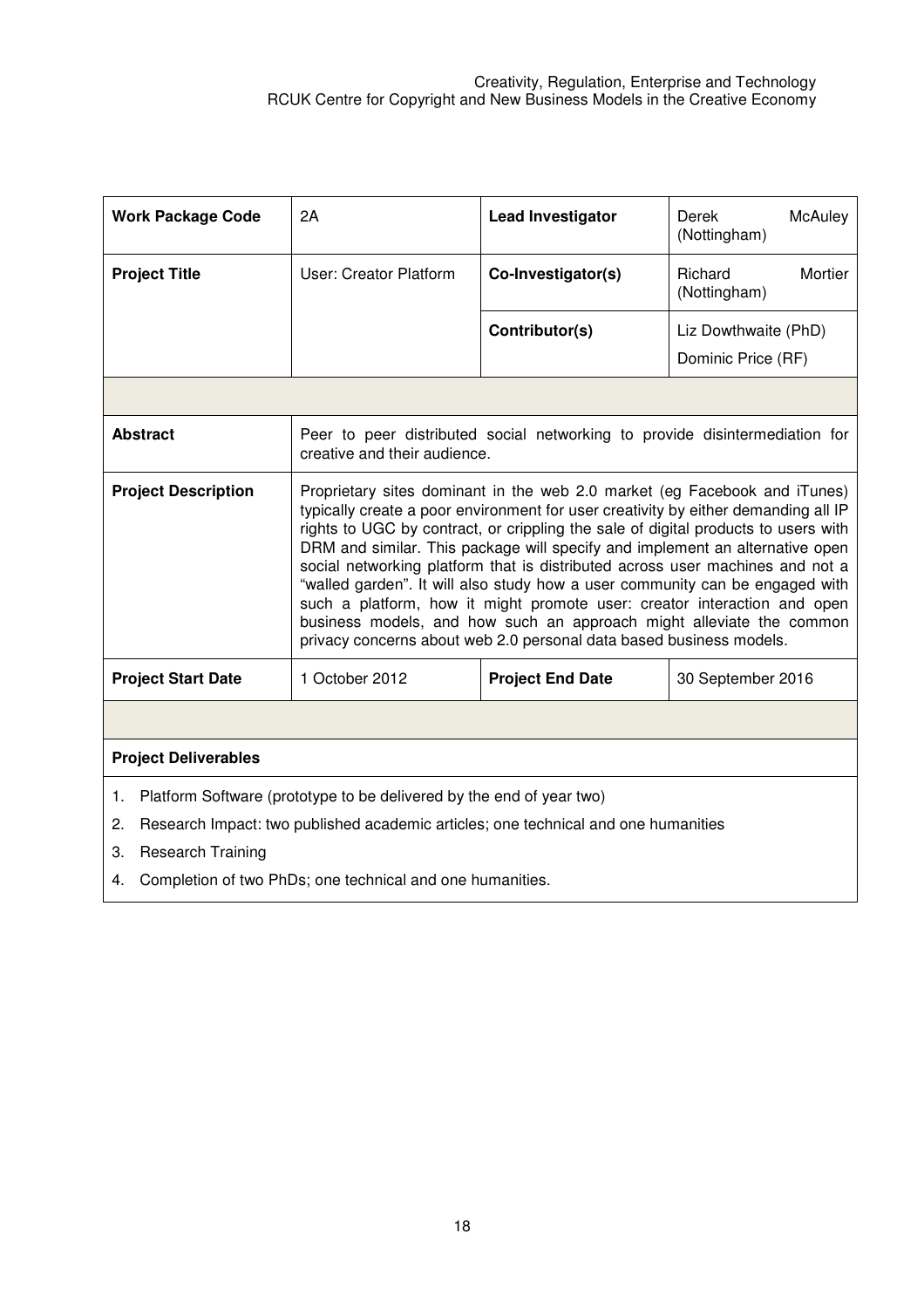| <b>Work Package Code</b>                                                       | 2B                                                                                                                                                                                                                                                                                                 | <b>Lead Investigator</b>                                                                                                                                                                                                                                                                                                                                                                                                                                                                                                                                                                                                                                                                                                                                                                                                                                                                                                                                                                                                                                               | Estelle<br>Derclaye<br>(Nottingham) |  |
|--------------------------------------------------------------------------------|----------------------------------------------------------------------------------------------------------------------------------------------------------------------------------------------------------------------------------------------------------------------------------------------------|------------------------------------------------------------------------------------------------------------------------------------------------------------------------------------------------------------------------------------------------------------------------------------------------------------------------------------------------------------------------------------------------------------------------------------------------------------------------------------------------------------------------------------------------------------------------------------------------------------------------------------------------------------------------------------------------------------------------------------------------------------------------------------------------------------------------------------------------------------------------------------------------------------------------------------------------------------------------------------------------------------------------------------------------------------------------|-------------------------------------|--|
| <b>Project Title</b>                                                           | Open Publishing                                                                                                                                                                                                                                                                                    | Co-Investigator(s)                                                                                                                                                                                                                                                                                                                                                                                                                                                                                                                                                                                                                                                                                                                                                                                                                                                                                                                                                                                                                                                     | Ronan<br>Deazley<br>(Glasgow)       |  |
|                                                                                |                                                                                                                                                                                                                                                                                                    | Contributor(s)                                                                                                                                                                                                                                                                                                                                                                                                                                                                                                                                                                                                                                                                                                                                                                                                                                                                                                                                                                                                                                                         | Giancarlo Frosio (RF)               |  |
|                                                                                |                                                                                                                                                                                                                                                                                                    |                                                                                                                                                                                                                                                                                                                                                                                                                                                                                                                                                                                                                                                                                                                                                                                                                                                                                                                                                                                                                                                                        |                                     |  |
| <b>Abstract</b>                                                                | This project examines the current trends, advantages, disadvantages, problems<br>and solutions, opportunities and barriers in open publishing, and in particular<br>open academic publishing. It will prove influential in shaping the development of<br>open publishing within the UK and abroad. |                                                                                                                                                                                                                                                                                                                                                                                                                                                                                                                                                                                                                                                                                                                                                                                                                                                                                                                                                                                                                                                                        |                                     |  |
| <b>Project Description</b>                                                     | run in Y2-Y4.                                                                                                                                                                                                                                                                                      | The project will be delivered in two stages. In Y1, a RA based in Glasgow will<br>scope and evaluate current theory and practice concerning models for open<br>publishing. This scoping exercise should engage with intellectual, legal, and<br>economic perspectives on open publishing. It will map the field of academic<br>publishing in the UK and abroad, drawing specifically upon the experiences of<br>our industry partners as well as other initiatives such as SSRN, open source<br>software, and Creative Commons. The scoping study will identify any<br>meaningful gaps in the relevant literature with a view to developing further<br>research questions. The results of this scoping exercise will then be presented<br>to relevant industry and academic partners at a workshop (also in Y1) intended<br>to assist in further developing the critical research questions pertinent to open<br>publishing (following the IPO/SABIP model). The scoping study and the<br>workshop will then be used to map out a research agenda for a PhD project to |                                     |  |
| <b>Project Start Date</b>                                                      | 1 January 2013                                                                                                                                                                                                                                                                                     | <b>Project End Date</b>                                                                                                                                                                                                                                                                                                                                                                                                                                                                                                                                                                                                                                                                                                                                                                                                                                                                                                                                                                                                                                                | 30 September 2016                   |  |
|                                                                                |                                                                                                                                                                                                                                                                                                    |                                                                                                                                                                                                                                                                                                                                                                                                                                                                                                                                                                                                                                                                                                                                                                                                                                                                                                                                                                                                                                                                        |                                     |  |
| <b>Project Deliverables</b>                                                    |                                                                                                                                                                                                                                                                                                    |                                                                                                                                                                                                                                                                                                                                                                                                                                                                                                                                                                                                                                                                                                                                                                                                                                                                                                                                                                                                                                                                        |                                     |  |
| 1.                                                                             | Literature review on open publishing                                                                                                                                                                                                                                                               |                                                                                                                                                                                                                                                                                                                                                                                                                                                                                                                                                                                                                                                                                                                                                                                                                                                                                                                                                                                                                                                                        |                                     |  |
| PhD thesis on open publishing<br>2.                                            |                                                                                                                                                                                                                                                                                                    |                                                                                                                                                                                                                                                                                                                                                                                                                                                                                                                                                                                                                                                                                                                                                                                                                                                                                                                                                                                                                                                                        |                                     |  |
| Workshop presenting the results of the literature review open publishing<br>3. |                                                                                                                                                                                                                                                                                                    |                                                                                                                                                                                                                                                                                                                                                                                                                                                                                                                                                                                                                                                                                                                                                                                                                                                                                                                                                                                                                                                                        |                                     |  |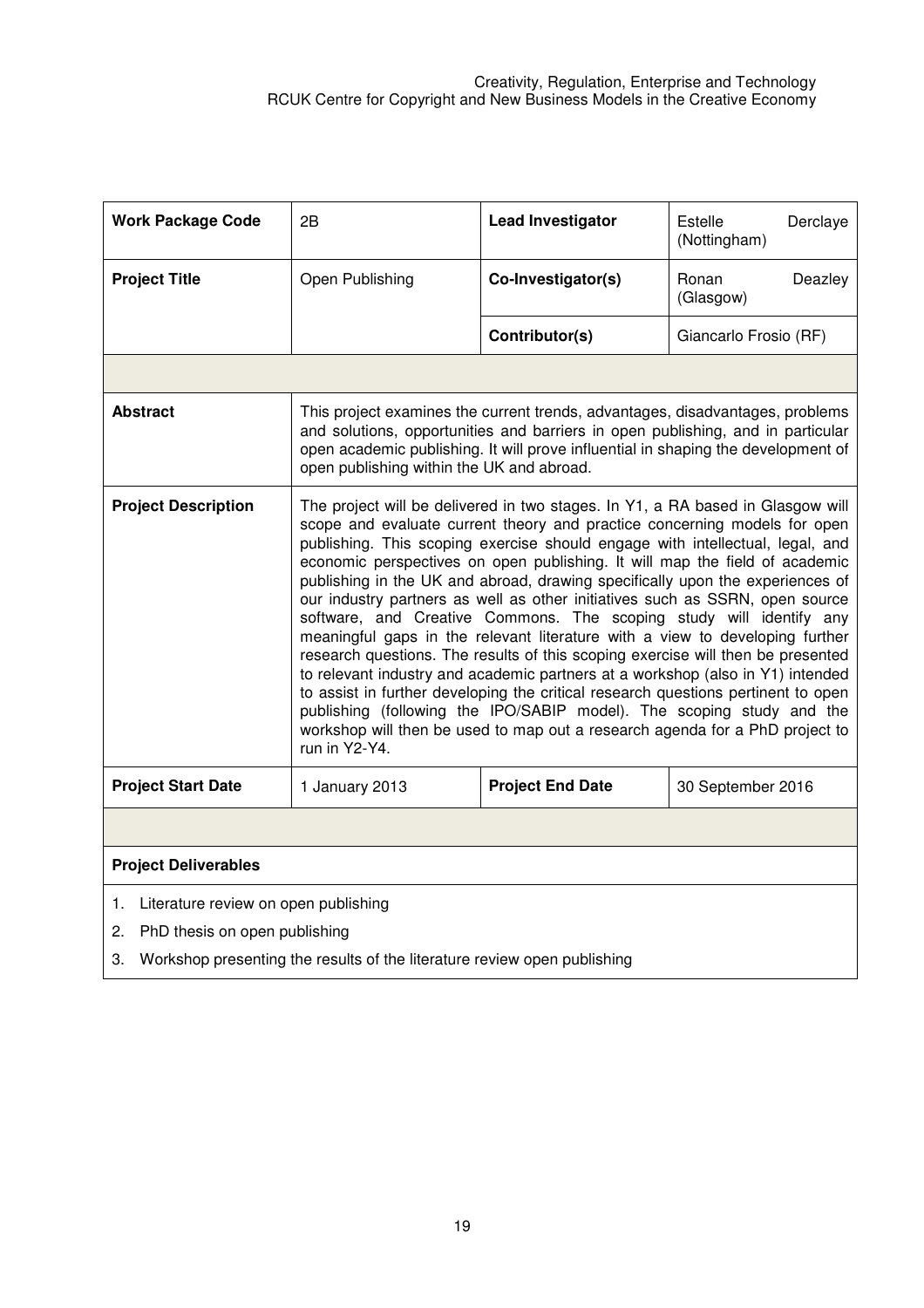|                                                                                                                                                                                                                                                                                                                                                                                                                                                                                                                                             | <b>Work Package Code</b>                                                                                                                   | 2C                                                                                                                                                          | <b>Lead Investigator</b>                                                                                                                                                                                                                                                                                                                                                                                                                                                                                                                                                                                                                                                                                            | Williams<br>Robin<br>(Edinburgh)           |
|---------------------------------------------------------------------------------------------------------------------------------------------------------------------------------------------------------------------------------------------------------------------------------------------------------------------------------------------------------------------------------------------------------------------------------------------------------------------------------------------------------------------------------------------|--------------------------------------------------------------------------------------------------------------------------------------------|-------------------------------------------------------------------------------------------------------------------------------------------------------------|---------------------------------------------------------------------------------------------------------------------------------------------------------------------------------------------------------------------------------------------------------------------------------------------------------------------------------------------------------------------------------------------------------------------------------------------------------------------------------------------------------------------------------------------------------------------------------------------------------------------------------------------------------------------------------------------------------------------|--------------------------------------------|
|                                                                                                                                                                                                                                                                                                                                                                                                                                                                                                                                             | <b>Project Title</b>                                                                                                                       | Film:<br>Open<br>Open<br>Source                                                                                                                             | Co-Investigator(s)                                                                                                                                                                                                                                                                                                                                                                                                                                                                                                                                                                                                                                                                                                  | Gian<br>Marco<br>Campagnolo<br>(Edinburgh) |
|                                                                                                                                                                                                                                                                                                                                                                                                                                                                                                                                             |                                                                                                                                            |                                                                                                                                                             |                                                                                                                                                                                                                                                                                                                                                                                                                                                                                                                                                                                                                                                                                                                     |                                            |
| <b>Abstract</b><br>This project will examine the development of the Open Film movement,<br>focussing upon social learning and experimentation regarding the development<br>of various Open Film licensing models; their uptake and diffusion. It will,<br>through comparative analysis of Open Source Software and Open Film,<br>examine the individual and organizational value-creating strategies that might<br>sustain 'Open' licensing models and consider the challenges for establishing<br>effective business models for Open Film. |                                                                                                                                            |                                                                                                                                                             |                                                                                                                                                                                                                                                                                                                                                                                                                                                                                                                                                                                                                                                                                                                     |                                            |
| <b>Project Description</b>                                                                                                                                                                                                                                                                                                                                                                                                                                                                                                                  |                                                                                                                                            | and with Italian Social Cinema.                                                                                                                             | The Open Film Movement (sometimes designated Social Cinema) has<br>emerged by direct analogy with the now well-established Open Source<br>movement in Software. This study will examine the emergence of the OFM, its<br>current development and future prospects. By comparing Open Film and Open<br>Source (drawing on a body of prior research at Edinburgh DIRC) an analysis<br>will be made of challenges in establishing effective business models for Open<br>Film. It will contribute to broader understanding of Open Innovation in general<br>and its relevance to the Digital Economy in particular. The project will build<br>upon links with the UK Open Film Movement and the independent film sector |                                            |
|                                                                                                                                                                                                                                                                                                                                                                                                                                                                                                                                             | <b>Project Start Date</b>                                                                                                                  | 1 October 2012                                                                                                                                              | <b>Project End Date</b>                                                                                                                                                                                                                                                                                                                                                                                                                                                                                                                                                                                                                                                                                             | 30 April 2014                              |
|                                                                                                                                                                                                                                                                                                                                                                                                                                                                                                                                             |                                                                                                                                            |                                                                                                                                                             |                                                                                                                                                                                                                                                                                                                                                                                                                                                                                                                                                                                                                                                                                                                     |                                            |
|                                                                                                                                                                                                                                                                                                                                                                                                                                                                                                                                             | <b>Project Deliverables</b>                                                                                                                |                                                                                                                                                             |                                                                                                                                                                                                                                                                                                                                                                                                                                                                                                                                                                                                                                                                                                                     |                                            |
|                                                                                                                                                                                                                                                                                                                                                                                                                                                                                                                                             | 1. A refereed journal paper on the prospects for Open Film, perhaps highlighting the challenges of<br>establishing viable business models. |                                                                                                                                                             |                                                                                                                                                                                                                                                                                                                                                                                                                                                                                                                                                                                                                                                                                                                     |                                            |
|                                                                                                                                                                                                                                                                                                                                                                                                                                                                                                                                             |                                                                                                                                            | 2. A refereed journal paper analysing differences and similarities between Open Film and Open Source<br>Software, and the implications for Open Innovation. |                                                                                                                                                                                                                                                                                                                                                                                                                                                                                                                                                                                                                                                                                                                     |                                            |
| З.                                                                                                                                                                                                                                                                                                                                                                                                                                                                                                                                          | research.                                                                                                                                  |                                                                                                                                                             | Holding a workshop involving Open Film practitioners and proponents, representatives of the<br>independent film movement, distributors and intermediaries to review findings from the empirical                                                                                                                                                                                                                                                                                                                                                                                                                                                                                                                     |                                            |

4. Creating a legacy from the workshop in form of an online community of researchers interested in open film and open source.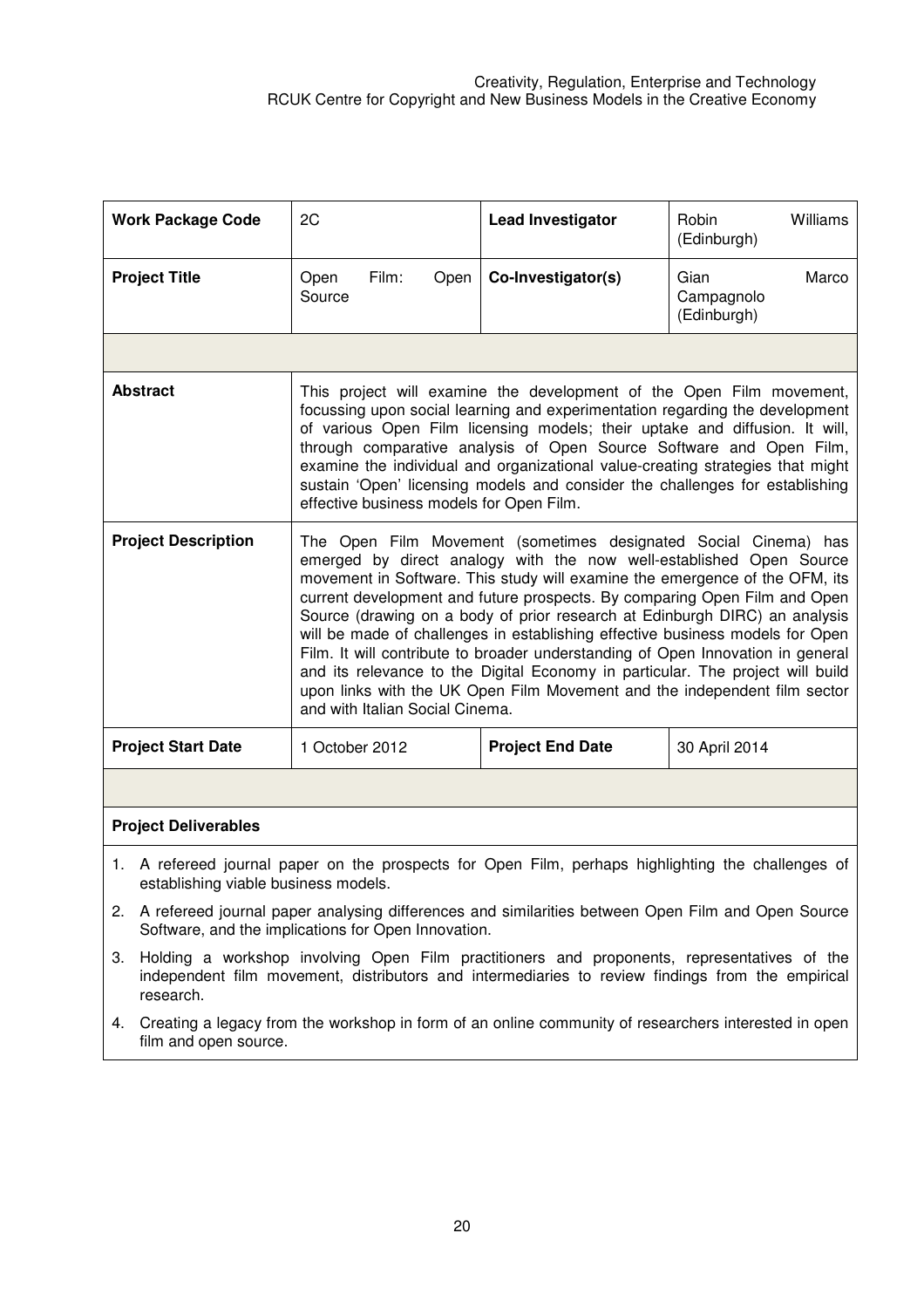| <b>Work Package Code</b>   | 2D                                                                                                                                                                                                                                                                                                                                                                                                                                                                                                                                                                                                                                                                                                                                                                                                                                                                                                                                                                                                                                                                                                                                                                                                                                                                                                                   | <b>Lead Investigator</b> | George<br>Kuk<br>(Nottingham) |
|----------------------------|----------------------------------------------------------------------------------------------------------------------------------------------------------------------------------------------------------------------------------------------------------------------------------------------------------------------------------------------------------------------------------------------------------------------------------------------------------------------------------------------------------------------------------------------------------------------------------------------------------------------------------------------------------------------------------------------------------------------------------------------------------------------------------------------------------------------------------------------------------------------------------------------------------------------------------------------------------------------------------------------------------------------------------------------------------------------------------------------------------------------------------------------------------------------------------------------------------------------------------------------------------------------------------------------------------------------|--------------------------|-------------------------------|
| <b>Project Title</b>       | Open<br>Design<br>for<br><b>Business</b>                                                                                                                                                                                                                                                                                                                                                                                                                                                                                                                                                                                                                                                                                                                                                                                                                                                                                                                                                                                                                                                                                                                                                                                                                                                                             | Co-Investigator(s)       | Not Applicable                |
|                            |                                                                                                                                                                                                                                                                                                                                                                                                                                                                                                                                                                                                                                                                                                                                                                                                                                                                                                                                                                                                                                                                                                                                                                                                                                                                                                                      |                          |                               |
| <b>Abstract</b>            | This interdisciplinary project will provide researchers and practitioners with key<br>insights into open design innovation, and seek to promote the informal aspect<br>of economic business models, which harness the often fragmented, creative<br>resources in online communities and bring them closer to the attention and<br>exploitation by different user groups.                                                                                                                                                                                                                                                                                                                                                                                                                                                                                                                                                                                                                                                                                                                                                                                                                                                                                                                                             |                          |                               |
| <b>Project Description</b> | The WP2D has two core goals. First, we seek to examine how new business<br>models can induce derivative works and at the same time, allows firms to retain<br>sufficient control and protection of their intellectual property rights. We assess<br>the impacts of newly emergent business models on sustaining individual and<br>collective contributions to the design and production of new products and<br>services. We develop and/or apply some of the existing behavioural<br>frameworks to understand which set of conditions will induce voluntary<br>cooperation (e.g. between traditional producers and independent creatives<br>(artists, designers, software developers, etc), and the role of copyright as a<br>behavioural instrument/device to enable and/or constrain voluntary cooperation<br>(including between producers and consumers; producers and creatives; and<br>creatives and consumers). Second, we seek to examine how to incentivise<br>contributions from the creative public through the role of intermediaries in<br>bridging across diverse, disconnected and often ephemeral, creative micro-<br>enterprises. The intermediaries serve as a link to the informal economy, or<br>perhaps the marginal, or shadow economy is definitely a place where<br>intermediaries add value. |                          |                               |
| <b>Project Start Date</b>  | 1 July 2013                                                                                                                                                                                                                                                                                                                                                                                                                                                                                                                                                                                                                                                                                                                                                                                                                                                                                                                                                                                                                                                                                                                                                                                                                                                                                                          | <b>Project End Date</b>  | 30 June 2016                  |

## **Project Deliverables**

- 1. At least one conference paper at a leading conference in design/innovation; and at least one journal article in a relevant discipline peer reviewed journal.
- 2. One workshop for dissemination of findings to beneficiaries including users, designers and industry, drawing on the online community in open design.
- 3. Report from this workshop to be delivered in time to feed into the Workshop on Platforms to be held in 2014/15 (WP 5B).
- 4. One PhD thesis. This should incorporate a proof of concept of open design as a moneymaking proposition for UK industry. It should also link to the work in Nottingham on the distributed user platform.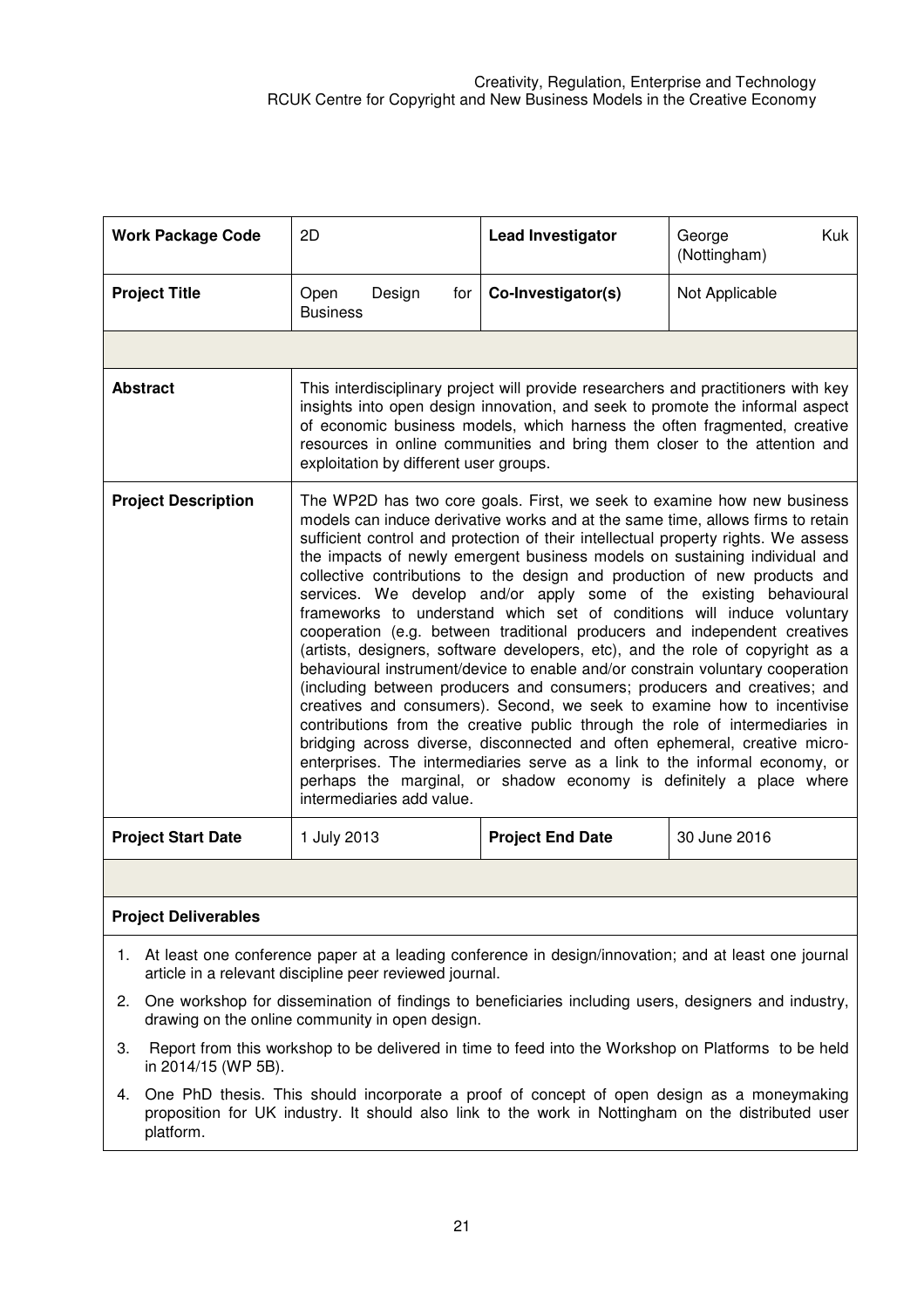| <b>Work Package Code</b>   | 3A                                                                                                                                                                                                                                                                                                                                                                                                                                                                                                                                                                                                                                                                                                                                                                                                                                                                                                                                                                                                                                                                                                                                                                                                                                                                                                                                                                                                                                                                                                                                                                                                                                                                                                                                                                                                                                                                                                                                                                                                                                                                                                                                                                                                                                                                                                                                                                                                                                                                                                                                                                                                                                                      | <b>Lead Investigator</b>                                                                                                                                                                                                                  | Martin<br>Kretschmer<br>(Glasgow) |
|----------------------------|---------------------------------------------------------------------------------------------------------------------------------------------------------------------------------------------------------------------------------------------------------------------------------------------------------------------------------------------------------------------------------------------------------------------------------------------------------------------------------------------------------------------------------------------------------------------------------------------------------------------------------------------------------------------------------------------------------------------------------------------------------------------------------------------------------------------------------------------------------------------------------------------------------------------------------------------------------------------------------------------------------------------------------------------------------------------------------------------------------------------------------------------------------------------------------------------------------------------------------------------------------------------------------------------------------------------------------------------------------------------------------------------------------------------------------------------------------------------------------------------------------------------------------------------------------------------------------------------------------------------------------------------------------------------------------------------------------------------------------------------------------------------------------------------------------------------------------------------------------------------------------------------------------------------------------------------------------------------------------------------------------------------------------------------------------------------------------------------------------------------------------------------------------------------------------------------------------------------------------------------------------------------------------------------------------------------------------------------------------------------------------------------------------------------------------------------------------------------------------------------------------------------------------------------------------------------------------------------------------------------------------------------------------|-------------------------------------------------------------------------------------------------------------------------------------------------------------------------------------------------------------------------------------------|-----------------------------------|
| <b>Project Title</b>       | Policy and lawmaking in<br>the digital age                                                                                                                                                                                                                                                                                                                                                                                                                                                                                                                                                                                                                                                                                                                                                                                                                                                                                                                                                                                                                                                                                                                                                                                                                                                                                                                                                                                                                                                                                                                                                                                                                                                                                                                                                                                                                                                                                                                                                                                                                                                                                                                                                                                                                                                                                                                                                                                                                                                                                                                                                                                                              | Co-Investigator(s)                                                                                                                                                                                                                        | Paul<br>Torremans<br>(Nottingham) |
|                            |                                                                                                                                                                                                                                                                                                                                                                                                                                                                                                                                                                                                                                                                                                                                                                                                                                                                                                                                                                                                                                                                                                                                                                                                                                                                                                                                                                                                                                                                                                                                                                                                                                                                                                                                                                                                                                                                                                                                                                                                                                                                                                                                                                                                                                                                                                                                                                                                                                                                                                                                                                                                                                                         |                                                                                                                                                                                                                                           |                                   |
| <b>Abstract</b>            |                                                                                                                                                                                                                                                                                                                                                                                                                                                                                                                                                                                                                                                                                                                                                                                                                                                                                                                                                                                                                                                                                                                                                                                                                                                                                                                                                                                                                                                                                                                                                                                                                                                                                                                                                                                                                                                                                                                                                                                                                                                                                                                                                                                                                                                                                                                                                                                                                                                                                                                                                                                                                                                         | This project will critically assess the policy initiatives that flow from the<br>Hargreaves Review. At the same time, it explores the vexed question of what it<br>means to talk about evidence-based policy within the copyright domain. |                                   |
| <b>Project Description</b> | The 2011 Hargreaves Review proposed a suite of recommendations to make<br>UK copyright law fit for purpose to promote social and commercial innovation in<br>creative industries and enable new business models appropriate to the digital<br>age. In addition, it stressed that the government's agenda for future policy on<br>intellectual property issues should not be driven by the lobbying of special<br>interest groups, but should instead should be evidence based.                                                                                                                                                                                                                                                                                                                                                                                                                                                                                                                                                                                                                                                                                                                                                                                                                                                                                                                                                                                                                                                                                                                                                                                                                                                                                                                                                                                                                                                                                                                                                                                                                                                                                                                                                                                                                                                                                                                                                                                                                                                                                                                                                                          |                                                                                                                                                                                                                                           |                                   |
|                            | Drawing on other ongoing WPs throughout the life of the Centre and notably,<br>our themes on SME business models, enforcement, openness and<br>intermediaries, this project will critically scrutinise and assess the policy<br>initiatives that flow from the <i>Hargreaves Review</i> : thus providing an independent<br>evaluation of what might be termed the 'Hargreaves reforms', external to the<br>IPO and other stakeholder interests. This will complement the Government's<br>own planned impact assessment by end 2013 as well as other subsequent<br>assessments. In addition, the project will interrogate one of the central claims of<br>the <i>Hargreaves Review</i> : whether intellectual property policy can or should be<br>evidence-based in any objective or meaningful sense, and if so according to<br>what methodology or criteria?<br>Will the Hargreaves reforms meet the major difficulties currently experienced by<br>creators, rightsholders and sectors with respect to leveraging value from<br>copyright, and sustaining and creating new business models? Will the reforms<br>incentivize the creation of new cultural goods and innovation in the creative<br>markets in the digital age? Will they correctly establish or maintain the<br>appropriate balance between competing legal, business, technological and<br>public interests? Is the proposed Digital Copyright Exchange efficient,<br>equitable, or appropriate for promoting the UK as a central hub for the creative<br>industries and innovation? What is the evidence base underpinning each of the<br>various Hargreaves reforms, and is it methodologically robust?<br>In years 1 and 2 the major emphasis will be on the exceptions reforms<br>proposed, including private copying, reforms for data mining and archiving, and<br>parody. We will draw here on: other WPs concerning legal, technical and<br>business issues around data mining and text analytics; on work by Deazley et<br>al with public arts sector on archives and digitisation; and on work by our<br>partner ORG on the parody exception; as well as work from numerous<br>packages on user consumption and re uses of cultural goods, especially music<br>and film.<br>In years 3 and 4 emphasis will shift to the proposed Digital Copyright Exchange<br>and monitoring how successfully it manoeuvres its particular legal, business<br>and technical hurdles including cross-territory and cross-sector licensing<br>(Torremans is the leading UK expert in the conflicts of law issues of IP), orphan<br>work difficulties, and techniques for automated licensing. |                                                                                                                                                                                                                                           |                                   |
|                            |                                                                                                                                                                                                                                                                                                                                                                                                                                                                                                                                                                                                                                                                                                                                                                                                                                                                                                                                                                                                                                                                                                                                                                                                                                                                                                                                                                                                                                                                                                                                                                                                                                                                                                                                                                                                                                                                                                                                                                                                                                                                                                                                                                                                                                                                                                                                                                                                                                                                                                                                                                                                                                                         |                                                                                                                                                                                                                                           |                                   |
|                            |                                                                                                                                                                                                                                                                                                                                                                                                                                                                                                                                                                                                                                                                                                                                                                                                                                                                                                                                                                                                                                                                                                                                                                                                                                                                                                                                                                                                                                                                                                                                                                                                                                                                                                                                                                                                                                                                                                                                                                                                                                                                                                                                                                                                                                                                                                                                                                                                                                                                                                                                                                                                                                                         |                                                                                                                                                                                                                                           |                                   |
|                            |                                                                                                                                                                                                                                                                                                                                                                                                                                                                                                                                                                                                                                                                                                                                                                                                                                                                                                                                                                                                                                                                                                                                                                                                                                                                                                                                                                                                                                                                                                                                                                                                                                                                                                                                                                                                                                                                                                                                                                                                                                                                                                                                                                                                                                                                                                                                                                                                                                                                                                                                                                                                                                                         |                                                                                                                                                                                                                                           |                                   |
|                            | IP law.                                                                                                                                                                                                                                                                                                                                                                                                                                                                                                                                                                                                                                                                                                                                                                                                                                                                                                                                                                                                                                                                                                                                                                                                                                                                                                                                                                                                                                                                                                                                                                                                                                                                                                                                                                                                                                                                                                                                                                                                                                                                                                                                                                                                                                                                                                                                                                                                                                                                                                                                                                                                                                                 | Finally this project will throughout take the lead watching brief on how UK<br>reforms can steer a path given the overriding EC and international framework of                                                                            |                                   |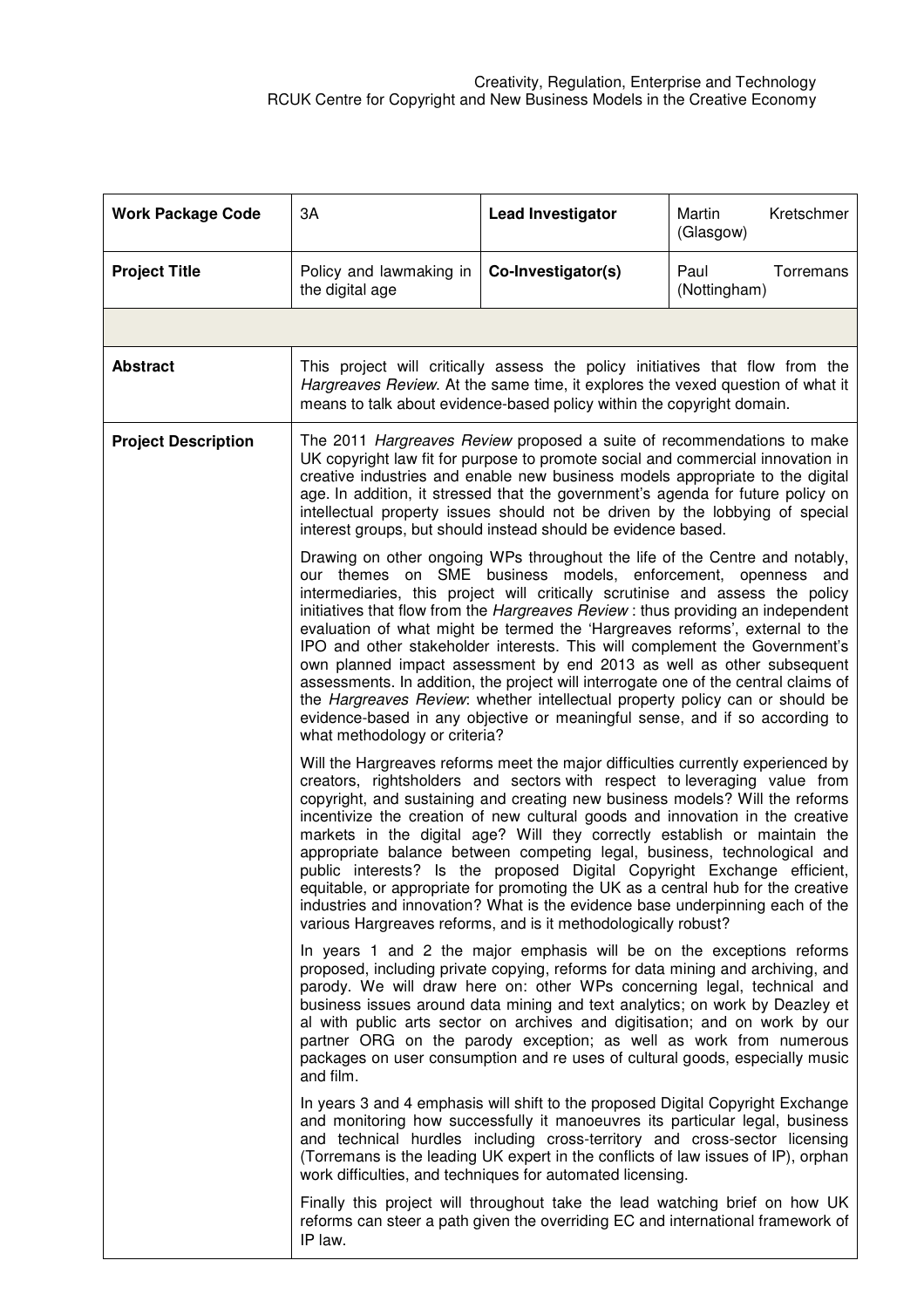|    | <b>Project Start Date</b>                                                                                                                                                            | 1 October 2012                                                                                  | <b>Project End Date</b> | 30 September 2016 |  |  |
|----|--------------------------------------------------------------------------------------------------------------------------------------------------------------------------------------|-------------------------------------------------------------------------------------------------|-------------------------|-------------------|--|--|
|    |                                                                                                                                                                                      |                                                                                                 |                         |                   |  |  |
|    | <b>Project Deliverables</b>                                                                                                                                                          |                                                                                                 |                         |                   |  |  |
|    | Reports on each of the reforms to the copyright regime flowing from the <i>Hargreaves Review</i> developed<br>in consultation with relevant industry partners and other stakeholders |                                                                                                 |                         |                   |  |  |
| 2. | A major end of project international conference on <i>Copyright Reform in the Digital Age</i>                                                                                        |                                                                                                 |                         |                   |  |  |
| 3. |                                                                                                                                                                                      | An edited collection and related academic publications based upon the end of project conference |                         |                   |  |  |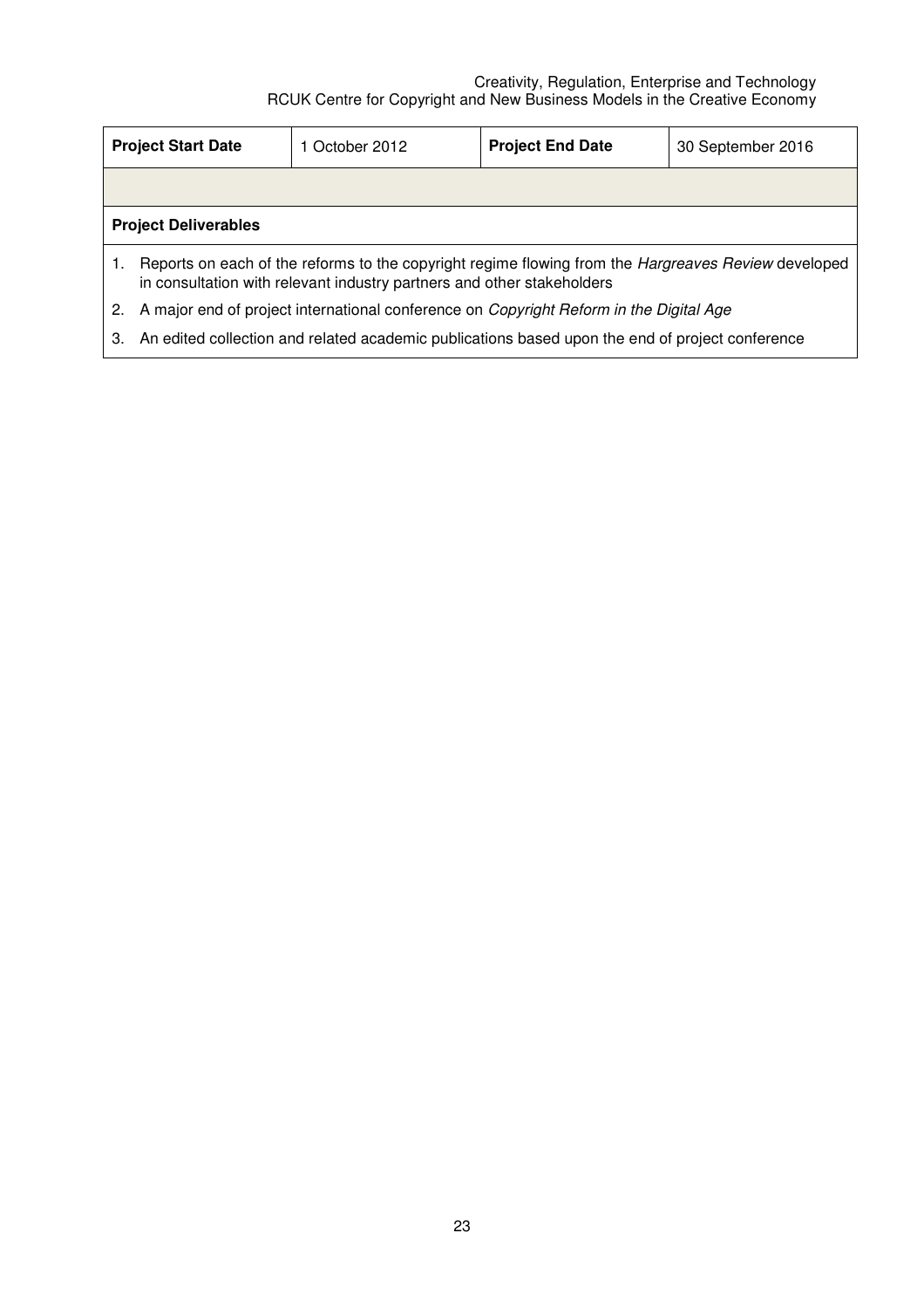| <b>Work Package Code</b>    | 3B                                                                                                                                                                                                                                                                                                                                                                                                                                                                                                             | <b>Lead Investigator</b>                                                            | John<br><b>Street</b><br>(East<br>Anglia) |  |  |
|-----------------------------|----------------------------------------------------------------------------------------------------------------------------------------------------------------------------------------------------------------------------------------------------------------------------------------------------------------------------------------------------------------------------------------------------------------------------------------------------------------------------------------------------------------|-------------------------------------------------------------------------------------|-------------------------------------------|--|--|
| <b>Project Title</b>        | Regulating<br>the<br><b>Collecting Societies</b>                                                                                                                                                                                                                                                                                                                                                                                                                                                               | Co-Investigator(s)                                                                  | Not Applicable                            |  |  |
|                             |                                                                                                                                                                                                                                                                                                                                                                                                                                                                                                                |                                                                                     |                                           |  |  |
| <b>Abstract</b>             | Collecting societies are key to the operation of the copyright regime and, as the<br>Hargreaves Review noted, their regulation is an ever more pressing issue.<br>Currently, there are various regulatory regimes in operation, extending from<br>statutory regulation to self-regulation. This project will investigate how these<br>different regimes came into existence, and how collecting societies (both within<br>and between countries) are responding to the challenges that they currently<br>face. |                                                                                     |                                           |  |  |
| <b>Project Description</b>  | One of the issues to which the Hargreaves Report (Recommendation 3, 2011)<br>drew attention was the question of whether there should be a regime of<br>minimum standards for the collecting societies. This is also on the agenda of<br>the European Commission.                                                                                                                                                                                                                                               |                                                                                     |                                           |  |  |
|                             | The collecting societies are core to the operation of the copyright regime, and<br>are especially so in the wake of digitisation. And yet relatively little detailed<br>research (see Guibault and van Gompel, 2006) has been devoted to their role<br>and to the question of what constitutes an appropriate form of regulation.                                                                                                                                                                              |                                                                                     |                                           |  |  |
|                             | Currently, there are various regulatory regimes in operation, extending from<br>statutory regulation to self-regulation. This project will investigate how these<br>different regimes came into existence, and how collecting societies (both within<br>and between countries) are responding to the challenges they currently face<br>(PRS for Music, for instance, makes much of its new Code of Practice).                                                                                                  |                                                                                     |                                           |  |  |
|                             | Using a comparative public policy method, this project will seek to investigate<br>the political processes and political values that have constituted the regulatory<br>regimes for collecting societies, and will explore the problems and possibilities<br>for harmonization. It will concentrate on music collecting societies.                                                                                                                                                                             |                                                                                     |                                           |  |  |
|                             | The research team will work with the ESRC Centre for Competition Policy at<br>UEA, drawing on its mix of lawyers, economists and political scientists. One of<br>the aims of the Hargreaves' recommendation is that a more open and efficient<br>market in rights collection operate.                                                                                                                                                                                                                          |                                                                                     |                                           |  |  |
|                             | PPL and PRS for Music in the UK                                                                                                                                                                                                                                                                                                                                                                                                                                                                                | Industry partners are likely to include the Intellectual Property Office, UK Music, |                                           |  |  |
|                             | The project would involve a small comparative sample of the UK, Germany,<br>Brazil, Australia and possibly the US. These represent a range of policy<br>responses, political regimes and cultural contexts.                                                                                                                                                                                                                                                                                                    |                                                                                     |                                           |  |  |
| <b>Project Start Date</b>   | 21 March 2013                                                                                                                                                                                                                                                                                                                                                                                                                                                                                                  | <b>Project End Date</b>                                                             | 20 March 2015                             |  |  |
|                             |                                                                                                                                                                                                                                                                                                                                                                                                                                                                                                                |                                                                                     |                                           |  |  |
| <b>Project Deliverables</b> |                                                                                                                                                                                                                                                                                                                                                                                                                                                                                                                |                                                                                     |                                           |  |  |
|                             |                                                                                                                                                                                                                                                                                                                                                                                                                                                                                                                |                                                                                     |                                           |  |  |

- 1. Two academic articles
- 2. Consultation document/project report
- 3. Two conference papers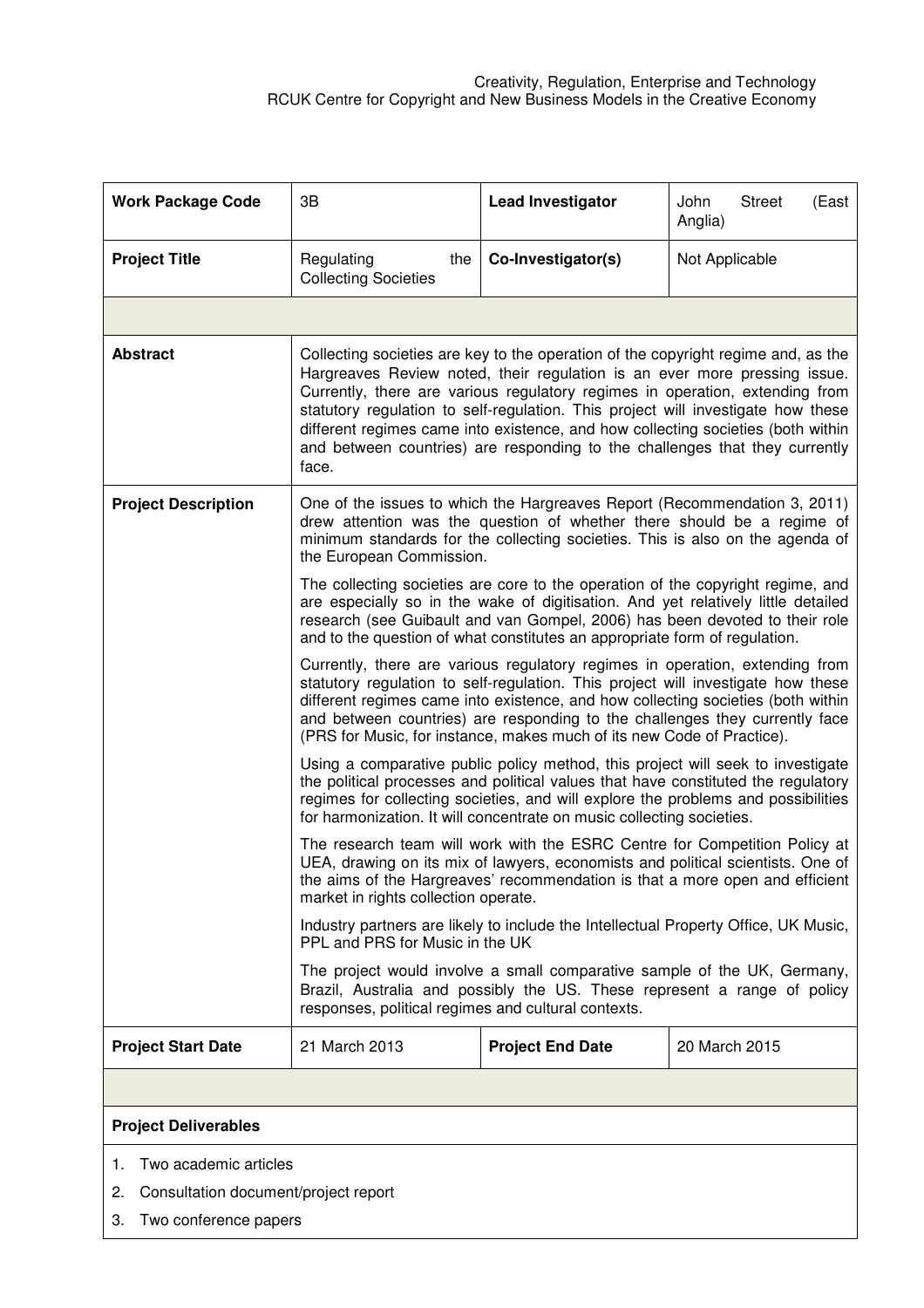| <b>Work Package Code</b>                        | 3C.1                                                                                                                                                                                                                                                                                                                                                                                                                                                                                                                                                                                                                                                                                                                                                                                                                                                                                                                                                      | <b>Lead Investigator</b> | <b>Burkhard</b><br>Schafer<br>(Edinburgh) |  |  |
|-------------------------------------------------|-----------------------------------------------------------------------------------------------------------------------------------------------------------------------------------------------------------------------------------------------------------------------------------------------------------------------------------------------------------------------------------------------------------------------------------------------------------------------------------------------------------------------------------------------------------------------------------------------------------------------------------------------------------------------------------------------------------------------------------------------------------------------------------------------------------------------------------------------------------------------------------------------------------------------------------------------------------|--------------------------|-------------------------------------------|--|--|
| <b>Project Title</b>                            | Self Enforcing IP Law:<br>Life after DRM                                                                                                                                                                                                                                                                                                                                                                                                                                                                                                                                                                                                                                                                                                                                                                                                                                                                                                                  | Co-Investigator(s)       | Not Applicable                            |  |  |
|                                                 |                                                                                                                                                                                                                                                                                                                                                                                                                                                                                                                                                                                                                                                                                                                                                                                                                                                                                                                                                           |                          |                                           |  |  |
| <b>Abstract</b>                                 | This project will analyse if there is common ground between the various<br>stakeholders that can inform the development of a new generation of<br>computational representations of IP and other legal norms that realize the<br>benefits of DRM without negative side effects.                                                                                                                                                                                                                                                                                                                                                                                                                                                                                                                                                                                                                                                                            |                          |                                           |  |  |
| <b>Project Description</b>                      | The project analyses in its first stage existing approaches to DRM. In the<br>second stage, as an alternative to DRM, we will look at the development of "law<br>compliant service design", a two stage approach of regulation through software<br>code that has recently been developed in a number of studies on formal legal<br>ontologies, in particular by SAP. In this approach, software producers that<br>develop business platforms for enterprises in the creative industry will have<br>automated assistance that guides their product towards a law-compliant format<br>already in the design stage. A developer for Smartphone apps e.g. would be<br>assisted by small packages of code that ensure the app does not access<br>without permission copyrighted material, or passes on user data. In the next<br>stage, the same code ensures that the system performs automatically in a law<br>compliant way once it is employed on the web. |                          |                                           |  |  |
| <b>Project Start Date</b>                       | 1 October 2013                                                                                                                                                                                                                                                                                                                                                                                                                                                                                                                                                                                                                                                                                                                                                                                                                                                                                                                                            | <b>Project End Date</b>  | 30 September 2015                         |  |  |
|                                                 |                                                                                                                                                                                                                                                                                                                                                                                                                                                                                                                                                                                                                                                                                                                                                                                                                                                                                                                                                           |                          |                                           |  |  |
| <b>Project Deliverables</b>                     |                                                                                                                                                                                                                                                                                                                                                                                                                                                                                                                                                                                                                                                                                                                                                                                                                                                                                                                                                           |                          |                                           |  |  |
| 2 articles in refereed journals<br>1.           |                                                                                                                                                                                                                                                                                                                                                                                                                                                                                                                                                                                                                                                                                                                                                                                                                                                                                                                                                           |                          |                                           |  |  |
| 2 research papers at academic conferences<br>2. |                                                                                                                                                                                                                                                                                                                                                                                                                                                                                                                                                                                                                                                                                                                                                                                                                                                                                                                                                           |                          |                                           |  |  |
| Report on disability legislation and DRM<br>3.  |                                                                                                                                                                                                                                                                                                                                                                                                                                                                                                                                                                                                                                                                                                                                                                                                                                                                                                                                                           |                          |                                           |  |  |
| Report on Privacy and DRM<br>4.                 |                                                                                                                                                                                                                                                                                                                                                                                                                                                                                                                                                                                                                                                                                                                                                                                                                                                                                                                                                           |                          |                                           |  |  |
| 5.                                              | Workshop with participants from law and computer science organised and held                                                                                                                                                                                                                                                                                                                                                                                                                                                                                                                                                                                                                                                                                                                                                                                                                                                                               |                          |                                           |  |  |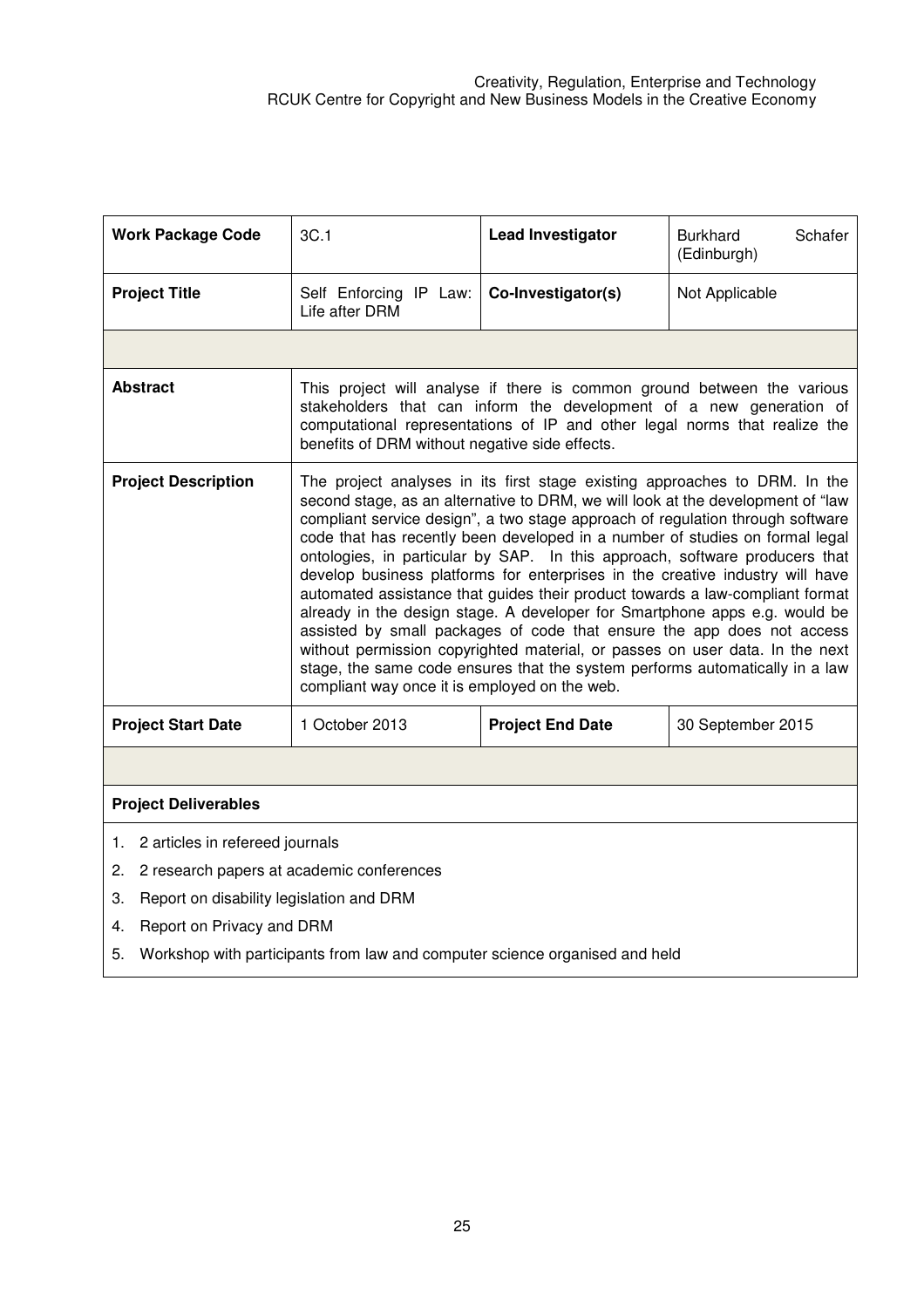| <b>Work Package Code</b>                     | 3C.2                                                                                                                                                                                                                                                                                                                                                                                                                                                                                                                                                                                                                                                                                                                                                                                                                                                                                                                                                                                                                                                                                                                                                              | <b>Lead Investigator</b> | Cornwell<br>Jane<br>(Edinburgh) |  |  |  |
|----------------------------------------------|-------------------------------------------------------------------------------------------------------------------------------------------------------------------------------------------------------------------------------------------------------------------------------------------------------------------------------------------------------------------------------------------------------------------------------------------------------------------------------------------------------------------------------------------------------------------------------------------------------------------------------------------------------------------------------------------------------------------------------------------------------------------------------------------------------------------------------------------------------------------------------------------------------------------------------------------------------------------------------------------------------------------------------------------------------------------------------------------------------------------------------------------------------------------|--------------------------|---------------------------------|--|--|--|
| <b>Project Title</b>                         | Copyright<br>Civil<br>and<br>Enforcement                                                                                                                                                                                                                                                                                                                                                                                                                                                                                                                                                                                                                                                                                                                                                                                                                                                                                                                                                                                                                                                                                                                          | Co-Investigator(s)       | Not Applicable                  |  |  |  |
|                                              |                                                                                                                                                                                                                                                                                                                                                                                                                                                                                                                                                                                                                                                                                                                                                                                                                                                                                                                                                                                                                                                                                                                                                                   |                          |                                 |  |  |  |
| <b>Abstract</b>                              | Analysis of the profile of copyright civil enforcement activity within certain<br>specific sectors in the UK using mixed empirical methods, combining a<br>literature review followed by initial survey questionnaire with more in-depth<br>follow-up interview-based work building on the results of the survey exercise.                                                                                                                                                                                                                                                                                                                                                                                                                                                                                                                                                                                                                                                                                                                                                                                                                                        |                          |                                 |  |  |  |
| <b>Project Description</b>                   | Controversies such as those surrounding the enforcement tactics of firms such<br>as ACS: Law have brought copyright enforcement into the popular spotlight.<br>More generally, there is a growing academic and policy acknowledgement of<br>the importance of the de facto scope of protection achieved by IP rightholders<br>as a result of the pre-action "private assertion and settlement of intellectual<br>property disputes in the 'shadow of the law". Such 'under-the-radar' IP<br>enforcement has been identified in work conducted for the UK IPO/SABIP as an<br>area in which more research is needed. This study will conduct empirical<br>research into the practices surrounding civil enforcement of copyright in the UK<br>in the creative and other comparator sectors which face both digital and non-<br>digital infringement issues. The research will be directed to advisers to actors<br>in the creative economy and other sectors, focussing on Scottish law firms. This<br>is likely to result in reporting of experiences faced by SMEs and smaller<br>enterprises as well as hopefully some larger rightholders and 'bulk enforcers'. |                          |                                 |  |  |  |
| <b>Project Start Date</b>                    | 1 October 2013                                                                                                                                                                                                                                                                                                                                                                                                                                                                                                                                                                                                                                                                                                                                                                                                                                                                                                                                                                                                                                                                                                                                                    | <b>Project End Date</b>  | 30 September 2015               |  |  |  |
|                                              |                                                                                                                                                                                                                                                                                                                                                                                                                                                                                                                                                                                                                                                                                                                                                                                                                                                                                                                                                                                                                                                                                                                                                                   |                          |                                 |  |  |  |
| <b>Project Deliverables</b>                  |                                                                                                                                                                                                                                                                                                                                                                                                                                                                                                                                                                                                                                                                                                                                                                                                                                                                                                                                                                                                                                                                                                                                                                   |                          |                                 |  |  |  |
| Article in refereed journal<br>1.            |                                                                                                                                                                                                                                                                                                                                                                                                                                                                                                                                                                                                                                                                                                                                                                                                                                                                                                                                                                                                                                                                                                                                                                   |                          |                                 |  |  |  |
| Literature review completed<br>2.            |                                                                                                                                                                                                                                                                                                                                                                                                                                                                                                                                                                                                                                                                                                                                                                                                                                                                                                                                                                                                                                                                                                                                                                   |                          |                                 |  |  |  |
| 3.<br>Survey achieves useful return rate     |                                                                                                                                                                                                                                                                                                                                                                                                                                                                                                                                                                                                                                                                                                                                                                                                                                                                                                                                                                                                                                                                                                                                                                   |                          |                                 |  |  |  |
| Empirical research framework developed<br>4. |                                                                                                                                                                                                                                                                                                                                                                                                                                                                                                                                                                                                                                                                                                                                                                                                                                                                                                                                                                                                                                                                                                                                                                   |                          |                                 |  |  |  |
| Follow up interviews completed<br>5.         |                                                                                                                                                                                                                                                                                                                                                                                                                                                                                                                                                                                                                                                                                                                                                                                                                                                                                                                                                                                                                                                                                                                                                                   |                          |                                 |  |  |  |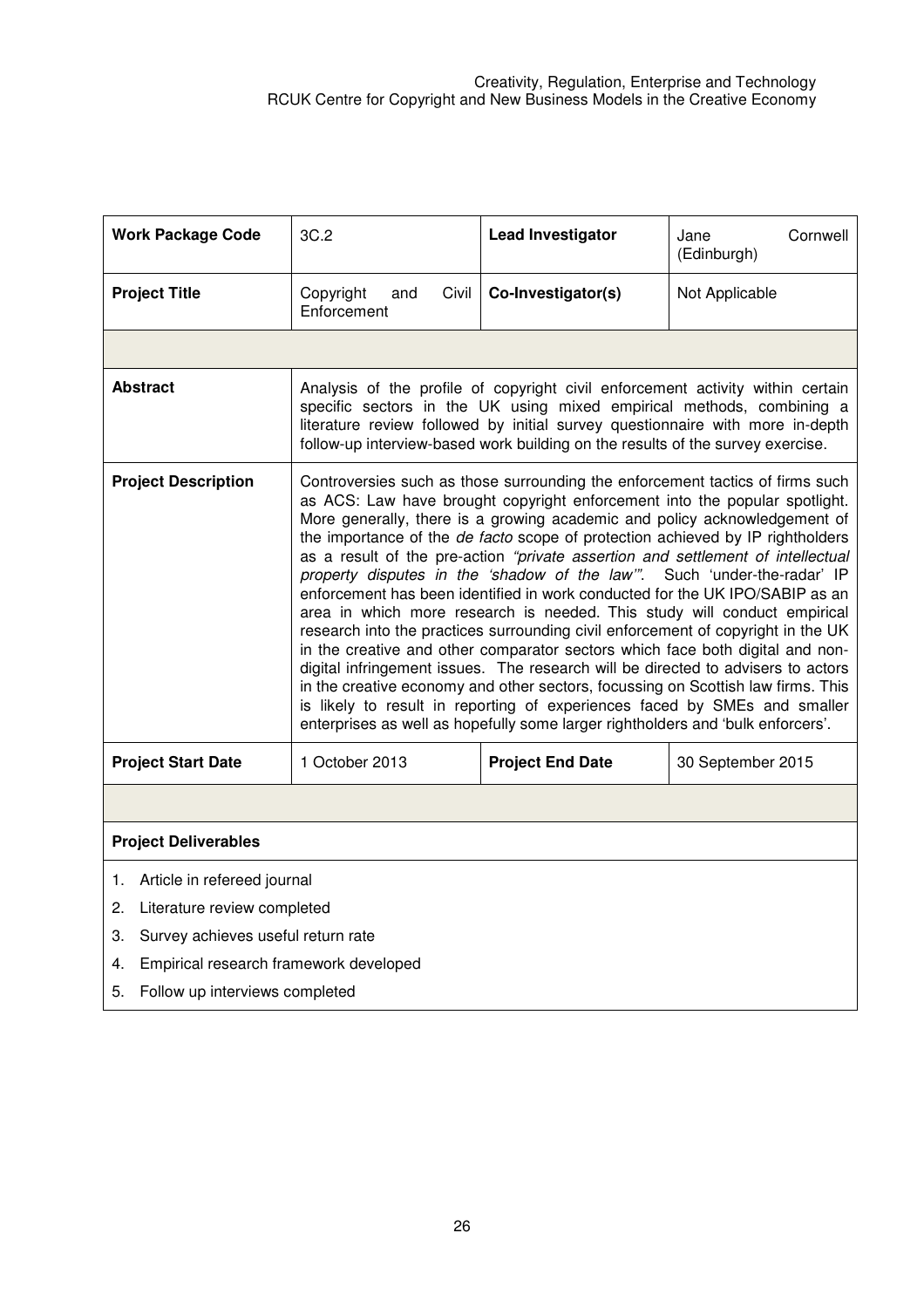| <b>Work Package Code</b>    | 3C.3                                                                                                                                                                                                                                                                                                                                                                                                                                                                                                           | <b>Lead Investigator</b> | Edwards<br>Lilian<br>(Strathclyde) |  |  |  |
|-----------------------------|----------------------------------------------------------------------------------------------------------------------------------------------------------------------------------------------------------------------------------------------------------------------------------------------------------------------------------------------------------------------------------------------------------------------------------------------------------------------------------------------------------------|--------------------------|------------------------------------|--|--|--|
| <b>Project Title</b>        | Public/Intermediary<br>copyright enforcement                                                                                                                                                                                                                                                                                                                                                                                                                                                                   | Co-Investigator(s)       | Farrand<br>Ben<br>(Strathclyde)    |  |  |  |
|                             |                                                                                                                                                                                                                                                                                                                                                                                                                                                                                                                |                          |                                    |  |  |  |
| <b>Abstract</b>             | This project monitors and assesses the successes and failures of the "three<br>strikes"/DEA/HADOPI/SOPA etc models.                                                                                                                                                                                                                                                                                                                                                                                            |                          |                                    |  |  |  |
| <b>Project Description</b>  | The project will update LE's existing WIPO report and transform and update it<br>into a deliverable to inform academic journal market; monitor UK and<br>international developments (developing practice after Newzbin; effect of<br>warnings if DEA stage 1 kicks off; SABAM; ACTA; SOPA; etc); research impact<br>of domain name seizure or blocking as new form of intermediary policing of<br>alleged pirate sites; also consider payment intermediaries as new blocking<br>intermediaries (cf Wikileaks). |                          |                                    |  |  |  |
| <b>Project Start Date</b>   | 1 October 2012                                                                                                                                                                                                                                                                                                                                                                                                                                                                                                 | <b>Project End Date</b>  | 30 September 2013                  |  |  |  |
|                             |                                                                                                                                                                                                                                                                                                                                                                                                                                                                                                                |                          |                                    |  |  |  |
| <b>Project Deliverables</b> |                                                                                                                                                                                                                                                                                                                                                                                                                                                                                                                |                          |                                    |  |  |  |
| 2 journal articles<br>1.    |                                                                                                                                                                                                                                                                                                                                                                                                                                                                                                                |                          |                                    |  |  |  |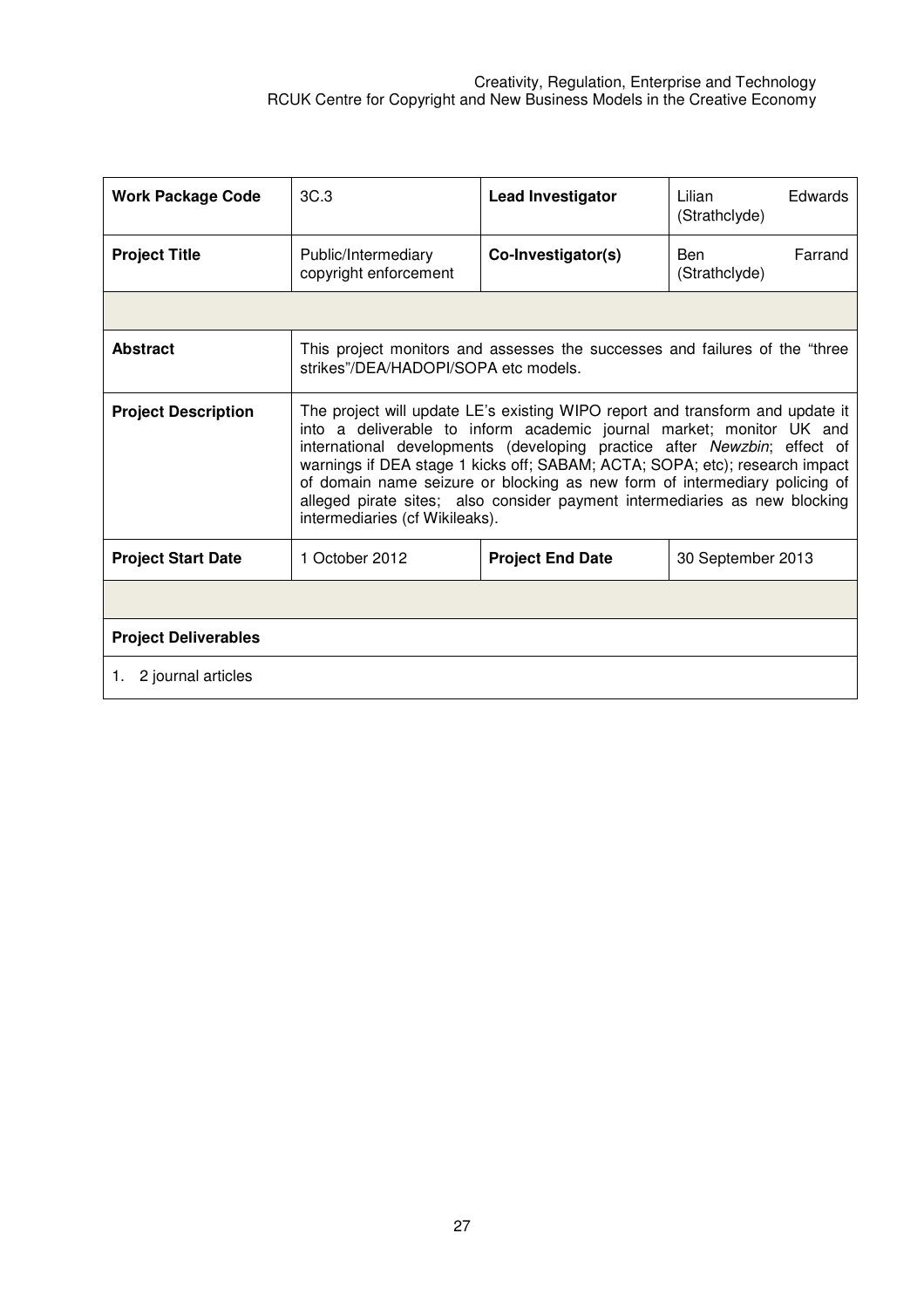| <b>Work Package Code</b>    | 3D.1                                                                                                                                                                                                                                                                 | <b>Lead Investigator</b> | Kretschmer<br>Martin<br>(Glasgow)                          |  |
|-----------------------------|----------------------------------------------------------------------------------------------------------------------------------------------------------------------------------------------------------------------------------------------------------------------|--------------------------|------------------------------------------------------------|--|
| <b>Project Title</b>        | Scoping the Costs of<br><b>Copyright Enforcement</b>                                                                                                                                                                                                                 | Co-Investigator(s)       | CREATe<br>Research<br>Fellow (to be appointed,<br>Glasgow) |  |
|                             |                                                                                                                                                                                                                                                                      |                          |                                                            |  |
| <b>Abstract</b>             | This project will take the form of an exploratory workshop $-$ to be organised by<br>the CREATe Research Associate $-$ concerned with scoping the various<br>methodological approaches to determining the costs (economic or otherwise) of<br>copyright enforcement. |                          |                                                            |  |
| <b>Project Description</b>  | To be confirmed.                                                                                                                                                                                                                                                     |                          |                                                            |  |
| <b>Project Start Date</b>   | 1 October 2014                                                                                                                                                                                                                                                       | <b>Project End Date</b>  | 30 September 2016                                          |  |
|                             |                                                                                                                                                                                                                                                                      |                          |                                                            |  |
| <b>Project Deliverables</b> |                                                                                                                                                                                                                                                                      |                          |                                                            |  |
| One Workshop<br>1.          |                                                                                                                                                                                                                                                                      |                          |                                                            |  |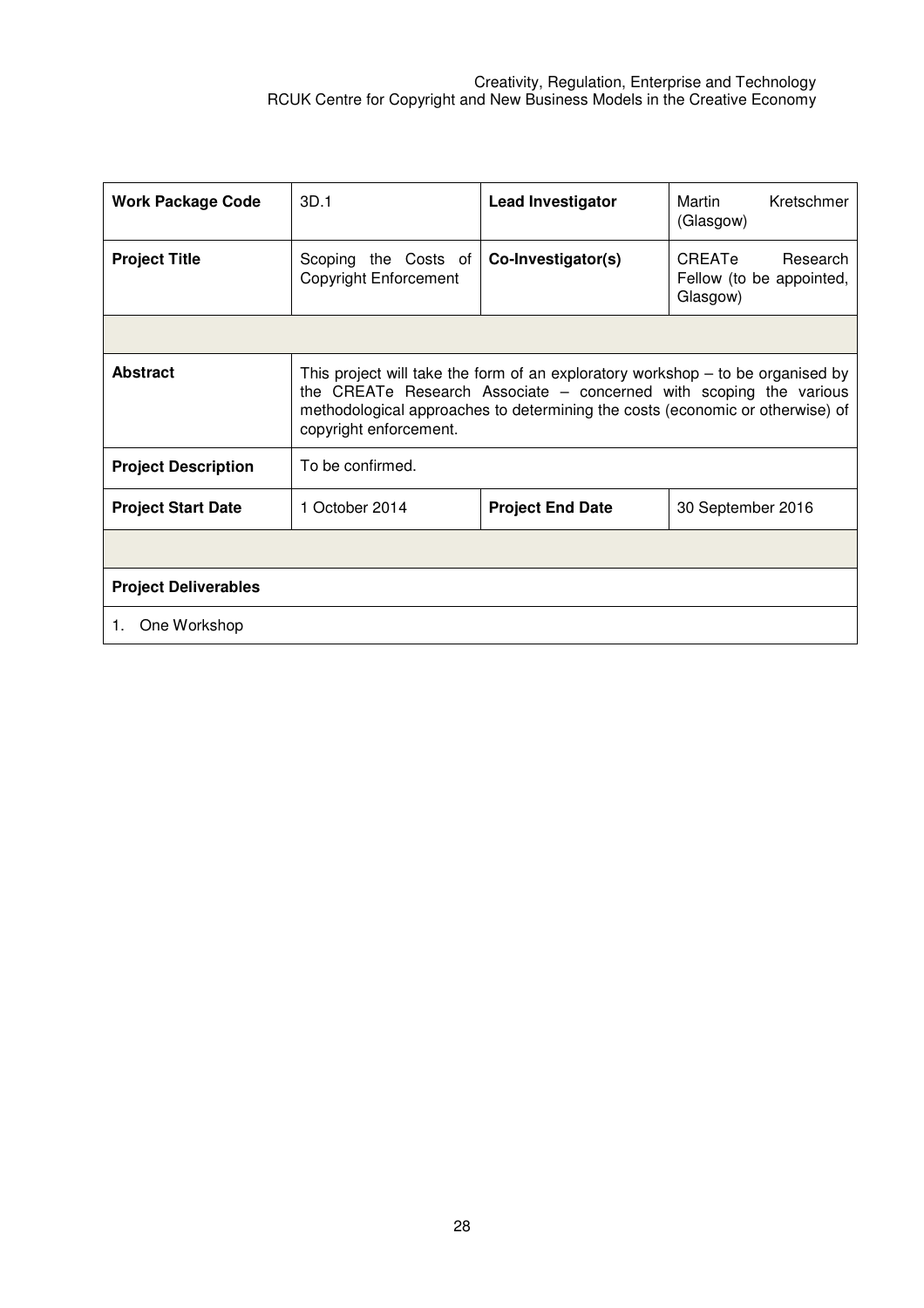| <b>Work Package Code</b>                                                                                              | 3D.2                                                 | <b>Lead Investigator</b>                                                                                                                                                                                                                                  | Martin<br>Kretschmer<br>(Glasgow)                                   |  |
|-----------------------------------------------------------------------------------------------------------------------|------------------------------------------------------|-----------------------------------------------------------------------------------------------------------------------------------------------------------------------------------------------------------------------------------------------------------|---------------------------------------------------------------------|--|
| <b>Project Title</b>                                                                                                  | Assessing the IP Small<br>Claims Track               | Co-Investigator(s)                                                                                                                                                                                                                                        | CREATe<br>Research<br>Associate<br>(to<br>be<br>appointed, Glasgow) |  |
|                                                                                                                       |                                                      |                                                                                                                                                                                                                                                           |                                                                     |  |
| <b>Abstract</b>                                                                                                       | and uptake by, the cultural and creative industries. | On 15 November 2011, the government announced its intention to introduce a<br>small claims track in the PCC. This project provides a critical assessment of the<br>first three years of that initiative, with a particular emphasis on its importance to, |                                                                     |  |
| <b>Project Description</b>                                                                                            | To be confirmed.                                     |                                                                                                                                                                                                                                                           |                                                                     |  |
| <b>Project Start Date</b>                                                                                             | 1 October 2013                                       | <b>Project End Date</b>                                                                                                                                                                                                                                   | 31 September 2016                                                   |  |
|                                                                                                                       |                                                      |                                                                                                                                                                                                                                                           |                                                                     |  |
| <b>Project Deliverables</b>                                                                                           |                                                      |                                                                                                                                                                                                                                                           |                                                                     |  |
| PhD thesis completed within the timeframe<br>1.<br>2.<br>3 conference presentations<br>3.<br>2 peer reviewed articles |                                                      |                                                                                                                                                                                                                                                           |                                                                     |  |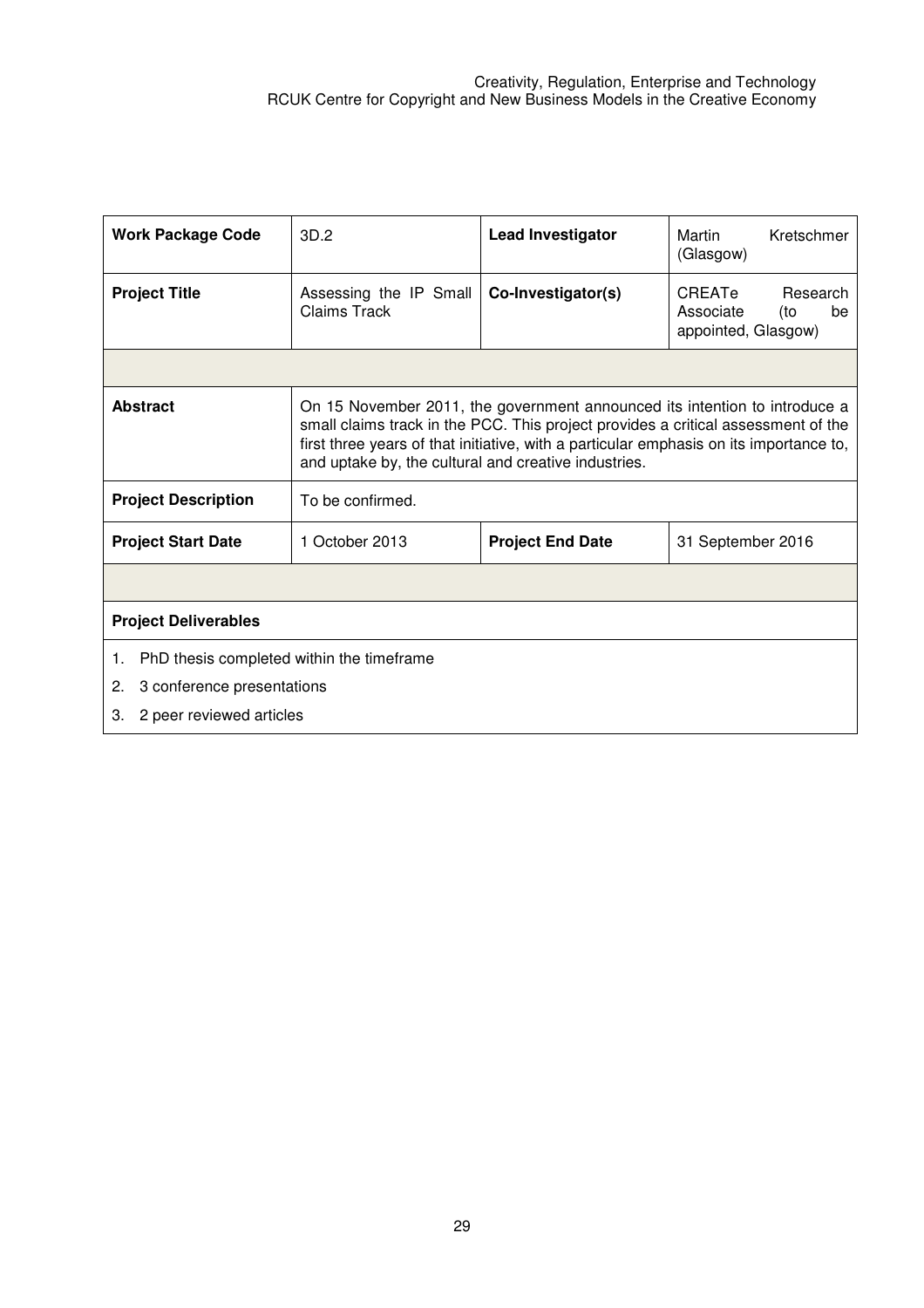| <b>Work Package Code</b>    | 3D.3                                                                                                                                                                                                                                                                                                                                                                                          | <b>Lead Investigator</b>                                                                                                                        | Schafer<br><b>Burkhard</b><br>(Edinburgh) |
|-----------------------------|-----------------------------------------------------------------------------------------------------------------------------------------------------------------------------------------------------------------------------------------------------------------------------------------------------------------------------------------------------------------------------------------------|-------------------------------------------------------------------------------------------------------------------------------------------------|-------------------------------------------|
| <b>Project Title</b>        | IP Dispute Resolution:<br>Evidence,<br>Digital<br>Е-<br><b>Discovery</b><br>the<br>and<br>Changing<br>οf<br>Costs<br>Litigation                                                                                                                                                                                                                                                               | Co-Investigator(s)                                                                                                                              | Not Applicable                            |
|                             |                                                                                                                                                                                                                                                                                                                                                                                               |                                                                                                                                                 |                                           |
| <b>Abstract</b>             | This project firstly focuses on the issue of e-discovery, forensic readiness in<br>business environments and the question of digital proof in litigation. Secondly, it<br>explores the potential to make more use of web-enabled research methods that<br>have been developed in the social science and humanities for academic<br>research needs for the purpose of litigation and evidence. |                                                                                                                                                 |                                           |
| <b>Project Description</b>  | This project will:                                                                                                                                                                                                                                                                                                                                                                            |                                                                                                                                                 |                                           |
|                             | forensic readiness:                                                                                                                                                                                                                                                                                                                                                                           | Analyse how the creative economy deals with issues of e-discovery and                                                                           |                                           |
|                             | to analyse the risks and costs that are created for the digital<br>$\circ$<br>creative economy                                                                                                                                                                                                                                                                                                |                                                                                                                                                 |                                           |
|                             | through e-discovery and forensic readiness requirements.                                                                                                                                                                                                                                                                                                                                      |                                                                                                                                                 |                                           |
|                             | to identify "best practice" in terms of procedures and use of<br>$\circ$<br>technology                                                                                                                                                                                                                                                                                                        |                                                                                                                                                 |                                           |
|                             | to identify needs for reform in procedural law where<br>$\circ$<br>unnecessary burdens are created for industry through<br>inadequate our outdated approaches to digital proof and e-<br>evidence.                                                                                                                                                                                            |                                                                                                                                                 |                                           |
|                             | Study the contribution that software technology can make to reduce costs<br>$\bullet$<br>and increase business opportunities through better and more intelligent<br>computer aided e-discovery tools, and how this research a) is and b) could<br>be utilized by the creative industries                                                                                                      |                                                                                                                                                 |                                           |
|                             | Actively contribute to the development of forensic readiness and e-<br>discovery tools that address the specific concerns of IP litigation                                                                                                                                                                                                                                                    |                                                                                                                                                 |                                           |
|                             | $\bullet$<br>improvements                                                                                                                                                                                                                                                                                                                                                                     | Analyse how courts currently deal with issues of proof that traditionally<br>would require large scale empirical research, and address possible |                                           |
| <b>Project Start Date</b>   | 1 October 2013                                                                                                                                                                                                                                                                                                                                                                                | <b>Project End Date</b>                                                                                                                         | 30 September 2016                         |
|                             |                                                                                                                                                                                                                                                                                                                                                                                               |                                                                                                                                                 |                                           |
| <b>Project Deliverables</b> |                                                                                                                                                                                                                                                                                                                                                                                               |                                                                                                                                                 |                                           |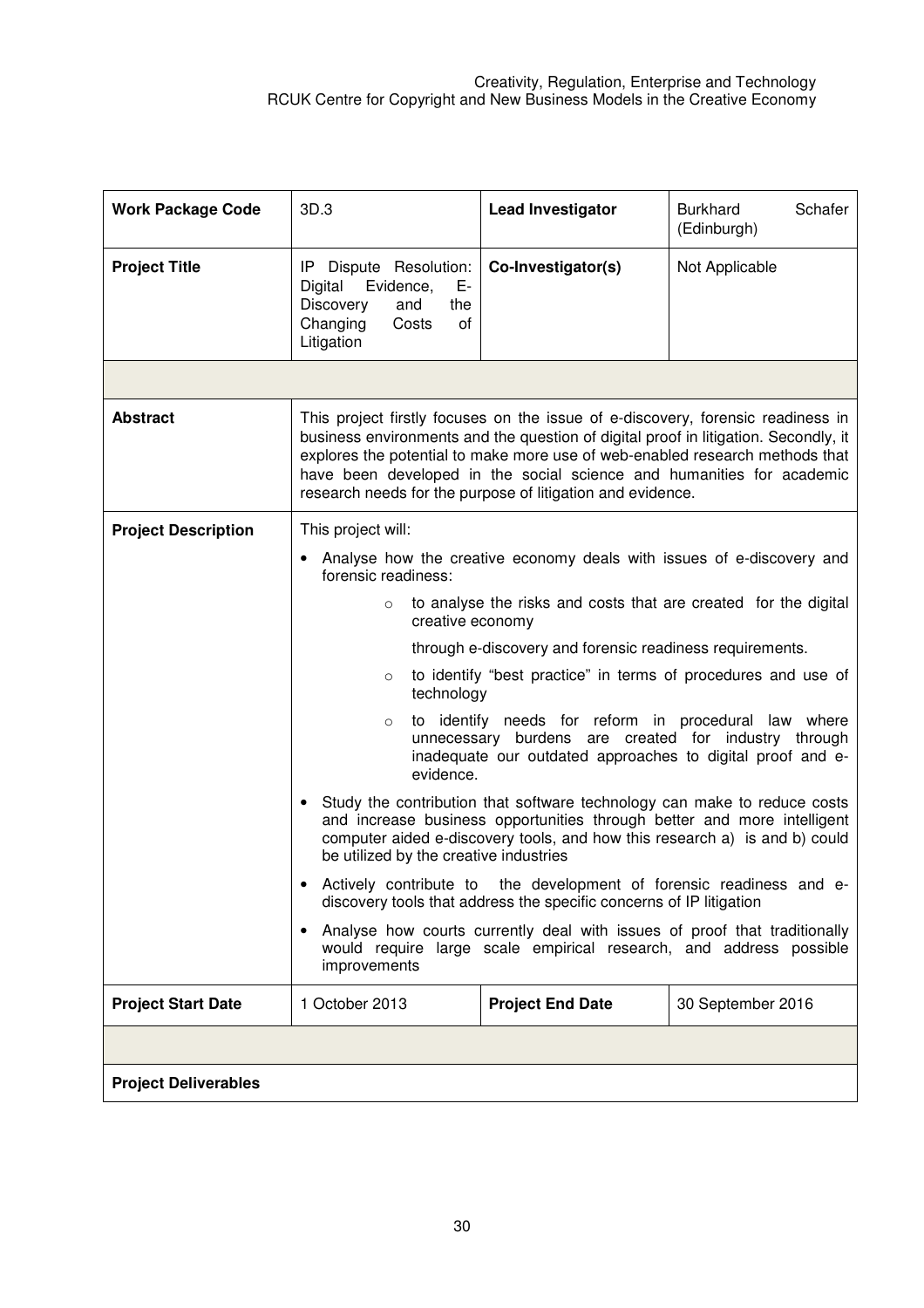- 1. Refereed journal paper on the state of the art of e-discovery and Information Retrieval tools and their potential application to IP disputes
- 2. Refereed journal paper on the use of "legal fictions" in IP litigation and the potential of web-enabled research tools from the social sciences to reduce the associated risks for business
- 3. Holding a workshop that brings together computer scientists and lawyers
- 4. Establishment of an online community of researchers with interest in this area through web-presence, distribution list and dedicated web research resources.
- 5. Report on existing information retrieval tools with possible application to Copyright infringement.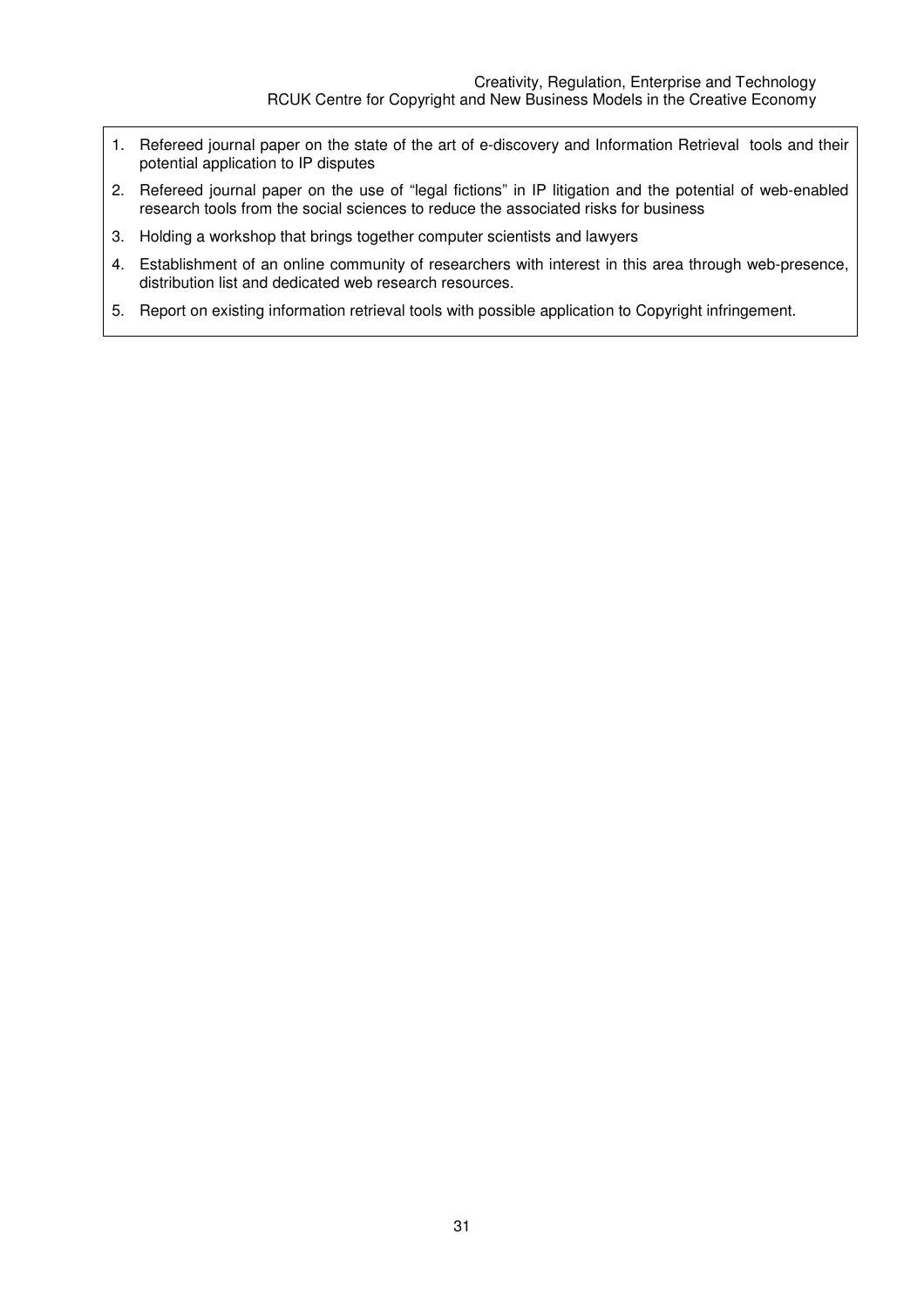| <b>Work Package Code</b>   | 3E                                                                                                                                                                                                                                                                                                                                                                                                                                                                                                                                                                                                                                                                                                                                                                                                                                                                                                                                                                                                                                                                                                                                                                                                                                                                                                                                                                                                                                      | <b>Lead Investigator</b>                                                                                                                                                                                                                                                                                                                                                                                                                                                                                                                                                                                                                                                                                                                                                                                                                                                                                                                                                                                                                                                                                                                                                                                                                                                                                                                                                                           | Martin<br>Kretschmer<br>(Glasgow) |
|----------------------------|-----------------------------------------------------------------------------------------------------------------------------------------------------------------------------------------------------------------------------------------------------------------------------------------------------------------------------------------------------------------------------------------------------------------------------------------------------------------------------------------------------------------------------------------------------------------------------------------------------------------------------------------------------------------------------------------------------------------------------------------------------------------------------------------------------------------------------------------------------------------------------------------------------------------------------------------------------------------------------------------------------------------------------------------------------------------------------------------------------------------------------------------------------------------------------------------------------------------------------------------------------------------------------------------------------------------------------------------------------------------------------------------------------------------------------------------|----------------------------------------------------------------------------------------------------------------------------------------------------------------------------------------------------------------------------------------------------------------------------------------------------------------------------------------------------------------------------------------------------------------------------------------------------------------------------------------------------------------------------------------------------------------------------------------------------------------------------------------------------------------------------------------------------------------------------------------------------------------------------------------------------------------------------------------------------------------------------------------------------------------------------------------------------------------------------------------------------------------------------------------------------------------------------------------------------------------------------------------------------------------------------------------------------------------------------------------------------------------------------------------------------------------------------------------------------------------------------------------------------|-----------------------------------|
| <b>Project Title</b>       | Just<br>Copyright?<br>Copyright<br>from<br>the<br><b>Original Position</b>                                                                                                                                                                                                                                                                                                                                                                                                                                                                                                                                                                                                                                                                                                                                                                                                                                                                                                                                                                                                                                                                                                                                                                                                                                                                                                                                                              | Co-Investigator(s)                                                                                                                                                                                                                                                                                                                                                                                                                                                                                                                                                                                                                                                                                                                                                                                                                                                                                                                                                                                                                                                                                                                                                                                                                                                                                                                                                                                 | Not Applicable                    |
|                            |                                                                                                                                                                                                                                                                                                                                                                                                                                                                                                                                                                                                                                                                                                                                                                                                                                                                                                                                                                                                                                                                                                                                                                                                                                                                                                                                                                                                                                         |                                                                                                                                                                                                                                                                                                                                                                                                                                                                                                                                                                                                                                                                                                                                                                                                                                                                                                                                                                                                                                                                                                                                                                                                                                                                                                                                                                                                    |                                   |
| <b>Abstract</b>            | This project explores the principles that might underpin a copyright regime fit for<br>purpose in the twenty-first century, when considered from the perspective of<br>John Rawls' original position and without reference to the current parameters of<br>the international copyright regime.                                                                                                                                                                                                                                                                                                                                                                                                                                                                                                                                                                                                                                                                                                                                                                                                                                                                                                                                                                                                                                                                                                                                          |                                                                                                                                                                                                                                                                                                                                                                                                                                                                                                                                                                                                                                                                                                                                                                                                                                                                                                                                                                                                                                                                                                                                                                                                                                                                                                                                                                                                    |                                   |
| <b>Project Description</b> | During the consultation process on the Hargreaves Review the Patents Judges<br>(led by Lord Justice Jacob) called for new copyright legislation based upon a<br>substantial and comprehensive review of the copyright regime. Previous<br>attempts by policy-makers and academics to revision and repurpose the<br>copyright regime have typically limited their investigation and recommendations<br>to the parameters currently established by the complex and complicated<br>international copyright regime (required minimum standards, and so on). This<br>project takes a radically different approach. It invites three disparate Working<br>Groups to consider and draft a set of principles and/or regulations that might<br>underpin a copyright regime fit-for-purpose in the twenty-first century, and<br>without reference to the international copyright regime. Crucially these<br>initiatives will also be framed by the work of the philosopher John Rawls and his<br>concept of legislating from the original position. In short, what might a just<br>copyright regime look like when developed by a group of individuals who have<br>no prior knowledge of their basic human characteristics (gender, sexuality,<br>race, etc), their socioeconomic or political status, their inherent creative and<br>intellectual abilities (or the lack thereof), their life opportunities (or the lack<br>thereof), and so on. |                                                                                                                                                                                                                                                                                                                                                                                                                                                                                                                                                                                                                                                                                                                                                                                                                                                                                                                                                                                                                                                                                                                                                                                                                                                                                                                                                                                                    |                                   |
|                            | discussion or recommendations of the group.<br>management, innovation studies, and so on.                                                                                                                                                                                                                                                                                                                                                                                                                                                                                                                                                                                                                                                                                                                                                                                                                                                                                                                                                                                                                                                                                                                                                                                                                                                                                                                                               | In 2014-15 each Working Group will meet three times to develop their<br>recommendations independently of each other. Different aspects of the<br>copyright regime will be considered at each meeting: (i) the subject matter and<br>duration of copyright protection; (ii) the economic and moral interests of authors<br>and other right holders, as well as the relationship between the two; (iii) the<br>interests and rights of the user - both individual and corporate - within the<br>copyright regime. An initial set of briefing notes and questions will be drafted by<br>the Project Leaders to facilitate the work of each group. In addition, each<br>Working Group will be attended by an expert in copyright law to provide any<br>necessary advice on the current copyright regime and to act as a rapporteur.<br>Crucially, the copyright will not be involved in or guide the substantive<br>Working Group 1 will consist of a cross-section of representatives from industry<br>(corporate business, SMEs, intermediaries, and so on), creators, and consumer<br>interests. Working Group 2 will consist of lawyers drawn from a range of<br>disciplines: information technology law, competition law, constitutional and<br>human rights law. Working Group 3 will consist of academics drawn from<br>various disciplines including economics, cultural analysis, information |                                   |
|                            |                                                                                                                                                                                                                                                                                                                                                                                                                                                                                                                                                                                                                                                                                                                                                                                                                                                                                                                                                                                                                                                                                                                                                                                                                                                                                                                                                                                                                                         | In 2015-2016 three representatives from each Working Group will meet three<br>times to discuss and synthesize (where possible) the existing draft                                                                                                                                                                                                                                                                                                                                                                                                                                                                                                                                                                                                                                                                                                                                                                                                                                                                                                                                                                                                                                                                                                                                                                                                                                                  |                                   |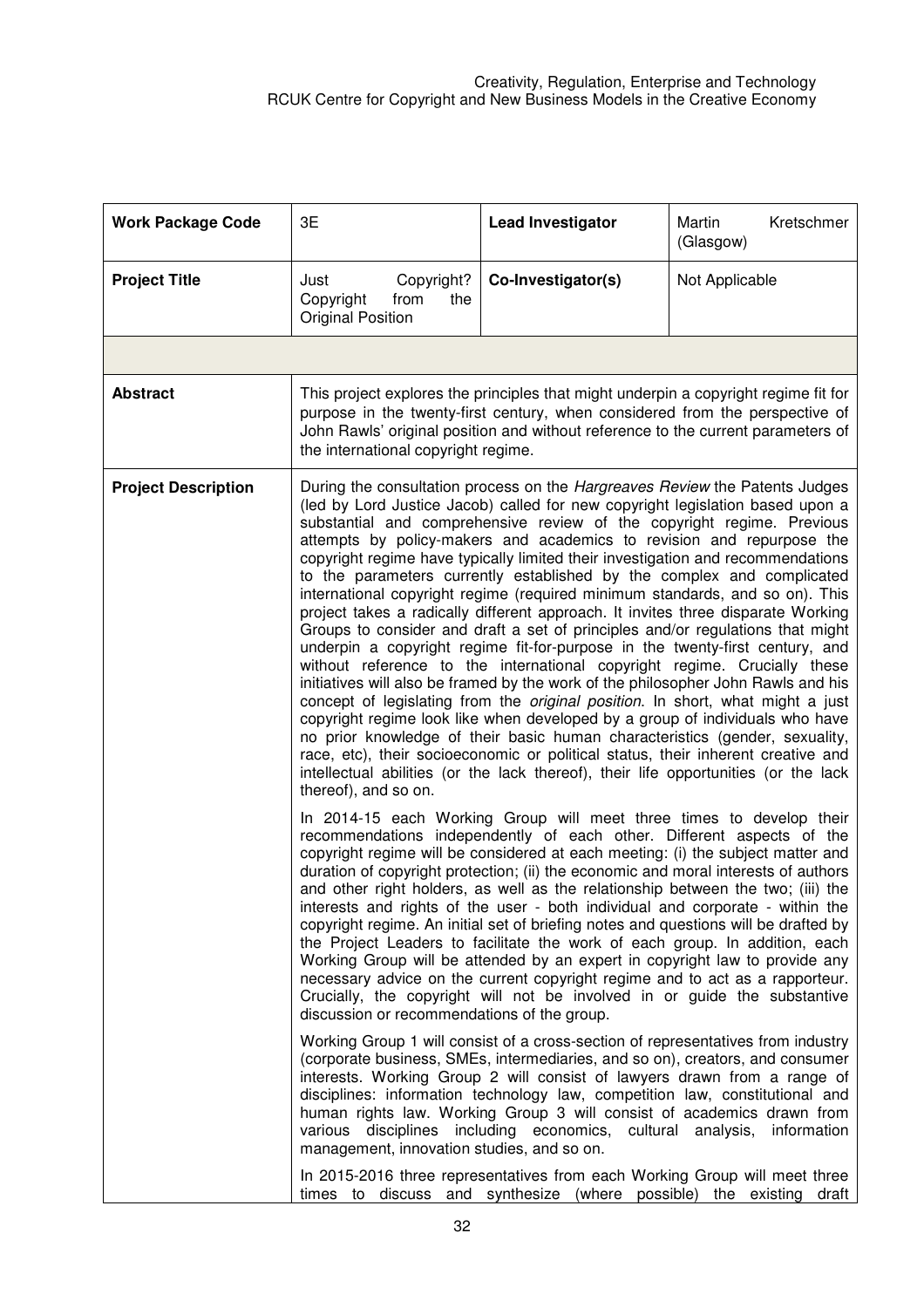#### Creativity, Regulation, Enterprise and Technology RCUK Centre for Copyright and New Business Models in the Creative Economy

|                             |                                                                                                                                                                                   | recommendations in one cumulative policy document. Again, this Working<br>Group will be assisted by a copyright expert as rapporteur. Where agreement<br>cannot be reached on any particular issue, this will be acknowledged and<br>explained within the policy document. The policy document will be presented<br>and discussed at a concluding international conference. |  |  |  |
|-----------------------------|-----------------------------------------------------------------------------------------------------------------------------------------------------------------------------------|-----------------------------------------------------------------------------------------------------------------------------------------------------------------------------------------------------------------------------------------------------------------------------------------------------------------------------------------------------------------------------|--|--|--|
|                             | <b>Project Start Date</b>                                                                                                                                                         | 1 October 2014<br><b>Project End Date</b><br>30 September 2016                                                                                                                                                                                                                                                                                                              |  |  |  |
|                             |                                                                                                                                                                                   |                                                                                                                                                                                                                                                                                                                                                                             |  |  |  |
| <b>Project Deliverables</b> |                                                                                                                                                                                   |                                                                                                                                                                                                                                                                                                                                                                             |  |  |  |
|                             | 1. A Policy Report for dissemination among the copyright policy community (DCMS, BIS, the IPO)                                                                                    |                                                                                                                                                                                                                                                                                                                                                                             |  |  |  |
| 2.                          | 1 academic article in a refereed international journal                                                                                                                            |                                                                                                                                                                                                                                                                                                                                                                             |  |  |  |
| З.                          | One international conference bringing together relevant stakeholders from the policy community,<br>industry, and academia to consider and discuss the implications of the project |                                                                                                                                                                                                                                                                                                                                                                             |  |  |  |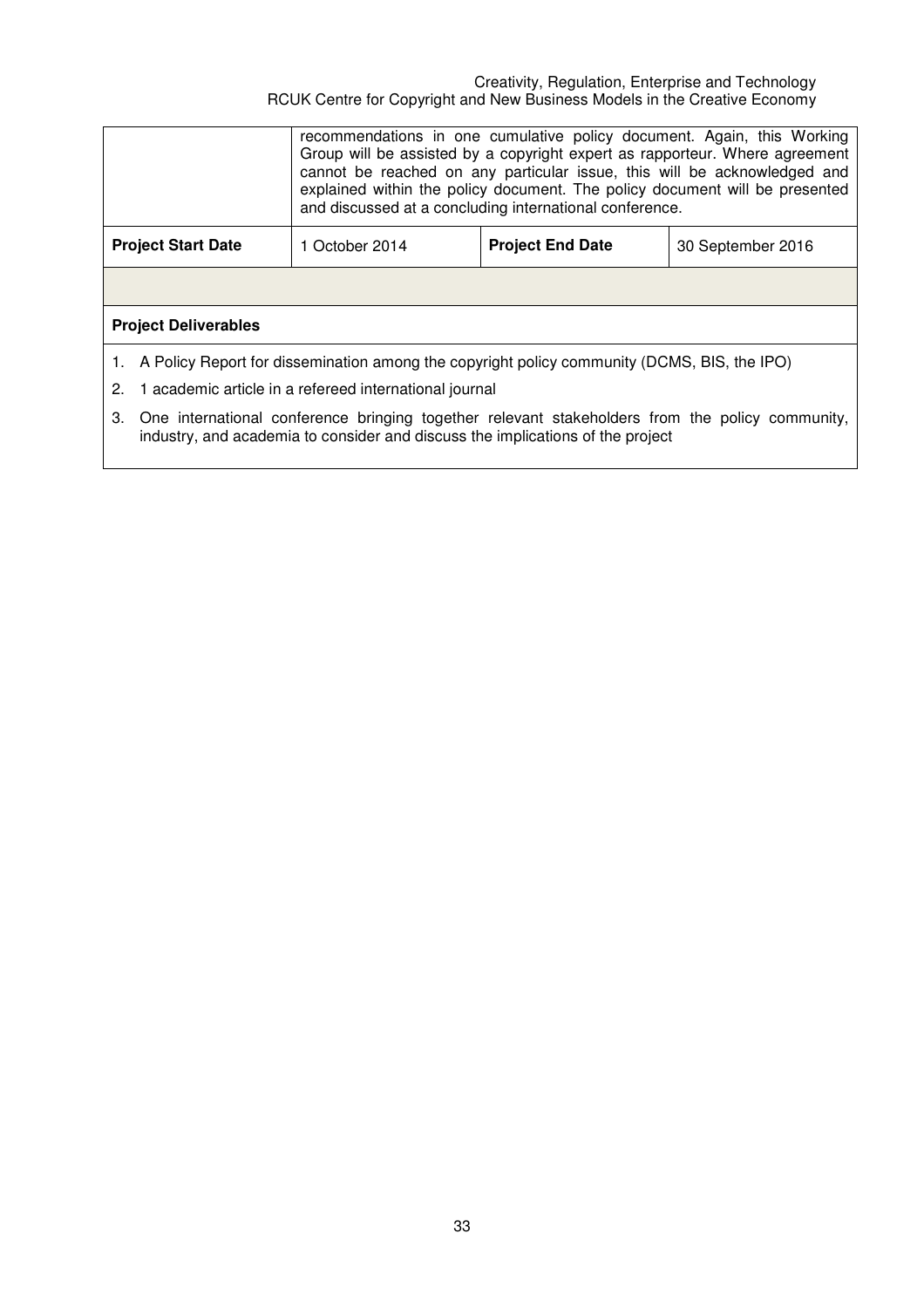| <b>Work Package Code</b>                            | 4A.1                                                                                                                                                                                                                                                                                                                                                                                                                                                                                                                                                                                                                                                                  | <b>Lead Investigator</b> | Kheria<br>Smita<br>(Edinburgh) |  |
|-----------------------------------------------------|-----------------------------------------------------------------------------------------------------------------------------------------------------------------------------------------------------------------------------------------------------------------------------------------------------------------------------------------------------------------------------------------------------------------------------------------------------------------------------------------------------------------------------------------------------------------------------------------------------------------------------------------------------------------------|--------------------------|--------------------------------|--|
| <b>Project Title</b>                                | Individual Creators                                                                                                                                                                                                                                                                                                                                                                                                                                                                                                                                                                                                                                                   | Co-Investigator(s)       | Not Applicable                 |  |
|                                                     |                                                                                                                                                                                                                                                                                                                                                                                                                                                                                                                                                                                                                                                                       |                          |                                |  |
| <b>Abstract</b>                                     | This project investigates the role of copyright in the day to day creative practice<br>and resulting business models of individual creators' in a number of creative<br>sectors including art (new media art and contemporary art), performing arts and<br>architecture.                                                                                                                                                                                                                                                                                                                                                                                              |                          |                                |  |
| <b>Project Description</b>                          | Empirical research will be conducted with the aim of using the economic and<br>social context of a creative practice as well as individual creators' perspectives<br>to understand: how copyright law and policy interact with the creation,<br>dissemination and exploitation of their creative works; where do values lie in the<br>value chains in their creative practice; what role, if any, is played by copyright in<br>such value chains and how does copyright compare to the other values.<br><b>Methods:</b> Mixed methods combining quantitative and qualitative methods,<br>including questionnaires, semi-structured interviews, observations and focus |                          |                                |  |
|                                                     | groups will be deployed to address the above questions.                                                                                                                                                                                                                                                                                                                                                                                                                                                                                                                                                                                                               |                          |                                |  |
| <b>Project Start Date</b>                           | 1 January 2013                                                                                                                                                                                                                                                                                                                                                                                                                                                                                                                                                                                                                                                        | <b>Project End Date</b>  | 31 December 2014               |  |
|                                                     |                                                                                                                                                                                                                                                                                                                                                                                                                                                                                                                                                                                                                                                                       |                          |                                |  |
| <b>Project Deliverables</b>                         |                                                                                                                                                                                                                                                                                                                                                                                                                                                                                                                                                                                                                                                                       |                          |                                |  |
| Monograph (2016)<br>1.                              |                                                                                                                                                                                                                                                                                                                                                                                                                                                                                                                                                                                                                                                                       |                          |                                |  |
| One article in refereed journal<br>2.               |                                                                                                                                                                                                                                                                                                                                                                                                                                                                                                                                                                                                                                                                       |                          |                                |  |
| Two research papers at academic conferences<br>3.   |                                                                                                                                                                                                                                                                                                                                                                                                                                                                                                                                                                                                                                                                       |                          |                                |  |
| Website resource including video case studies<br>4. |                                                                                                                                                                                                                                                                                                                                                                                                                                                                                                                                                                                                                                                                       |                          |                                |  |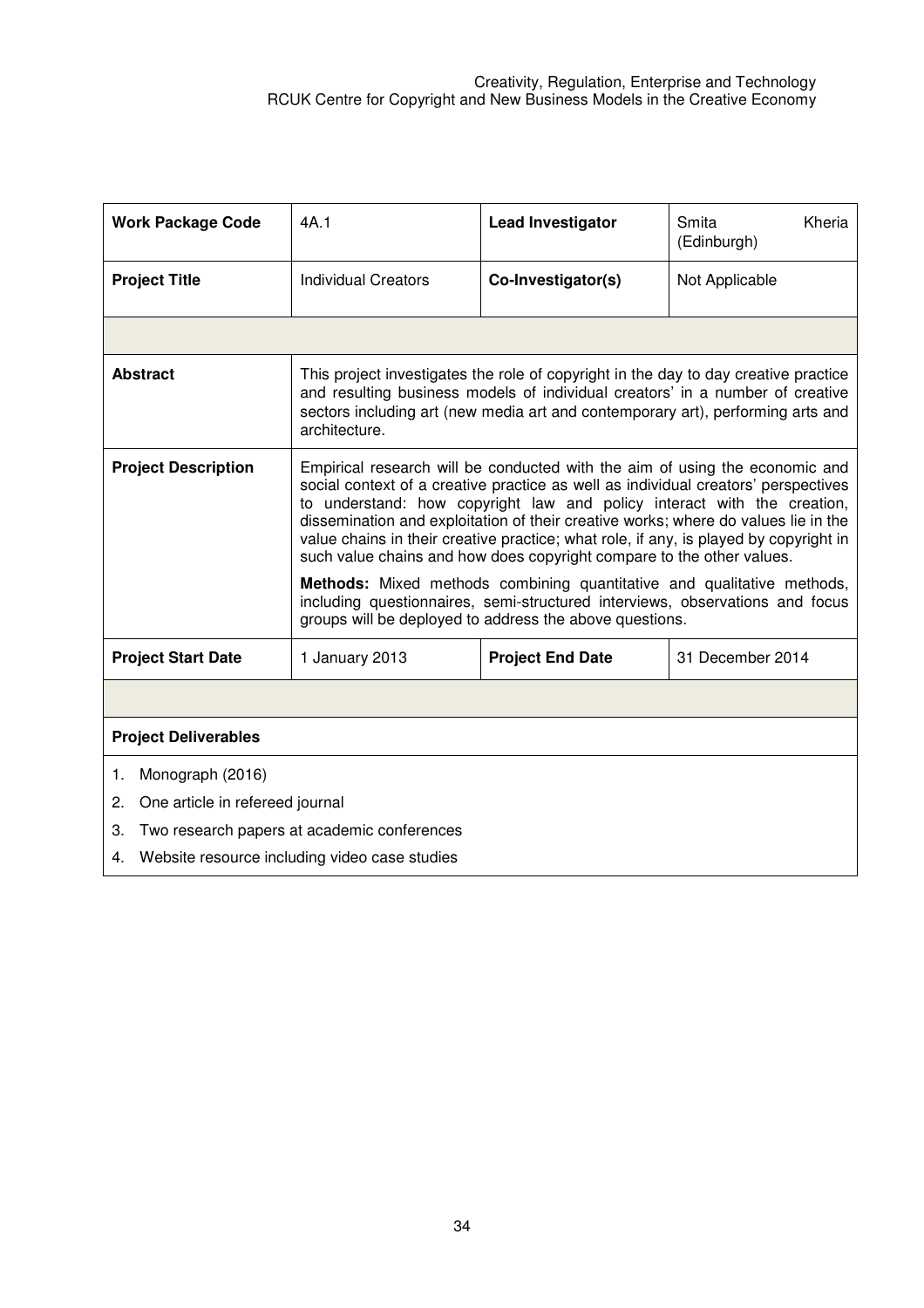| <b>Work Package Code</b>                            | 4A.2                                                                                                                                                                                                                                                                                                                                                                                                                                                                                                                                                          | <b>Lead Investigator</b>                                                                                                                                          | Philip<br>Schlesinger<br>(Glasgow) |  |
|-----------------------------------------------------|---------------------------------------------------------------------------------------------------------------------------------------------------------------------------------------------------------------------------------------------------------------------------------------------------------------------------------------------------------------------------------------------------------------------------------------------------------------------------------------------------------------------------------------------------------------|-------------------------------------------------------------------------------------------------------------------------------------------------------------------|------------------------------------|--|
| <b>Project Title</b>                                | Copyright and Cultural<br>Work                                                                                                                                                                                                                                                                                                                                                                                                                                                                                                                                | Co-Investigator(s)                                                                                                                                                | Not Applicable                     |  |
|                                                     |                                                                                                                                                                                                                                                                                                                                                                                                                                                                                                                                                               |                                                                                                                                                                   |                                    |  |
| <b>Abstract</b>                                     | This project enters into the current debate on cultural creativity and the<br>economy and the extent to which policy intervention is sufficiently fine-tuned to<br>address the precarious nature of much cultural work. Developing earlier work, it<br>also considers how the present copyright regime shapes and intersects with<br>different forms and scales of cultural enterprise.                                                                                                                                                                       |                                                                                                                                                                   |                                    |  |
| <b>Project Description</b>                          | This project develops out of an earlier AHRC-funded Beyond Text network<br>investigation of copyright and cultural work. Much cultural work resists<br>institutionalization, making policy intervention very challenging. Both the law<br>and cultural policy tend to focus on the product of cultural work and how it can<br>be protected and exploited. What receives much less attention is how creative<br>milieux actually operate and the value systems of those who work in them and<br>to what extent these are relevant for existing policy regimes. |                                                                                                                                                                   |                                    |  |
|                                                     | Rights conferred by copyright legislation do not invariably give an incentive to<br>produce or perform to sole traders and many micro-businesses. Portfolio work<br>is commonplace, in itself a challenge for sustainability over a lifetime's career. If<br>creative cultures are be taken seriously – and not just be regarded as irrational<br>obstacles to economic growth - what might be the best forms of intervention to<br>sustain creative work?                                                                                                    |                                                                                                                                                                   |                                    |  |
|                                                     | <b>Aims</b>                                                                                                                                                                                                                                                                                                                                                                                                                                                                                                                                                   |                                                                                                                                                                   |                                    |  |
|                                                     | To analyse a variety of forms of cultural work and business models ranging<br>from sole traders via microbusinesses to SMEs across a range of different art<br>forms and media: music, film and television.                                                                                                                                                                                                                                                                                                                                                   |                                                                                                                                                                   |                                    |  |
|                                                     | regimes for each sector.                                                                                                                                                                                                                                                                                                                                                                                                                                                                                                                                      | To consider the different ways in which rights are distributed to those in<br>different sectors of cultural work and the extent this is related to diverse policy |                                    |  |
| <b>Project Start Date</b>                           | 1 October 2014                                                                                                                                                                                                                                                                                                                                                                                                                                                                                                                                                | <b>Project End Date</b>                                                                                                                                           | 30 September 2016                  |  |
|                                                     |                                                                                                                                                                                                                                                                                                                                                                                                                                                                                                                                                               |                                                                                                                                                                   |                                    |  |
| <b>Project Deliverables</b>                         |                                                                                                                                                                                                                                                                                                                                                                                                                                                                                                                                                               |                                                                                                                                                                   |                                    |  |
| 2 articles in international refereed journals<br>1. |                                                                                                                                                                                                                                                                                                                                                                                                                                                                                                                                                               |                                                                                                                                                                   |                                    |  |

2. A specialist seminar, bringing together relevant stakeholders – the policy community, industry, cultural agencies, academics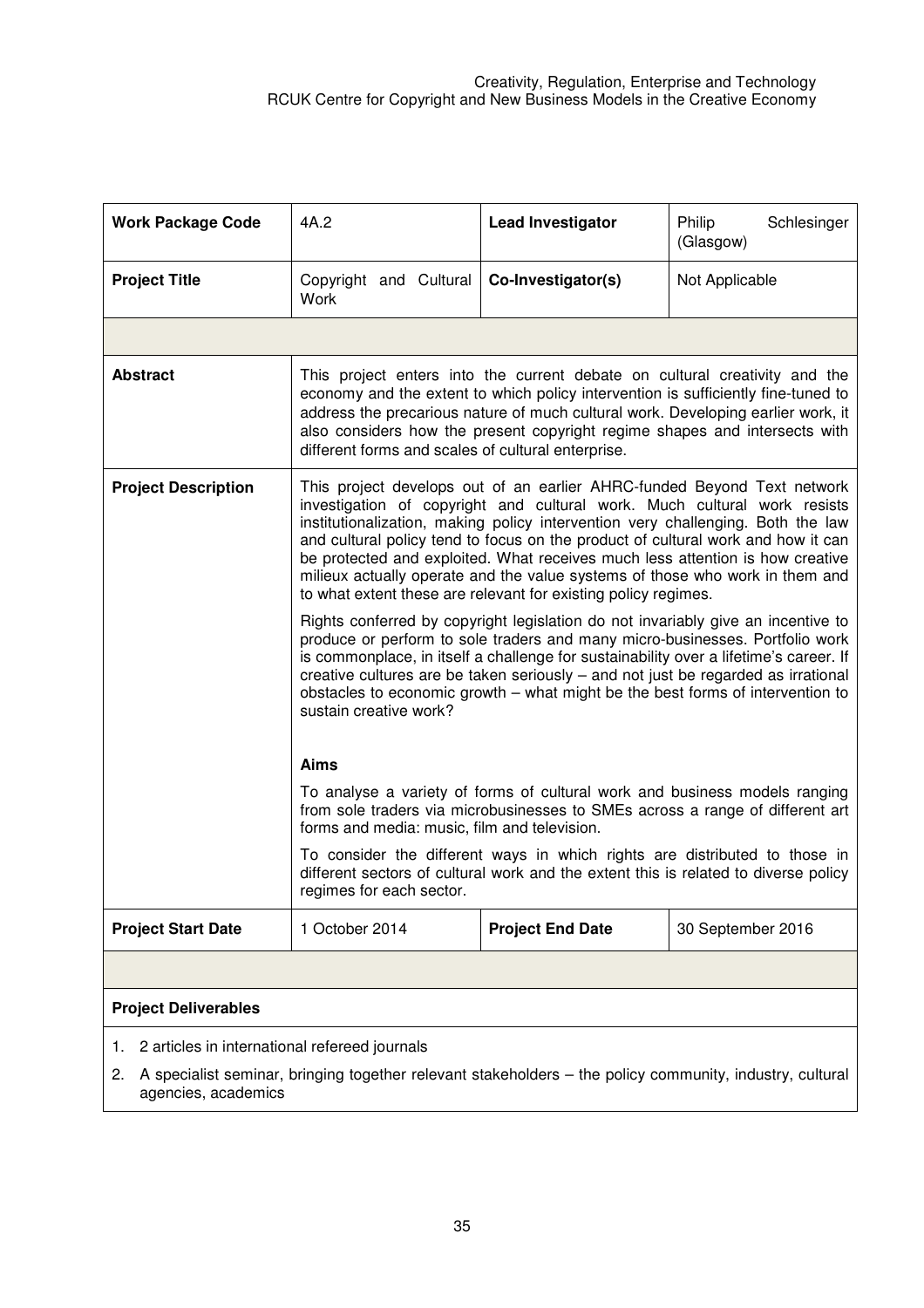| <b>Work Package Code</b>                                                                                                            | 4B                                                                                                                                                                                                                                                                                                                                                                                                                                                                                                                                                                                                                                                                                                                | <b>Lead Investigator</b> | Kheria<br>Smita<br>(Edinburgh) |  |
|-------------------------------------------------------------------------------------------------------------------------------------|-------------------------------------------------------------------------------------------------------------------------------------------------------------------------------------------------------------------------------------------------------------------------------------------------------------------------------------------------------------------------------------------------------------------------------------------------------------------------------------------------------------------------------------------------------------------------------------------------------------------------------------------------------------------------------------------------------------------|--------------------------|--------------------------------|--|
| <b>Project Title</b>                                                                                                                | Creators' Organisations                                                                                                                                                                                                                                                                                                                                                                                                                                                                                                                                                                                                                                                                                           | Co-Investigator(s)       | Not Applicable                 |  |
|                                                                                                                                     |                                                                                                                                                                                                                                                                                                                                                                                                                                                                                                                                                                                                                                                                                                                   |                          |                                |  |
| <b>Abstract</b>                                                                                                                     | This project will explore the role, direct or indirect, that is played by creators'<br>organisations in facilitating or shaping the business models of creators (where<br>applicable, e.g. by studying the labour relations of creativity for members of<br>creators' organisations) as well as relevant industries/rights holders.                                                                                                                                                                                                                                                                                                                                                                               |                          |                                |  |
| <b>Project Description</b>                                                                                                          | Historical and empirical research will be conducted with the aim of assessing:<br>the economic and social context of creativity for creators represented by such<br>organisations; and how such formal organizations representing creators play an<br>indirect role in shaping the business models of relevant industries/rights holders<br>as well as those of the creators, where applicable (e.g. those creators who<br>create works that are commissioned as well as have an independent practice).<br>Methods: Mixed methods combining legal history and case studies using<br>qualitative methods including semi-structured interviews and focus groups<br>could be deployed to address the above questions |                          |                                |  |
| <b>Project Start Date</b>                                                                                                           | 1 October 2013                                                                                                                                                                                                                                                                                                                                                                                                                                                                                                                                                                                                                                                                                                    | <b>Project End Date</b>  | 30 September 2016              |  |
|                                                                                                                                     |                                                                                                                                                                                                                                                                                                                                                                                                                                                                                                                                                                                                                                                                                                                   |                          |                                |  |
| <b>Project Deliverables</b>                                                                                                         |                                                                                                                                                                                                                                                                                                                                                                                                                                                                                                                                                                                                                                                                                                                   |                          |                                |  |
| Two peer-reviewed journal articles<br>1.                                                                                            |                                                                                                                                                                                                                                                                                                                                                                                                                                                                                                                                                                                                                                                                                                                   |                          |                                |  |
| A short video communicating findings of empirical study that is accessible to the creators/creators'<br>2.<br>organisation audience |                                                                                                                                                                                                                                                                                                                                                                                                                                                                                                                                                                                                                                                                                                                   |                          |                                |  |
| Present two research papers at academic conferences<br>3.                                                                           |                                                                                                                                                                                                                                                                                                                                                                                                                                                                                                                                                                                                                                                                                                                   |                          |                                |  |
| <b>DhD</b> theois completed within the timeframe                                                                                    |                                                                                                                                                                                                                                                                                                                                                                                                                                                                                                                                                                                                                                                                                                                   |                          |                                |  |

4. PhD thesis completed within the timeframe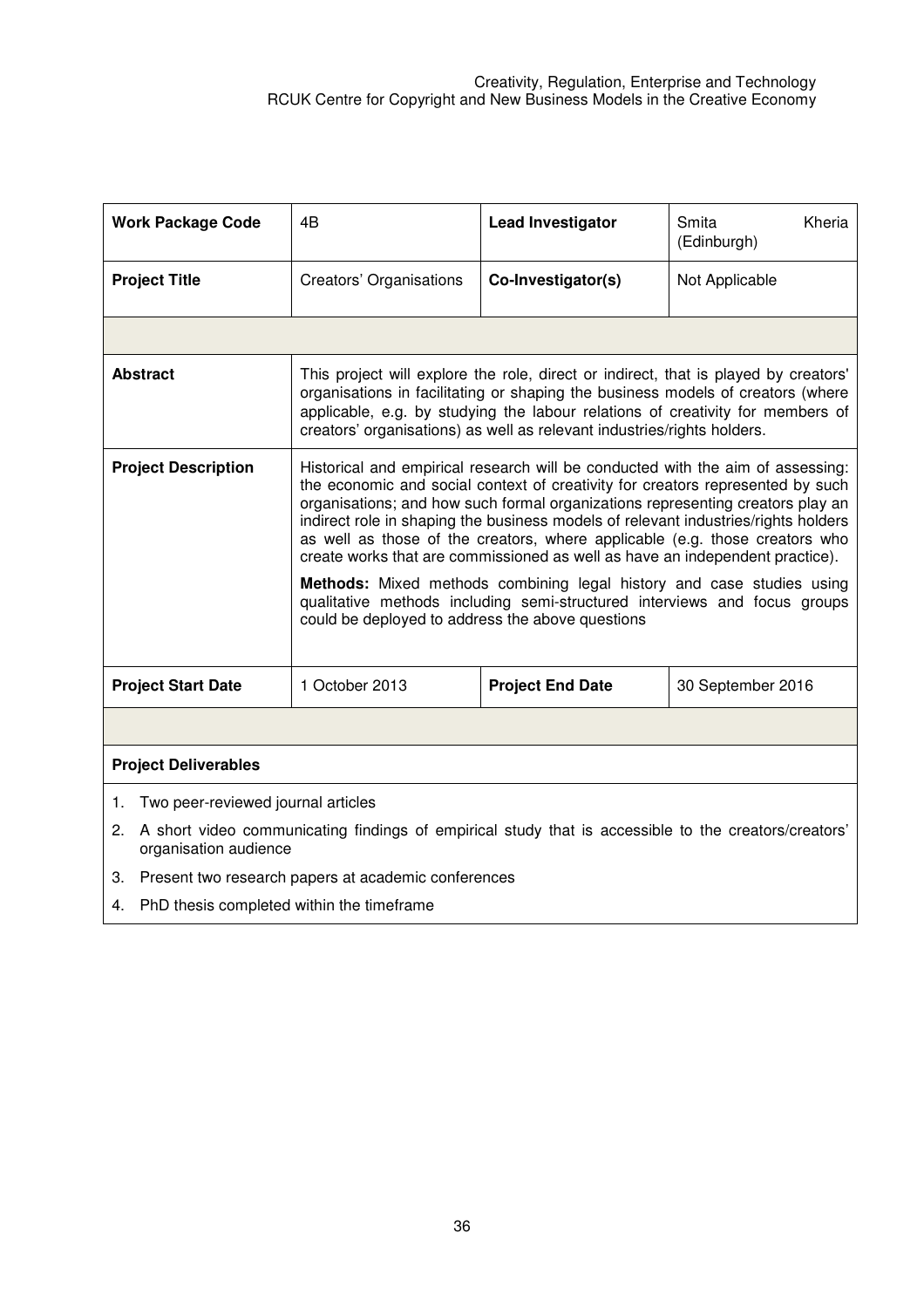| <b>Work Package Code</b>   | 4C.1                                                                                                                                                                                                                                                                                                                                                                                                                                                                                                                                                                                                                                                                                                                                                                                                                                                                                                                                                                                                            | <b>Lead Investigator</b>                                                                                                                                                                                                                                                                                                                                                                                                                                                                                                                                                                                                                                                                                                                                                                                                                                                                                                                                                                                                                                                                                                                                                                                                                                                                                                                                                                                                                                                                                                                                                                                                                                                                                                                                                                                                         | Martin<br>Cloonan<br>(Glasgow)                                       |
|----------------------------|-----------------------------------------------------------------------------------------------------------------------------------------------------------------------------------------------------------------------------------------------------------------------------------------------------------------------------------------------------------------------------------------------------------------------------------------------------------------------------------------------------------------------------------------------------------------------------------------------------------------------------------------------------------------------------------------------------------------------------------------------------------------------------------------------------------------------------------------------------------------------------------------------------------------------------------------------------------------------------------------------------------------|----------------------------------------------------------------------------------------------------------------------------------------------------------------------------------------------------------------------------------------------------------------------------------------------------------------------------------------------------------------------------------------------------------------------------------------------------------------------------------------------------------------------------------------------------------------------------------------------------------------------------------------------------------------------------------------------------------------------------------------------------------------------------------------------------------------------------------------------------------------------------------------------------------------------------------------------------------------------------------------------------------------------------------------------------------------------------------------------------------------------------------------------------------------------------------------------------------------------------------------------------------------------------------------------------------------------------------------------------------------------------------------------------------------------------------------------------------------------------------------------------------------------------------------------------------------------------------------------------------------------------------------------------------------------------------------------------------------------------------------------------------------------------------------------------------------------------------|----------------------------------------------------------------------|
| <b>Project Title</b>       | Music Copyright in the<br>Digital Age                                                                                                                                                                                                                                                                                                                                                                                                                                                                                                                                                                                                                                                                                                                                                                                                                                                                                                                                                                           | Co-Investigator(s)                                                                                                                                                                                                                                                                                                                                                                                                                                                                                                                                                                                                                                                                                                                                                                                                                                                                                                                                                                                                                                                                                                                                                                                                                                                                                                                                                                                                                                                                                                                                                                                                                                                                                                                                                                                                               | Martin<br>Kretschmer<br>(Glasgow) and Andreas<br>Rahmatian (Glasgow) |
|                            |                                                                                                                                                                                                                                                                                                                                                                                                                                                                                                                                                                                                                                                                                                                                                                                                                                                                                                                                                                                                                 | Contributor(s)                                                                                                                                                                                                                                                                                                                                                                                                                                                                                                                                                                                                                                                                                                                                                                                                                                                                                                                                                                                                                                                                                                                                                                                                                                                                                                                                                                                                                                                                                                                                                                                                                                                                                                                                                                                                                   | Kenny Barr (PhD)                                                     |
|                            |                                                                                                                                                                                                                                                                                                                                                                                                                                                                                                                                                                                                                                                                                                                                                                                                                                                                                                                                                                                                                 |                                                                                                                                                                                                                                                                                                                                                                                                                                                                                                                                                                                                                                                                                                                                                                                                                                                                                                                                                                                                                                                                                                                                                                                                                                                                                                                                                                                                                                                                                                                                                                                                                                                                                                                                                                                                                                  |                                                                      |
| <b>Abstract</b>            | This project explores two emergent, but under-researched, responses to the<br>'digital crisis' facing recorded music: internet streaming and live performance.<br>At the same time it locates these phenomena within a broader historical<br>analysis about the interplay between music, performance, technology, and law.                                                                                                                                                                                                                                                                                                                                                                                                                                                                                                                                                                                                                                                                                      |                                                                                                                                                                                                                                                                                                                                                                                                                                                                                                                                                                                                                                                                                                                                                                                                                                                                                                                                                                                                                                                                                                                                                                                                                                                                                                                                                                                                                                                                                                                                                                                                                                                                                                                                                                                                                                  |                                                                      |
|                            |                                                                                                                                                                                                                                                                                                                                                                                                                                                                                                                                                                                                                                                                                                                                                                                                                                                                                                                                                                                                                 | This project started on 1/10/11 funded by a Kelvin Smith scholarship.                                                                                                                                                                                                                                                                                                                                                                                                                                                                                                                                                                                                                                                                                                                                                                                                                                                                                                                                                                                                                                                                                                                                                                                                                                                                                                                                                                                                                                                                                                                                                                                                                                                                                                                                                            |                                                                      |
| <b>Project Description</b> | Following recent developments such as the Gowers Review of Intellectual<br>Property (2006), the music industry's co-ordinated efforts to convince the<br>European legislature to extend the copyright term for sound recordings, and the<br>passing of the UK Digital Economy Act 2010, this is a particularly appropriate<br>time to interrogate music copyright law and policy as it effects three key groups:<br>musicians, record companies, and consumers. In particular, this project<br>proposes to explore two emergent, but under-researched, responses to the<br>'digital crisis' facing recorded music: internet streaming and live performance.<br>At the same time it will locate these phenomena within a broader fit historical<br>analysis about the interplay between music, performance, technology, and law.<br>In short, this ambitious project aims to make a significant contribution to<br>shaping the contemporary debates and policy concerning music copyright in the<br>digital age. |                                                                                                                                                                                                                                                                                                                                                                                                                                                                                                                                                                                                                                                                                                                                                                                                                                                                                                                                                                                                                                                                                                                                                                                                                                                                                                                                                                                                                                                                                                                                                                                                                                                                                                                                                                                                                                  |                                                                      |
|                            | disseminating the results of the scholar's research.                                                                                                                                                                                                                                                                                                                                                                                                                                                                                                                                                                                                                                                                                                                                                                                                                                                                                                                                                            | A key feature of the research will be a focus upon the actual effects of the<br>current copyright system on composers and performers across a number of<br>genres. Thus in addition to interviewing representatives of bodies such as the<br>Musicians Union (MU), UK Music, PRS for Music (PRS), the Mechanical<br>Copyright Protection Service (MCPS), the Featured Artists Coalition, British<br>Phonographic Industry (BPI), the Association of Independent Music (AIM),<br>Phonographic Performance Limited (PPL) and the British Association of<br>Composers, Songwriters and Authors (BASCA), it is intended to interview a<br>range of composers and performers about their experience of copyright,<br>streaming, and live performance. In existing work on music copyright, the<br>experience and perspective of composers and performers has been largely<br>overlooked. In contrast, the project focuses on the creators and performers of<br>music themselves, the way in which they experience copyright protection in<br>action and the way in which, if at all, the copyright system shows<br>responsiveness to their needs and requirements. This includes the<br>conceptualisation of music and music performance in copyright as well as an<br>evaluation of the protection mechanisms that copyright provides. This project<br>thus represents the development of a new and innovative research agenda that<br>will be of interest not only to the academic community, but to government,<br>legislative bodies of the European Union, the EU's international trading<br>partners, collecting societies, and the music industry in its widest sense.<br>The project benefits from an Advisory Panel that will guide and support the<br>scholar's research agenda, as well as playing an instrumental role in |                                                                      |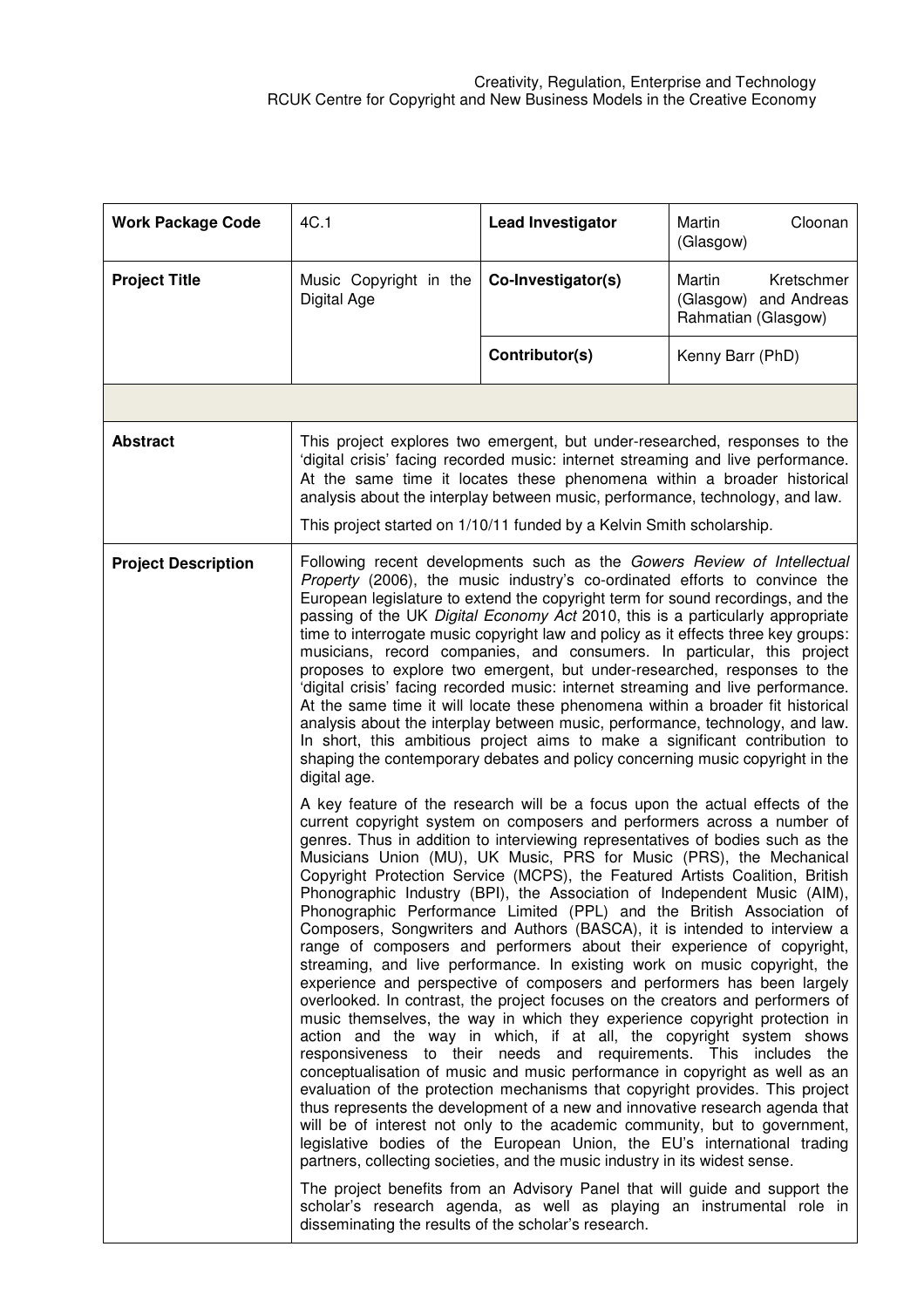|    | <b>Project Start Date</b>                   | 1 October 2011 | <b>Project End Date</b> | 31 September 2015 |  |
|----|---------------------------------------------|----------------|-------------------------|-------------------|--|
|    |                                             |                |                         |                   |  |
|    | <b>Project Deliverables</b>                 |                |                         |                   |  |
|    | PhD thesis completed within timeframe<br>1. |                |                         |                   |  |
| 2. | 3 conference presentations                  |                |                         |                   |  |
| З. | 2 peer-reviewed articles                    |                |                         |                   |  |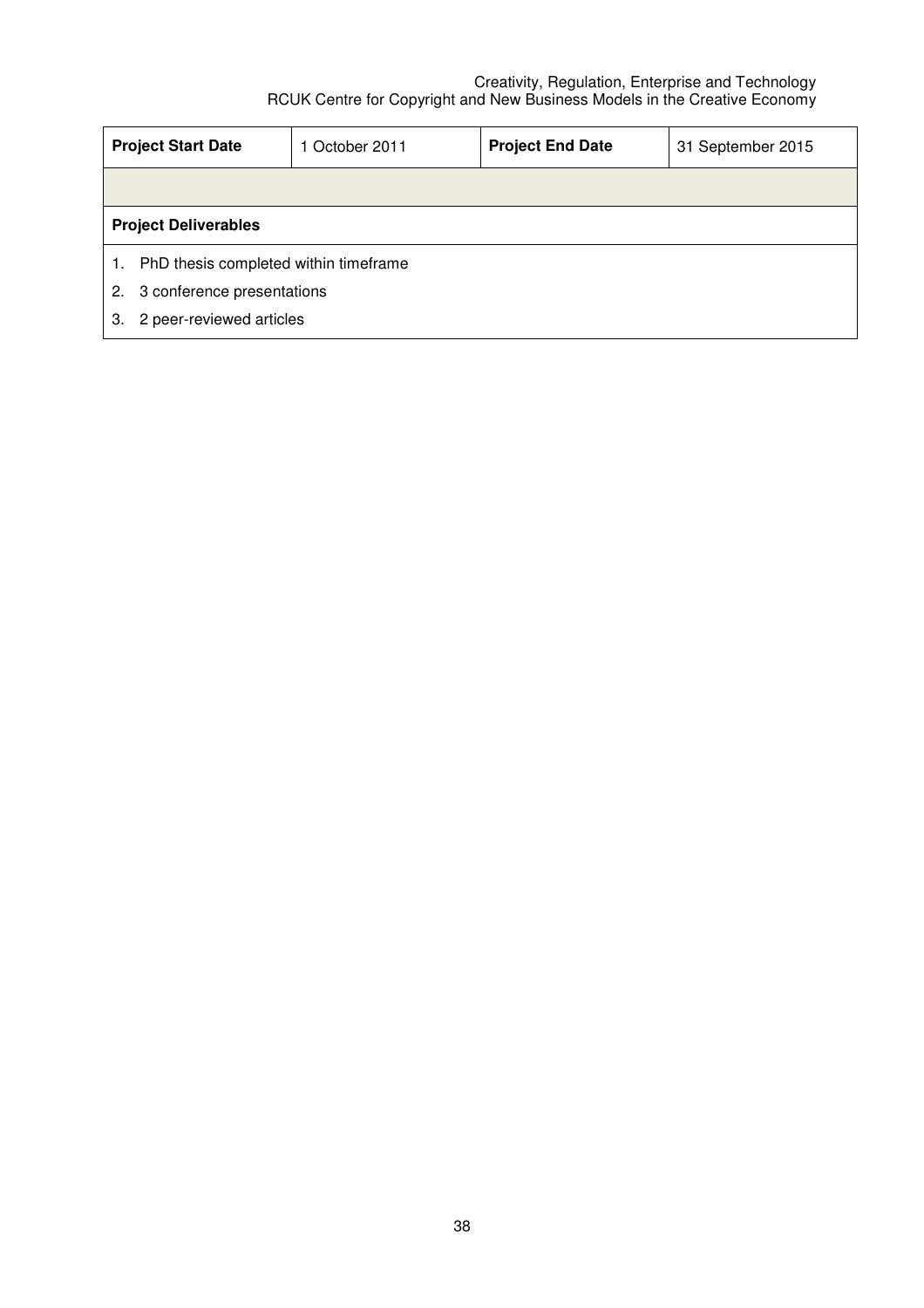| <b>Work Package Code</b>                           | 4C.2                                                                                                                                                                                                                                                                                                                                                                                                                                                                                                                                                                                                                                                                                                                                                                           | <b>Lead Investigator</b> | John<br><b>Street</b><br>(East<br>Anglia) |  |
|----------------------------------------------------|--------------------------------------------------------------------------------------------------------------------------------------------------------------------------------------------------------------------------------------------------------------------------------------------------------------------------------------------------------------------------------------------------------------------------------------------------------------------------------------------------------------------------------------------------------------------------------------------------------------------------------------------------------------------------------------------------------------------------------------------------------------------------------|--------------------------|-------------------------------------------|--|
| <b>Project Title</b>                               | Copyright at the Digital<br>Margins                                                                                                                                                                                                                                                                                                                                                                                                                                                                                                                                                                                                                                                                                                                                            | Co-Investigator(s)       | George Musgrave (East<br>Anglia)          |  |
|                                                    |                                                                                                                                                                                                                                                                                                                                                                                                                                                                                                                                                                                                                                                                                                                                                                                | Contributor(s)           | Tom Philips (RA)                          |  |
|                                                    |                                                                                                                                                                                                                                                                                                                                                                                                                                                                                                                                                                                                                                                                                                                                                                                |                          |                                           |  |
| <b>Abstract</b>                                    | This project investigates the experience of unsigned artists working in markets<br>that have been transformed by digitisation, and where barriers to entry have<br>been radically lowered. It asks how those working in these fields experience<br>issues of copyright and what possible changes maybe be required to<br>accompany the business models with which such performers operate.                                                                                                                                                                                                                                                                                                                                                                                     |                          |                                           |  |
| <b>Project Description</b>                         | This project draws on current research being conducted through an ESRC<br>studentship, awarded by the ESRC Centre for Competition Policy at UEA. The<br>holder of the award, George Musgrave, is himself a musician (Context MC) and<br>he is investigating how unsigned artists experience market competition. The<br>investigators will be working with IP lawyers and other specialists based at the<br>Centre.<br>The method is, in part, ethnographic: to establish whether and how copyright<br>features within the routines of production and creativity. But it will also involve<br>interviews with key stakeholders in the copyright regime, and a comparative<br>study of the place of copyright in the work of similarly placed artists in other<br>jurisdictions. |                          |                                           |  |
| <b>Project Start Date</b>                          | This project links closely to WP 4C.1 & WP 4C.3<br>10 December 2012                                                                                                                                                                                                                                                                                                                                                                                                                                                                                                                                                                                                                                                                                                            | <b>Project End Date</b>  | 9 December 2013                           |  |
|                                                    |                                                                                                                                                                                                                                                                                                                                                                                                                                                                                                                                                                                                                                                                                                                                                                                |                          |                                           |  |
|                                                    |                                                                                                                                                                                                                                                                                                                                                                                                                                                                                                                                                                                                                                                                                                                                                                                |                          |                                           |  |
| <b>Project Deliverables</b>                        |                                                                                                                                                                                                                                                                                                                                                                                                                                                                                                                                                                                                                                                                                                                                                                                |                          |                                           |  |
| One/two academic articles<br>1.                    |                                                                                                                                                                                                                                                                                                                                                                                                                                                                                                                                                                                                                                                                                                                                                                                |                          |                                           |  |
| Dissemination via blogs and/or popular media<br>2. |                                                                                                                                                                                                                                                                                                                                                                                                                                                                                                                                                                                                                                                                                                                                                                                |                          |                                           |  |
| 3.<br>Conference paper                             |                                                                                                                                                                                                                                                                                                                                                                                                                                                                                                                                                                                                                                                                                                                                                                                |                          |                                           |  |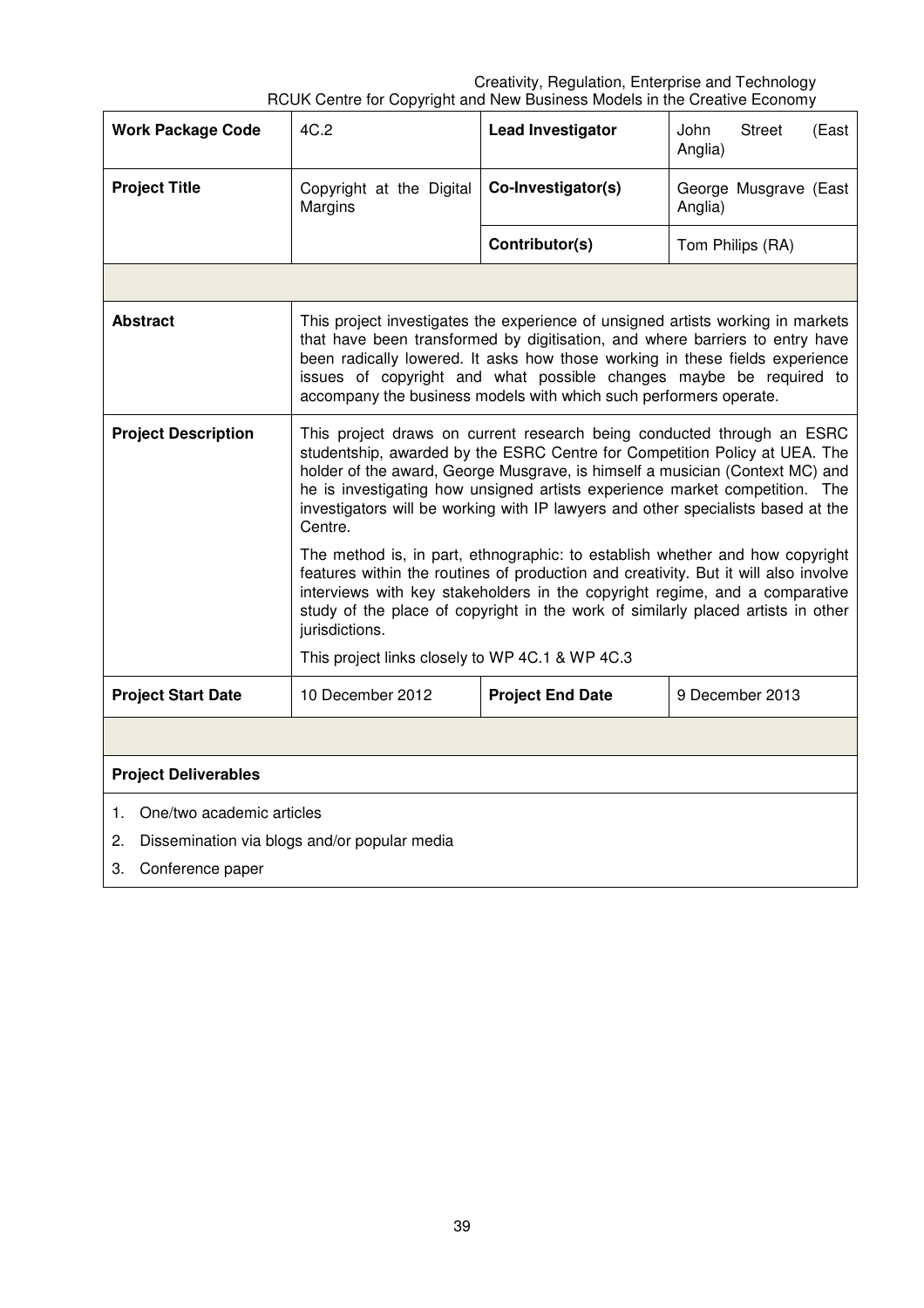| <b>Work Package Code</b>                        | 4C.3                                                                                                                                                                                                                                                                                                                                                                                                                                                                                                                                                                                                                                                                                                                                                                                                                            | <b>Lead Investigator</b> | John<br><b>Street</b><br>(East<br>Keith<br>Anglia)<br>and<br>Negus (Goldsmiths) |  |
|-------------------------------------------------|---------------------------------------------------------------------------------------------------------------------------------------------------------------------------------------------------------------------------------------------------------------------------------------------------------------------------------------------------------------------------------------------------------------------------------------------------------------------------------------------------------------------------------------------------------------------------------------------------------------------------------------------------------------------------------------------------------------------------------------------------------------------------------------------------------------------------------|--------------------------|---------------------------------------------------------------------------------|--|
| <b>Project Title</b>                            | Digitisation<br>and<br>the<br>Politics of Copying<br>in<br>Popular Music Culture                                                                                                                                                                                                                                                                                                                                                                                                                                                                                                                                                                                                                                                                                                                                                | Co-Investigator(s)       | Not Applicable                                                                  |  |
|                                                 |                                                                                                                                                                                                                                                                                                                                                                                                                                                                                                                                                                                                                                                                                                                                                                                                                                 |                          |                                                                                 |  |
| <b>Abstract</b>                                 | Musicians are at the forefront of discussion around revenue loss in the music<br>industry, yet are often neglected in existing studies which usually focus on<br>corporate perspectives or audience activities. This project investigates how the<br>notion of 'original' ideas and rights of access (and hence copyright) are<br>negotiated by practicing musicians. How do musicians regard duplicating<br>without permission in order to circulate free copies or bootlegs? How do they<br>see the practice of appropriating, reusing, sampling and imitating, and how<br>does this relate to the existing legal and policy framework?                                                                                                                                                                                       |                          |                                                                                 |  |
| <b>Project Description</b>                      | The project examines how music is valued culturally and economically,<br>exploring how ideas about originality are shaped by definitions of ownership<br>and intellectual property regulations. The project brings together expertise on<br>the music industry and musical creativity from Goldsmiths' Popular Music<br>Research Unit, and expertise on copyright and music policy from the Centre of<br>Competition Policy/School of Political, Social and International Studies at UEA.                                                                                                                                                                                                                                                                                                                                       |                          |                                                                                 |  |
|                                                 | It investigates how the notion of 'original' ideas and rights of access (and hence<br>copyright) are negotiated by practicing musicians. Our interest is with how<br>musicians a) regard duplicating without permission in order to circulate free or<br>as bootlegs (on markets etc)- ie how they stand in relation to market norms;<br>and (b) view notions of appropriating, reusing, sampling, imitating $-$ ie how they<br>stand in relation to aesthetic and artistic questions of originality, influence and<br>fraud. To this extent, the project is designed to address key issues in the way<br>music is valued culturally and economically in terms of original ideas that are<br>owned (intellectual property), and how these are regulated and debated<br>amongst musicians and how this shapes creative practice. |                          |                                                                                 |  |
|                                                 | The project brings together expertise on the music industry and musical<br>creativity from Music at Goldsmiths, where Negus is Director of the Popular<br>Music Research Unit, and expertise on copyright and music policy in the Centre<br>of Competition Policy/School of Political, Social and International Studies at<br>UEA.                                                                                                                                                                                                                                                                                                                                                                                                                                                                                              |                          |                                                                                 |  |
|                                                 | The research will entail collecting data and information from music industry<br>organisations (such as BPI, IFPI, PRS) and secondary sources as a foundation<br>for conducting in-depth interviews with musicians in different genres and career<br>positions. The study will concentrate on the UK.                                                                                                                                                                                                                                                                                                                                                                                                                                                                                                                            |                          |                                                                                 |  |
| <b>Project Start Date</b>                       | 1 October 2013                                                                                                                                                                                                                                                                                                                                                                                                                                                                                                                                                                                                                                                                                                                                                                                                                  | <b>Project End Date</b>  | 31 January 2015                                                                 |  |
|                                                 |                                                                                                                                                                                                                                                                                                                                                                                                                                                                                                                                                                                                                                                                                                                                                                                                                                 |                          |                                                                                 |  |
| <b>Project Deliverables</b>                     |                                                                                                                                                                                                                                                                                                                                                                                                                                                                                                                                                                                                                                                                                                                                                                                                                                 |                          |                                                                                 |  |
| 2 Peer reviewed academic journal articles<br>1. |                                                                                                                                                                                                                                                                                                                                                                                                                                                                                                                                                                                                                                                                                                                                                                                                                                 |                          |                                                                                 |  |

2. Findings to be delivered to a symposium (or similar) of musicians, music industry personnel, media practitioners and scholars, and as conference/seminar papers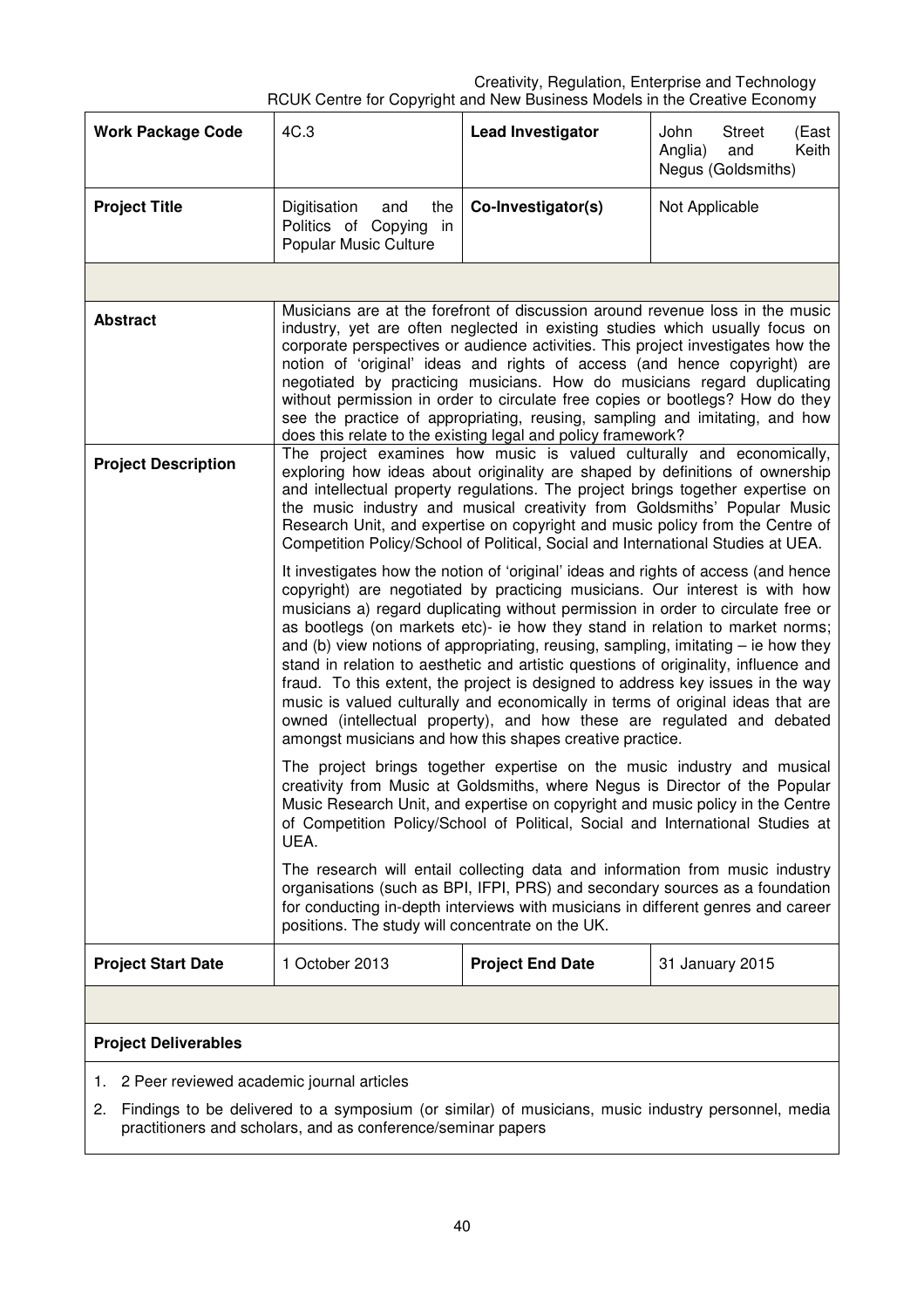| <b>Work Package Code</b>    | 4D                                                                                                                                                                                                                                                                                                                                                                                                                                                                                                                                                                                                                                                                                                                                                                                                                                                                                                                                                                                                                                                                                                                                                                                                                                                                                                                                                                                                                                                                                                                                                                                                                                                                                                                                              | <b>Lead Investigator</b> | Janis<br><b>Jefferies</b><br>(Goldsmiths) and Sarah<br>Kember (Goldsmiths)                                                               |
|-----------------------------|-------------------------------------------------------------------------------------------------------------------------------------------------------------------------------------------------------------------------------------------------------------------------------------------------------------------------------------------------------------------------------------------------------------------------------------------------------------------------------------------------------------------------------------------------------------------------------------------------------------------------------------------------------------------------------------------------------------------------------------------------------------------------------------------------------------------------------------------------------------------------------------------------------------------------------------------------------------------------------------------------------------------------------------------------------------------------------------------------------------------------------------------------------------------------------------------------------------------------------------------------------------------------------------------------------------------------------------------------------------------------------------------------------------------------------------------------------------------------------------------------------------------------------------------------------------------------------------------------------------------------------------------------------------------------------------------------------------------------------------------------|--------------------------|------------------------------------------------------------------------------------------------------------------------------------------|
| <b>Project Title</b>        | Whose<br><b>Book</b><br>It<br>ls.                                                                                                                                                                                                                                                                                                                                                                                                                                                                                                                                                                                                                                                                                                                                                                                                                                                                                                                                                                                                                                                                                                                                                                                                                                                                                                                                                                                                                                                                                                                                                                                                                                                                                                               | Co-Investigator(s)       | Not Applicable                                                                                                                           |
|                             | Anyway?<br>IP,<br>collaborative<br>business<br>models and questions of<br>ethics and creativity in<br>digital publishing                                                                                                                                                                                                                                                                                                                                                                                                                                                                                                                                                                                                                                                                                                                                                                                                                                                                                                                                                                                                                                                                                                                                                                                                                                                                                                                                                                                                                                                                                                                                                                                                                        | Contributor(s)           | Ben Pester (RA), Kate<br>Pullinger (writer), Sophie<br>Rochester (the Literary<br>Platform)<br>and<br>Jamie<br>Andrews (British library) |
|                             |                                                                                                                                                                                                                                                                                                                                                                                                                                                                                                                                                                                                                                                                                                                                                                                                                                                                                                                                                                                                                                                                                                                                                                                                                                                                                                                                                                                                                                                                                                                                                                                                                                                                                                                                                 |                          |                                                                                                                                          |
| <b>Abstract</b>             | Current debates on the publishing industry tend to focus on digitization and on<br>the transformation of products (books to e-readers, paper to screen).<br>Technology contributes significantly to a 'structure of feeling' within the industry<br>characterised by threat and subsequent risk aversion. There is perceived<br>division and lack of communication between various stakeholders, with writers<br>often excluded from debate within the industry. This project brings together the<br>various stakeholders (including writers, publishers, technology developers) in<br>order to explore the role of technology in relation to IP, emergent business<br>models, ethics and creativity. Through an attention to processes and relations<br>within the industry we seek to expose a structure of feeling dominated by the<br>question of technology, enable communication and contribute to debates and<br>activities characterised by openness, exploration and a greater sense of<br>enablement.                                                                                                                                                                                                                                                                                                                                                                                                                                                                                                                                                                                                                                                                                                                                 |                          |                                                                                                                                          |
| <b>Project Description</b>  | The project aims to probe and unpack the question of technology and to<br>recognise that if the current state of the publishing industry is complex and its<br>future is hard to predict, this doesn't mean that publishers and writers are<br>powerless and in thrall to a process of digitisation driven by market imperatives.<br>Readers, while welcoming the new generation of electronic reading devices,<br>still buy predominantly paper copies of books. However, the pace of the shift to<br>digital has taken many people within the industry by surprise. Time and again<br>the conversation leads to blanket statements about 'the end of books' where<br>little attention is paid to the vast potential for new hybrid forms of text, and the<br>fundamental shifts in the writing-reader axis that the new technologies are<br>enabling. Attributing too much agency to technology is often tantamount to the<br>abdication of responsibility, and we are concerned with broadening the<br>discussion toward notions of ethics, collaboration, property and creativity. Is it<br>possible that, further to Thompson's division between processes and products,<br>there is a potential transformation in the relations rather than objects (books,<br>devices) that characterise the publishing industry? Rather than waiting for it to<br>determine the future, can new forms of technology contribute (alongside the old<br>forms of technology) to the re-prioritisation of relations between writers and<br>readers, publishers and technology developers, industrialists and inventors?<br>The project is structured by three workshops and a summative conference<br>focussed on collaboratively produced position papers. |                          |                                                                                                                                          |
| <b>Project Start Date</b>   | 1 October 2012                                                                                                                                                                                                                                                                                                                                                                                                                                                                                                                                                                                                                                                                                                                                                                                                                                                                                                                                                                                                                                                                                                                                                                                                                                                                                                                                                                                                                                                                                                                                                                                                                                                                                                                                  | <b>Project End Date</b>  | 30 September 2016                                                                                                                        |
|                             |                                                                                                                                                                                                                                                                                                                                                                                                                                                                                                                                                                                                                                                                                                                                                                                                                                                                                                                                                                                                                                                                                                                                                                                                                                                                                                                                                                                                                                                                                                                                                                                                                                                                                                                                                 |                          |                                                                                                                                          |
| <b>Project Deliverables</b> |                                                                                                                                                                                                                                                                                                                                                                                                                                                                                                                                                                                                                                                                                                                                                                                                                                                                                                                                                                                                                                                                                                                                                                                                                                                                                                                                                                                                                                                                                                                                                                                                                                                                                                                                                 |                          |                                                                                                                                          |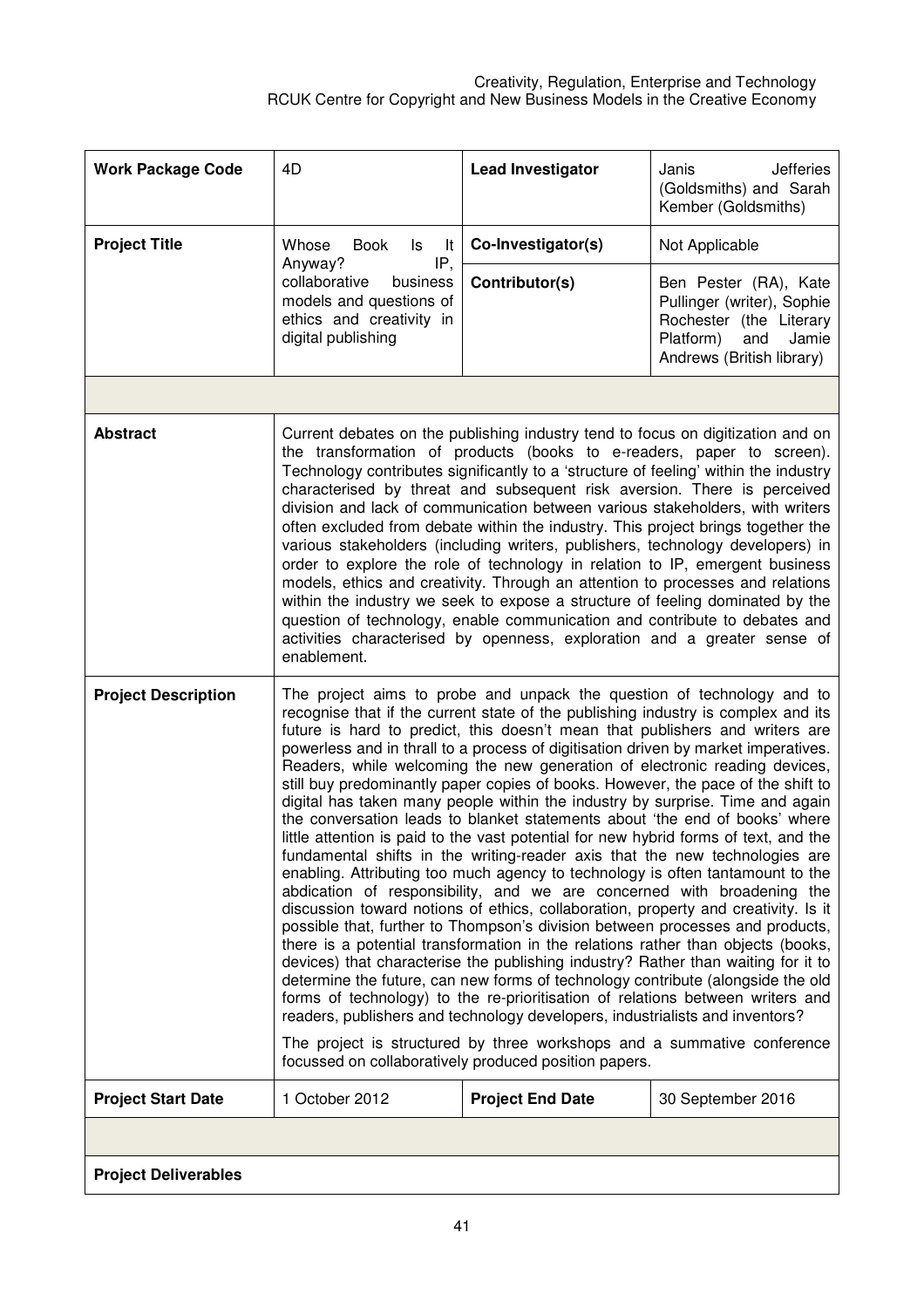- 1. 3 workshops
- 2. Summative conference
- 3. Position papers produced through collaborative research process
- 4. A multimedia presentation plus podcasts
- 5. 3 peer reviewed journal articles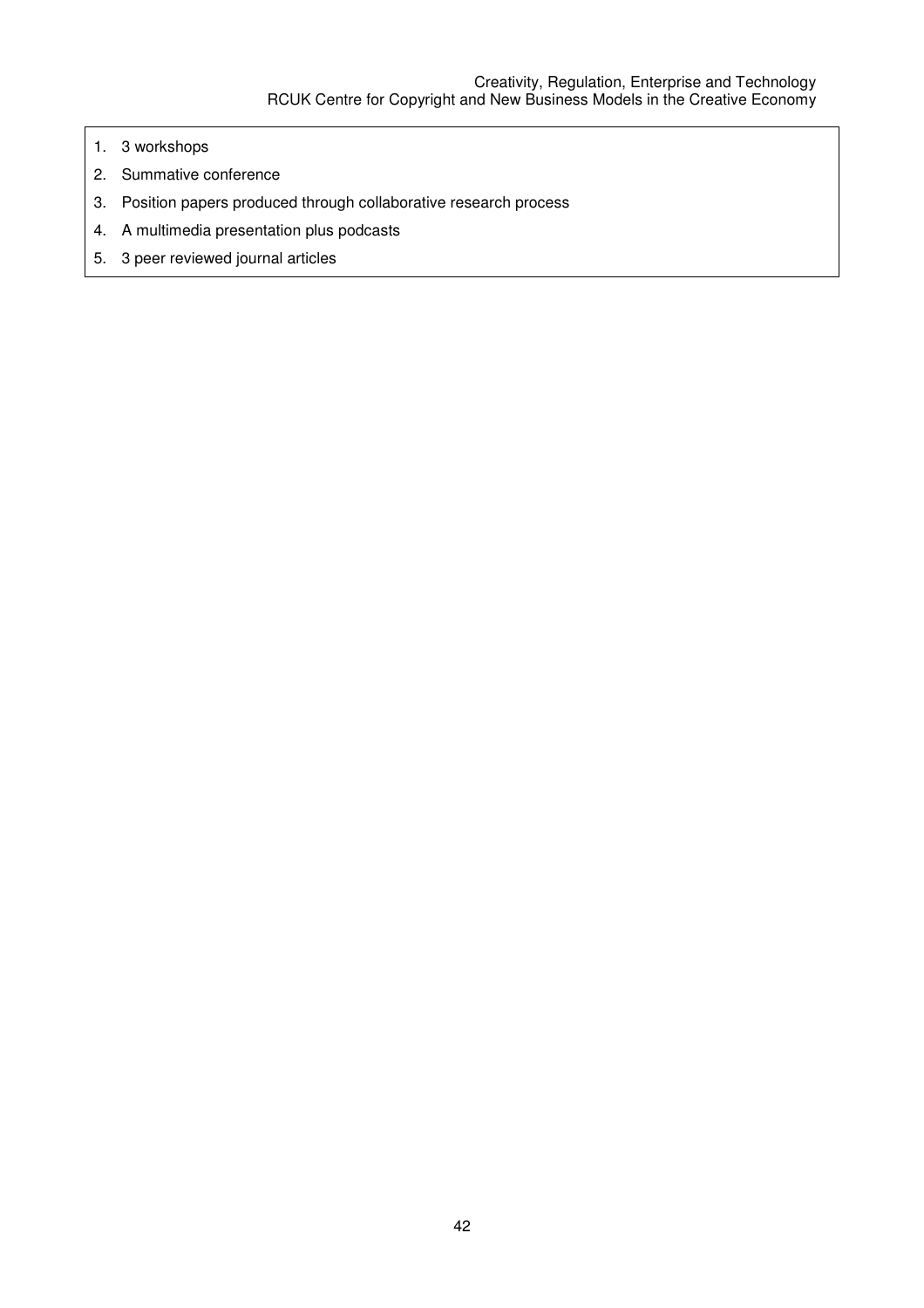| <b>Work Package Code</b>                | 4E                                                                                                                                                                                                                                                 | <b>Lead Investigator</b>                                                                                                                                                                                                    | Edwards<br>Lilian<br>(Strathclyde)                               |
|-----------------------------------------|----------------------------------------------------------------------------------------------------------------------------------------------------------------------------------------------------------------------------------------------------|-----------------------------------------------------------------------------------------------------------------------------------------------------------------------------------------------------------------------------|------------------------------------------------------------------|
| <b>Project Title</b>                    | Alternate<br><b>Business</b><br><b>Models</b><br>Authors:<br>for                                                                                                                                                                                   | Co-Investigator(s)                                                                                                                                                                                                          | Not Applicable                                                   |
|                                         | Openness and Portfolios                                                                                                                                                                                                                            | Contributor(s)                                                                                                                                                                                                              | Charles<br>Stross,<br>Neil<br>Gaiman, Cory Doctorow<br>(authors) |
|                                         |                                                                                                                                                                                                                                                    |                                                                                                                                                                                                                             |                                                                  |
| <b>Abstract</b>                         |                                                                                                                                                                                                                                                    | This project concerns the organisation of a seminar series or forum involving<br>authors who have explored non traditional working models to generate<br>revenues involving revenue streams other than copyright royalties. |                                                                  |
| <b>Project Description</b>              | As above. Recruited authors already signed up include Neil Gaiman, Charles<br>Stross, Cory Doctorow; others to be recruited along with respendents<br>(publishers, retail industry, users etc). Lawyer for Pottermore is also already<br>attached. |                                                                                                                                                                                                                             |                                                                  |
| <b>Project Start Date</b>               | 1 January 2013                                                                                                                                                                                                                                     | <b>Project End Date</b>                                                                                                                                                                                                     | 31 December 2015                                                 |
|                                         |                                                                                                                                                                                                                                                    |                                                                                                                                                                                                                             |                                                                  |
| <b>Project Deliverables</b>             |                                                                                                                                                                                                                                                    |                                                                                                                                                                                                                             |                                                                  |
| 1. 6 seminar events, including podcasts |                                                                                                                                                                                                                                                    |                                                                                                                                                                                                                             |                                                                  |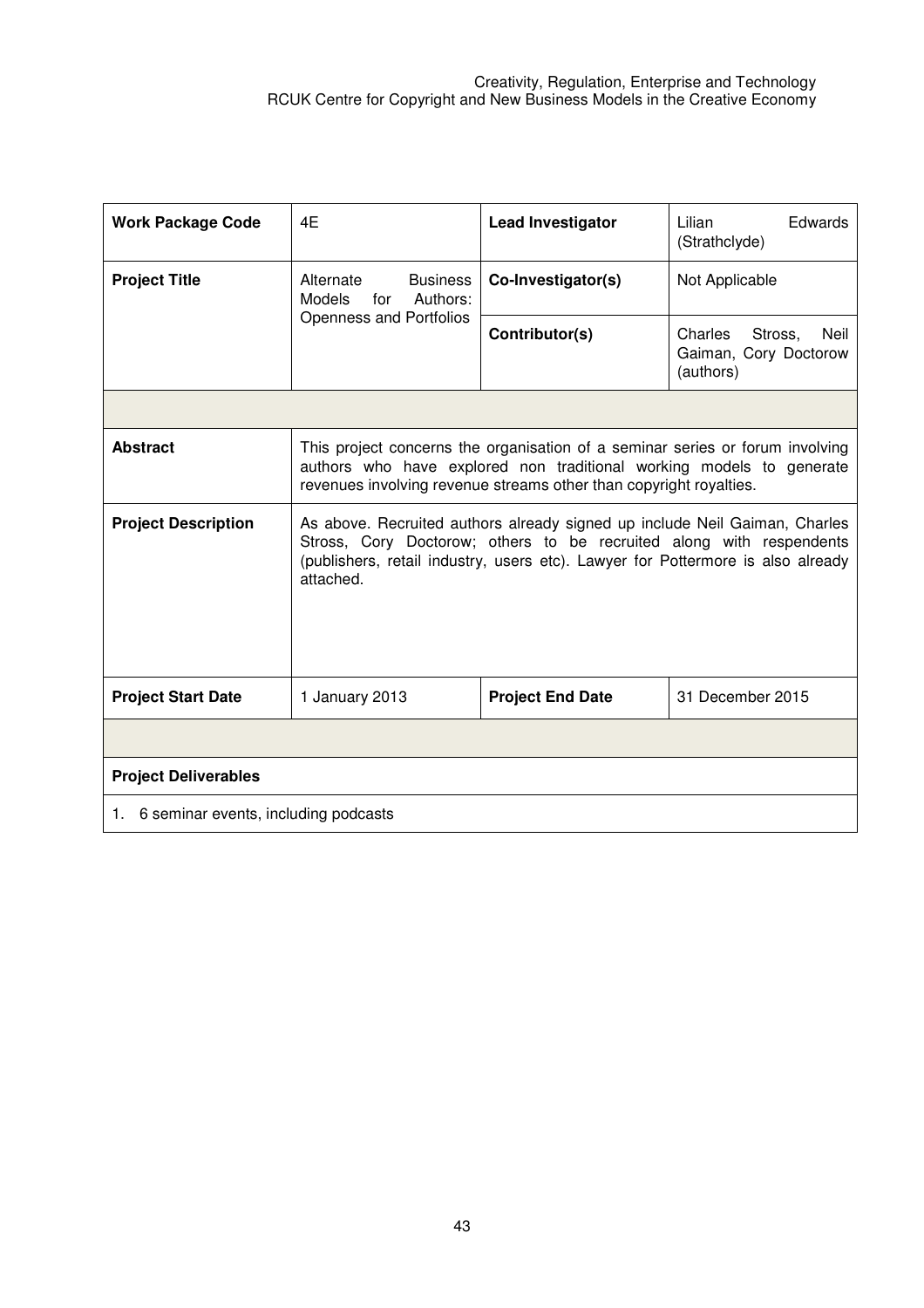| <b>Work Package Code</b>   | 4F                                                                                                                                                                                                                                                                                                                                                                                                                                                                                                                                                                                                                                                                                                                                                                                                                                                                                                                                                                                                      | <b>Lead Investigator</b> | Angela<br>McRobbie<br>(Goldsmiths) |
|----------------------------|---------------------------------------------------------------------------------------------------------------------------------------------------------------------------------------------------------------------------------------------------------------------------------------------------------------------------------------------------------------------------------------------------------------------------------------------------------------------------------------------------------------------------------------------------------------------------------------------------------------------------------------------------------------------------------------------------------------------------------------------------------------------------------------------------------------------------------------------------------------------------------------------------------------------------------------------------------------------------------------------------------|--------------------------|------------------------------------|
| <b>Project Title</b>       | Fashion IP: From start-<br>up to catwalk: A Four                                                                                                                                                                                                                                                                                                                                                                                                                                                                                                                                                                                                                                                                                                                                                                                                                                                                                                                                                        | Co-Investigator(s)       | Not Applicable                     |
|                            | City Investigation                                                                                                                                                                                                                                                                                                                                                                                                                                                                                                                                                                                                                                                                                                                                                                                                                                                                                                                                                                                      | Contributor(s)           | Carolina Bandinelli (RA)           |
|                            |                                                                                                                                                                                                                                                                                                                                                                                                                                                                                                                                                                                                                                                                                                                                                                                                                                                                                                                                                                                                         |                          |                                    |
| <b>Abstract</b>            | This project will seek to understand how questions of Intellectual Property<br>impacts on the professional practices of designers and design teams across the<br>spectrum from small graduate led start-ups, to medium-sized designer outlets<br>and also to a handful of retailers in four cities, London, Berlin, Paris and Milan.                                                                                                                                                                                                                                                                                                                                                                                                                                                                                                                                                                                                                                                                    |                          |                                    |
| <b>Project Description</b> | The research plan entails working with various companies in each of the three<br>cities over a period of 6 months. Through semi-structured interviews with<br>designers as well as company directors, and with legal teams representing<br>designers we will first of all establish how this issue is dealt with and overseen<br>across the sector and in four European cities: London, Paris, Berlin and Milan.<br>A factual and descriptive overview will then be supplemented by a series of in<br>depth case studies in each city. For these case studies we will adapt a<br>methodology to best fit with the distinctive fashion cultures and city policies in<br>place to support design practice. In Berlin we will focus on a case study of start-<br>ups, with Nemona and with up and coming designers Augustin Teboul. In<br>London we will work with well-established designers Margaret Howell and<br>Hussein Chalayan. In Milan we will work with companies such as Diesal and<br>MaxMara. |                          |                                    |
| <b>Project Start Date</b>  | 1 October 2013                                                                                                                                                                                                                                                                                                                                                                                                                                                                                                                                                                                                                                                                                                                                                                                                                                                                                                                                                                                          | <b>Project End Date</b>  | 30 April 2014                      |
|                            |                                                                                                                                                                                                                                                                                                                                                                                                                                                                                                                                                                                                                                                                                                                                                                                                                                                                                                                                                                                                         |                          |                                    |

## **Project Deliverables**

- 1. Round tables hosted for key fashion protagonists in each of the three cities, audio-visual material and podcast from these events.
- 2. Interviews with legal teams and IP experts in three cities available as edited and translated material.
- 3. Interviews with designers, design teams and managers in three cities, translated and available as data/material.
- 4. Brief observational accounts of daily working practices of designers in each city based on studio visits.
- 5. Article for submission to peer review journal such as British Journal of Sociology based on findings
- 6. Goldsmiths hosted afternoon event for policy-makers and design professionals from each city at end of research period. British Fashion Council to be invited.
- 7. Press release material and report available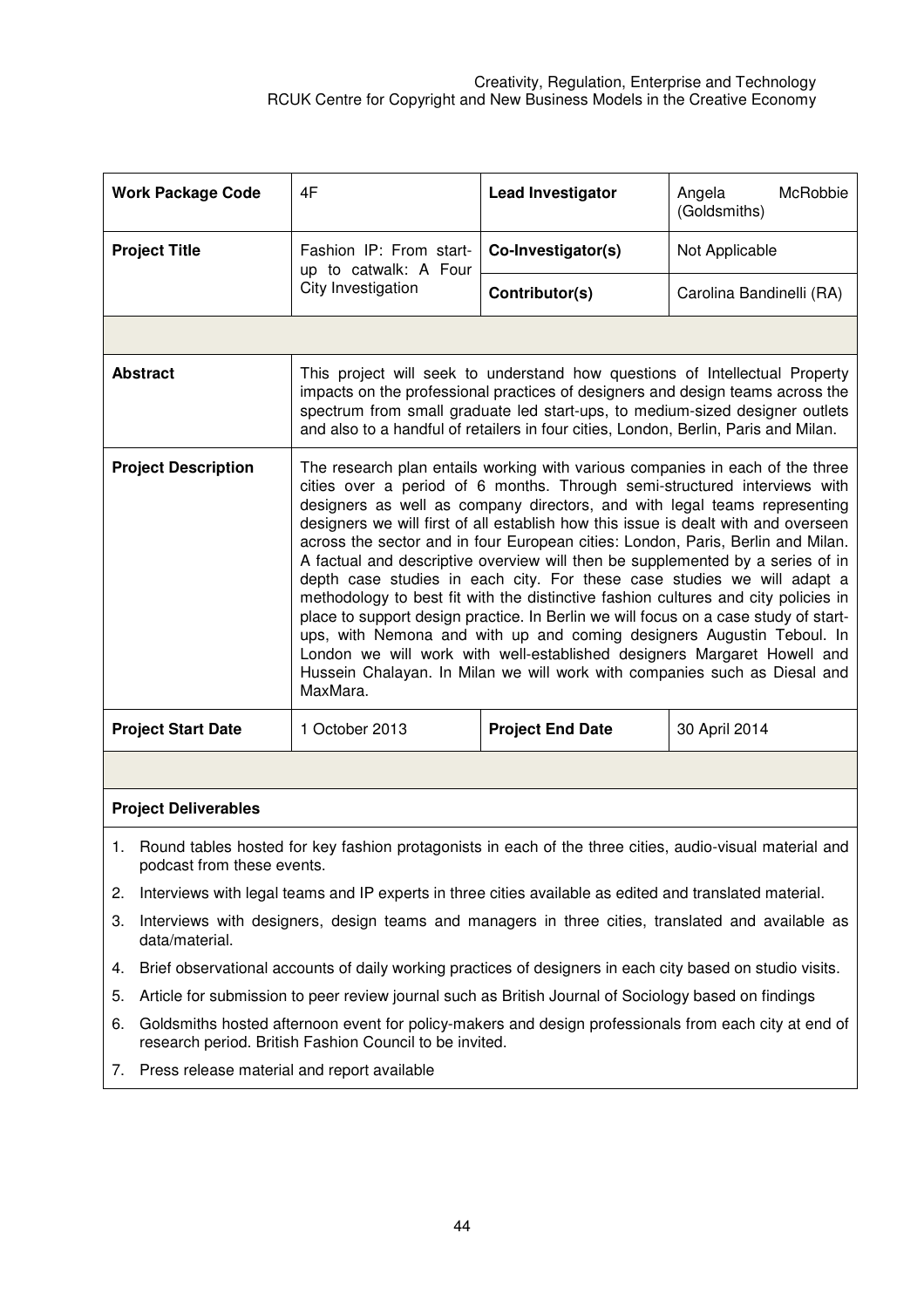| <b>Work Package Code</b>   | 5A                                                                                                                                                                                                                                                                                                                                                                                                                                                                                                                                                                                                                                                                                                                                                                                                                                                                                                                                                                                                                                                                                                                                                                                                                                                                                                                                                                                                                                             | <b>Lead Investigator</b> | Laidlaw<br>Emily<br>(East<br>Anglia) |  |
|----------------------------|------------------------------------------------------------------------------------------------------------------------------------------------------------------------------------------------------------------------------------------------------------------------------------------------------------------------------------------------------------------------------------------------------------------------------------------------------------------------------------------------------------------------------------------------------------------------------------------------------------------------------------------------------------------------------------------------------------------------------------------------------------------------------------------------------------------------------------------------------------------------------------------------------------------------------------------------------------------------------------------------------------------------------------------------------------------------------------------------------------------------------------------------------------------------------------------------------------------------------------------------------------------------------------------------------------------------------------------------------------------------------------------------------------------------------------------------|--------------------------|--------------------------------------|--|
| <b>Project Title</b>       | Intermediaries                                                                                                                                                                                                                                                                                                                                                                                                                                                                                                                                                                                                                                                                                                                                                                                                                                                                                                                                                                                                                                                                                                                                                                                                                                                                                                                                                                                                                                 | Co-Investigator(s)       | Morten<br>Hviid<br>(East<br>Anglia)  |  |
|                            |                                                                                                                                                                                                                                                                                                                                                                                                                                                                                                                                                                                                                                                                                                                                                                                                                                                                                                                                                                                                                                                                                                                                                                                                                                                                                                                                                                                                                                                |                          |                                      |  |
| <b>Abstract</b>            | The purpose of this project is to investigate the structure of selected creative<br>industries, in particular the relationship between creators, entrepreneurs and<br>intermediaries, to determine whether we are getting all the innovation we can<br>out of the market. It responds directly to the link between copyright and<br>innovation as discussed most recently in the Hargreaves Review. Creators<br>must go through intermediaries (who may not be typically seen as part of the<br>creative industries) to access the market, and respond in a variety of way to the<br>rules set by the intermediaries. New business models and entrepreneurs might<br>emerge to challenge the status quo set by intermediaries, or intermediaries<br>become the gateway to innovation by offering platforms for expression or<br>distribution/dissemination. Intermediaries can also have a value-added role,<br>sifting through and selecting information to channel to users attentions. Further,<br>there is often a high level of concentration in the industry such that entry to the<br>market is often through an established dominant intermediary. A better<br>understanding of the structure of the industry allows an examination of whether<br>competition law, and other regulation of firm behaviour (including indirect<br>regulation through liability and immunity regimes), helps or hinders<br>new/emerging business models. |                          |                                      |  |
| <b>Project Description</b> | This project has two parts.                                                                                                                                                                                                                                                                                                                                                                                                                                                                                                                                                                                                                                                                                                                                                                                                                                                                                                                                                                                                                                                                                                                                                                                                                                                                                                                                                                                                                    |                          |                                      |  |
|                            | Part 1 will map the structure of the industry. Through a series of interviews with<br>industry partners and creators, questionnaires and analysis through case<br>studies, this part will map the following: who the intermediaries, creators and<br>entrepreneurs are in the regulatory environment; the role they have play in<br>business models (past and present), and the role they play in emerging<br>business models.                                                                                                                                                                                                                                                                                                                                                                                                                                                                                                                                                                                                                                                                                                                                                                                                                                                                                                                                                                                                                 |                          |                                      |  |
|                            | From this analysis, Part 2 of the project examines the role that intermediaries<br>should play in the regulatory environment to best support new/emerging<br>business models and thereby fostering growth. This involves two divergent<br>Under Part 2A, led by Morten Hviid, the question is whether<br>analyses.<br>competition law is the most efficient way to address unequal bargaining power,<br>entrenched industry leadership, problems of access and support emerging<br>business models. Sample questions are:                                                                                                                                                                                                                                                                                                                                                                                                                                                                                                                                                                                                                                                                                                                                                                                                                                                                                                                      |                          |                                      |  |
|                            | Are creators motivated by financial gains to such an extent that<br>competition law is the appropriate means of regulating the market?<br>Where intermediaries are few and powerful, is access of creators to the<br>market place on reasonable terms sufficiently certain that creators have<br>appropriate incentives to create? Can a combination of IP rights and<br>competition law ensure this?<br>Where the identity of the leading intermediary changes over time, are<br>$\bullet$<br>industry norms strong enough on their own to negate concerns about<br>hold-up, where the intermediary captures most of the wealth generated<br>by the creators? Can competition law replace such norms to protect<br>creators from exploitative abuses?                                                                                                                                                                                                                                                                                                                                                                                                                                                                                                                                                                                                                                                                                         |                          |                                      |  |
|                            | Under Part 2B, led by Emily Laidlaw, the structure of selected industries will be<br>examined against social and cultural norms to determine whether there are<br>public interest obligations requiring re-alignment of intermediaries' regulatory                                                                                                                                                                                                                                                                                                                                                                                                                                                                                                                                                                                                                                                                                                                                                                                                                                                                                                                                                                                                                                                                                                                                                                                             |                          |                                      |  |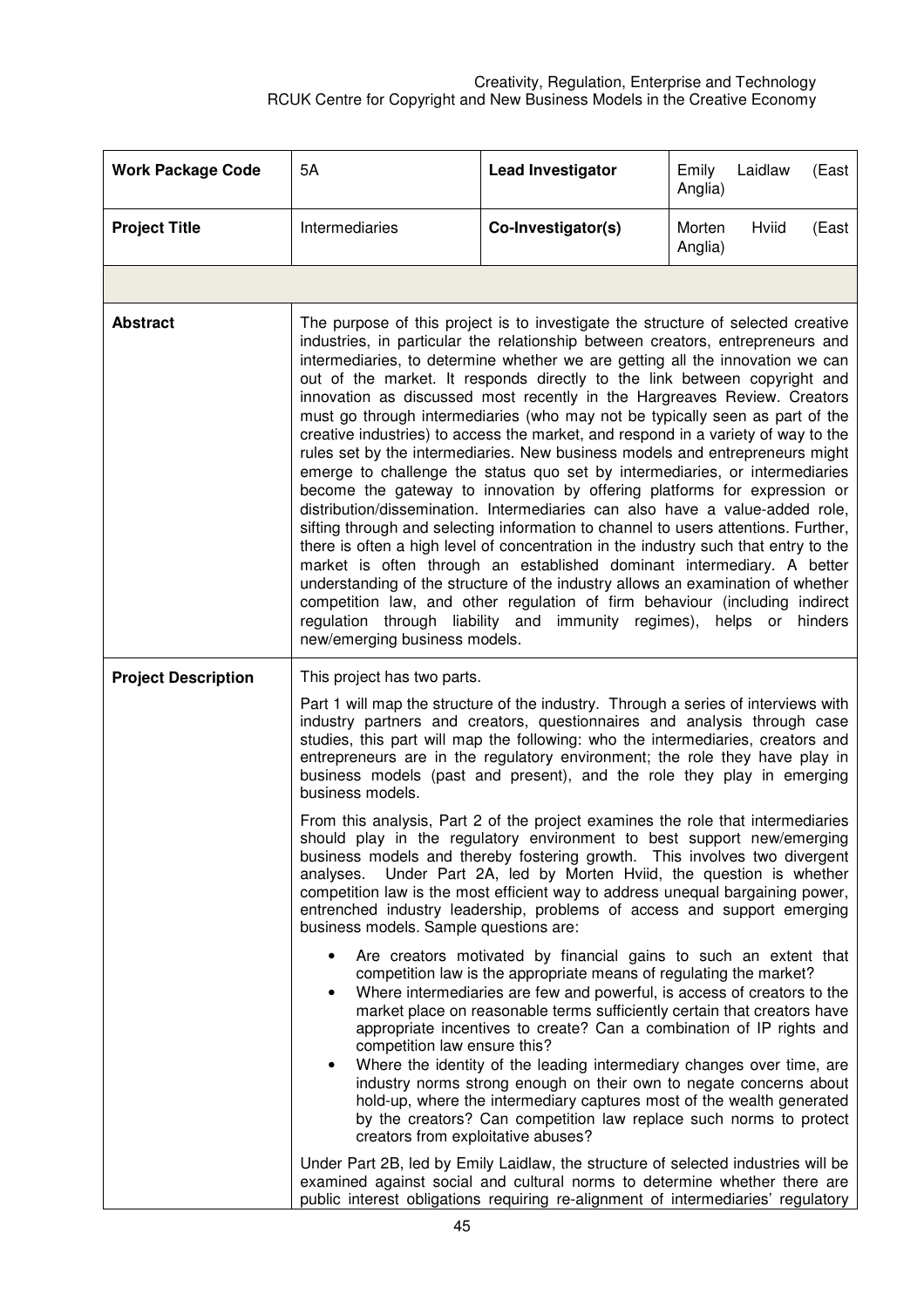|                                                                                                                              | role. Here we ask:                                                                                                                                                                                                                                                                                                                                                                                                                                                                                                                                                                     |                         |                   |  |
|------------------------------------------------------------------------------------------------------------------------------|----------------------------------------------------------------------------------------------------------------------------------------------------------------------------------------------------------------------------------------------------------------------------------------------------------------------------------------------------------------------------------------------------------------------------------------------------------------------------------------------------------------------------------------------------------------------------------------|-------------------------|-------------------|--|
|                                                                                                                              | Who are the above identified intermediaries expected to serve? An<br>examination here from various perspectives would be necessary (i.e.<br>user/consumer, creator, business);<br>What public interest obligations need to be embedded in their operation<br>$\bullet$<br>such that their role in current business models supports the success of<br>these models?<br>• Based on the findings of part one, does the structure of the industry<br>and role of creators, entrepreneurs and intermediaries in the market<br>negate embedding public interest values into their operation? |                         |                   |  |
| <b>Project Start Date</b>                                                                                                    | 1 October 2012                                                                                                                                                                                                                                                                                                                                                                                                                                                                                                                                                                         | <b>Project End Date</b> | 30 September 2015 |  |
|                                                                                                                              |                                                                                                                                                                                                                                                                                                                                                                                                                                                                                                                                                                                        |                         |                   |  |
| <b>Project Deliverables</b>                                                                                                  |                                                                                                                                                                                                                                                                                                                                                                                                                                                                                                                                                                                        |                         |                   |  |
| Two peer-reviewed academic articles – one in the broad field of law and the other in competition law<br>1.<br>and economics. |                                                                                                                                                                                                                                                                                                                                                                                                                                                                                                                                                                                        |                         |                   |  |
| Industry reports for wider dissemination.<br>2.                                                                              |                                                                                                                                                                                                                                                                                                                                                                                                                                                                                                                                                                                        |                         |                   |  |
| PhD thesis completed within timeframe<br>З.                                                                                  |                                                                                                                                                                                                                                                                                                                                                                                                                                                                                                                                                                                        |                         |                   |  |
| PhD student to present papers at academic conferences.<br>4.                                                                 |                                                                                                                                                                                                                                                                                                                                                                                                                                                                                                                                                                                        |                         |                   |  |
|                                                                                                                              |                                                                                                                                                                                                                                                                                                                                                                                                                                                                                                                                                                                        |                         |                   |  |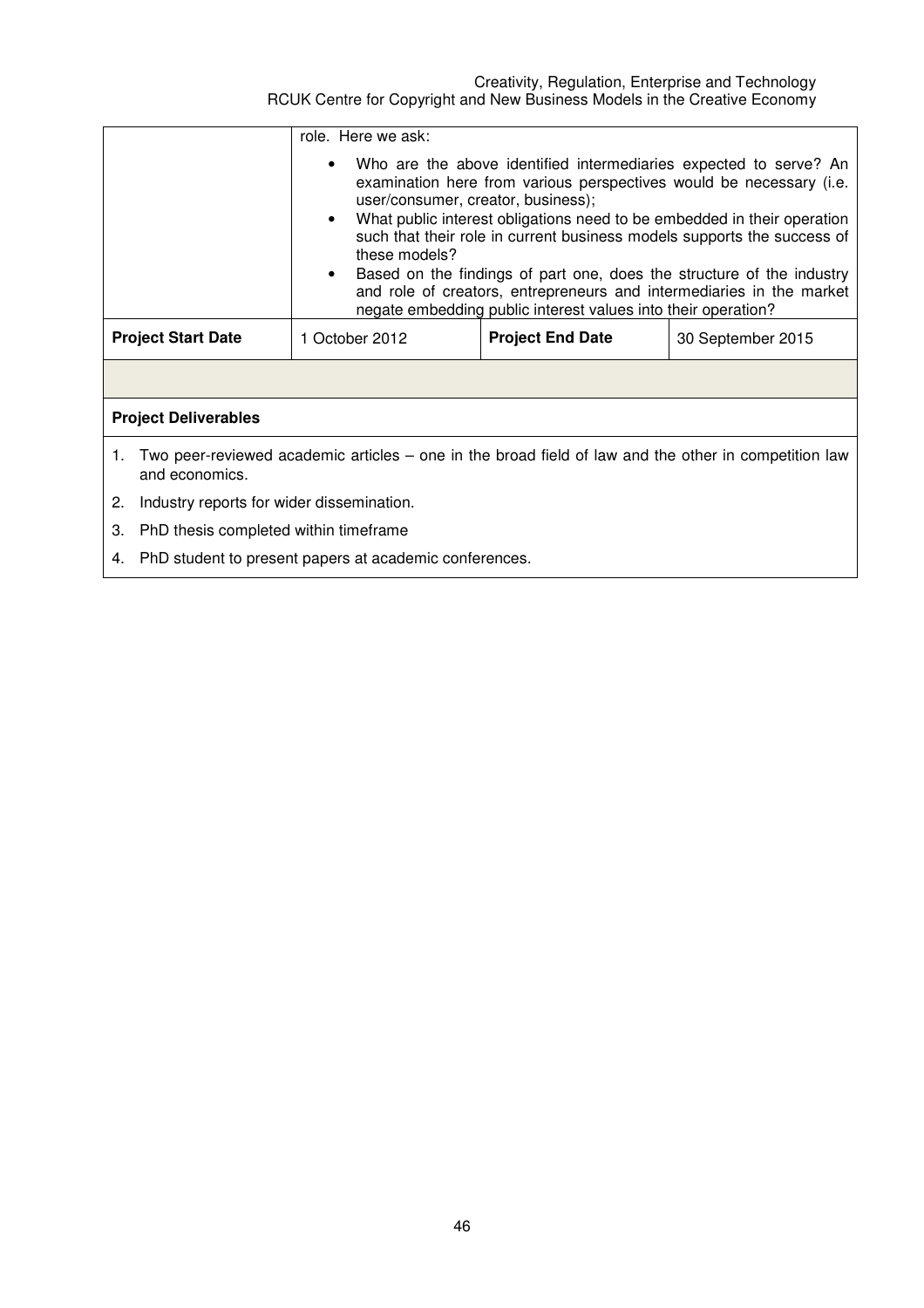| <b>Work Package Code</b>             | 5B                                                                                                                                                                                                                                                                                                                                                   | <b>Lead Investigator</b>                                                                                                                                                                                                           | Lilian<br>Edwards<br>(Strathclyde)  |  |
|--------------------------------------|------------------------------------------------------------------------------------------------------------------------------------------------------------------------------------------------------------------------------------------------------------------------------------------------------------------------------------------------------|------------------------------------------------------------------------------------------------------------------------------------------------------------------------------------------------------------------------------------|-------------------------------------|--|
| <b>Project Title</b>                 | Physical Platforms and<br><b>New Business Models</b>                                                                                                                                                                                                                                                                                                 | Co-Investigator(s)                                                                                                                                                                                                                 | Daithi<br>MacSithigh<br>(Edinburgh) |  |
|                                      |                                                                                                                                                                                                                                                                                                                                                      |                                                                                                                                                                                                                                    |                                     |  |
| <b>Abstract</b>                      |                                                                                                                                                                                                                                                                                                                                                      | This project considers how new physical platforms (mobile phones, e-book<br>readers, tablets, social media networks etc) have transformed business models<br>in the following industries: games, e-publishing, comics, journalism. |                                     |  |
| <b>Project Description</b>           | This project will<br>(a) study the above issues in context of law, technology and business and by<br>liaison with other WPs in games, publishing and e-book industries.<br>(b) convene a workshop to bring together technical platform developers,<br>industry people, users, creatives, smartphone and tablet manufacturers,<br>SNS network bosses. |                                                                                                                                                                                                                                    |                                     |  |
| <b>Project Start Date</b>            | 1 October 2014                                                                                                                                                                                                                                                                                                                                       | <b>Project End Date</b>                                                                                                                                                                                                            | 30 September 2016                   |  |
|                                      |                                                                                                                                                                                                                                                                                                                                                      |                                                                                                                                                                                                                                    |                                     |  |
| <b>Project Deliverables</b>          |                                                                                                                                                                                                                                                                                                                                                      |                                                                                                                                                                                                                                    |                                     |  |
| 1.<br>edition)<br>One workshop<br>2. | Online special themed journal edition, including industry partners as contributors (SCRIPT-ed special                                                                                                                                                                                                                                                |                                                                                                                                                                                                                                    |                                     |  |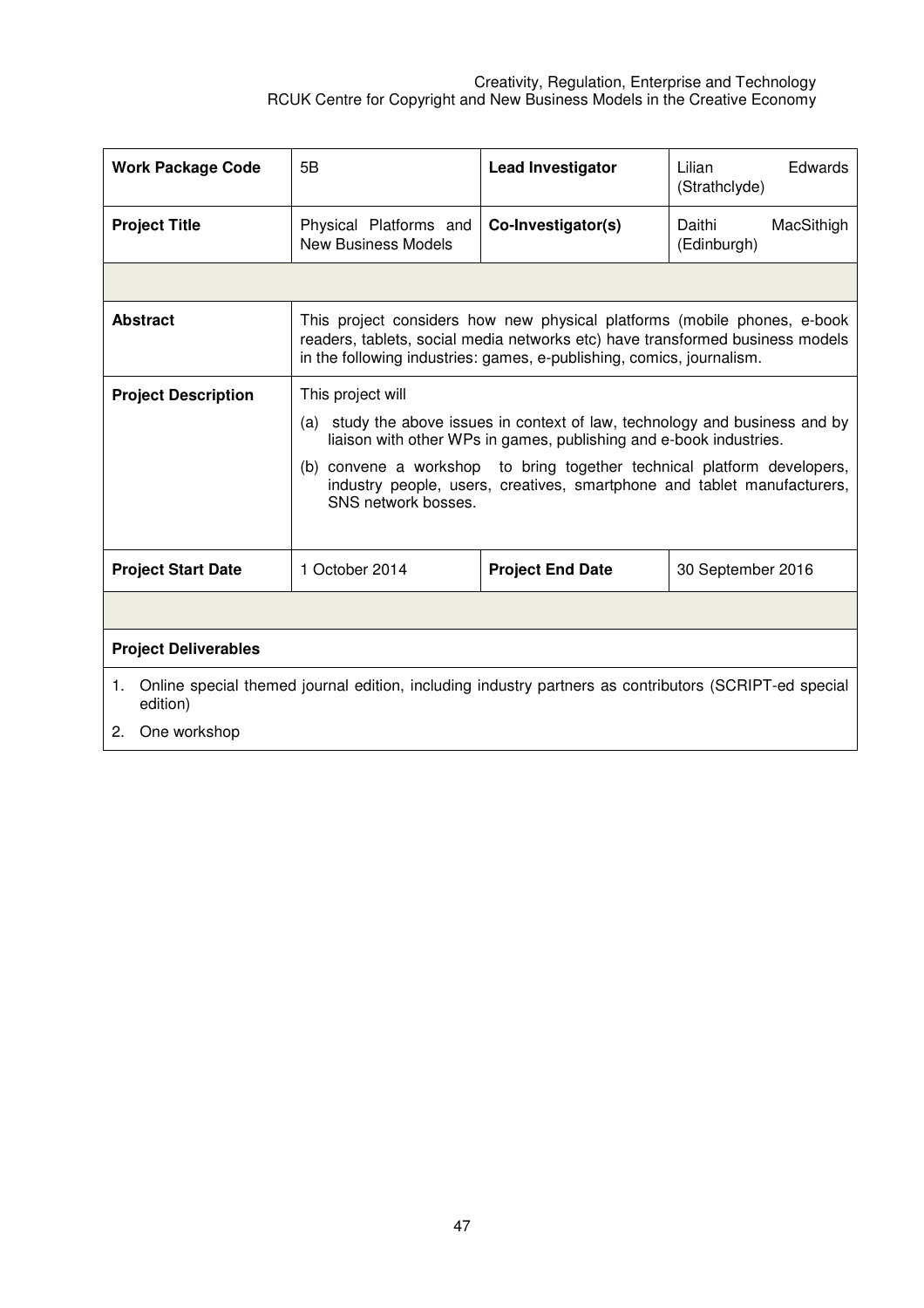| <b>Work Package Code</b>   | 6A                                                                                                                                                                                                                                                                                                                                                                                                                                                                                                                                                                                                                                                                                                                                                                                                                                                                                                                                                                                                                                                                                                                                                                                                                                                                                                                                                                                                                                                                                                                            | <b>Lead Investigator</b>                                                                                                                                                                                                                                                                                                                                                                                                                                                                                                                                                                                                                                                                                | Piers<br>Fleming<br>(East<br>Anglia) |
|----------------------------|-------------------------------------------------------------------------------------------------------------------------------------------------------------------------------------------------------------------------------------------------------------------------------------------------------------------------------------------------------------------------------------------------------------------------------------------------------------------------------------------------------------------------------------------------------------------------------------------------------------------------------------------------------------------------------------------------------------------------------------------------------------------------------------------------------------------------------------------------------------------------------------------------------------------------------------------------------------------------------------------------------------------------------------------------------------------------------------------------------------------------------------------------------------------------------------------------------------------------------------------------------------------------------------------------------------------------------------------------------------------------------------------------------------------------------------------------------------------------------------------------------------------------------|---------------------------------------------------------------------------------------------------------------------------------------------------------------------------------------------------------------------------------------------------------------------------------------------------------------------------------------------------------------------------------------------------------------------------------------------------------------------------------------------------------------------------------------------------------------------------------------------------------------------------------------------------------------------------------------------------------|--------------------------------------|
| <b>Project Title</b>       | Sharing,<br>Streaming,<br><b>Stealing or Socialising</b>                                                                                                                                                                                                                                                                                                                                                                                                                                                                                                                                                                                                                                                                                                                                                                                                                                                                                                                                                                                                                                                                                                                                                                                                                                                                                                                                                                                                                                                                      | Co-Investigator(s)                                                                                                                                                                                                                                                                                                                                                                                                                                                                                                                                                                                                                                                                                      | Daniel<br>Zizzo<br>(East<br>Anglia)  |
|                            |                                                                                                                                                                                                                                                                                                                                                                                                                                                                                                                                                                                                                                                                                                                                                                                                                                                                                                                                                                                                                                                                                                                                                                                                                                                                                                                                                                                                                                                                                                                               | Contributor(s)                                                                                                                                                                                                                                                                                                                                                                                                                                                                                                                                                                                                                                                                                          | Steven Watson (RA)                   |
|                            |                                                                                                                                                                                                                                                                                                                                                                                                                                                                                                                                                                                                                                                                                                                                                                                                                                                                                                                                                                                                                                                                                                                                                                                                                                                                                                                                                                                                                                                                                                                               |                                                                                                                                                                                                                                                                                                                                                                                                                                                                                                                                                                                                                                                                                                         |                                      |
| <b>Abstract</b>            |                                                                                                                                                                                                                                                                                                                                                                                                                                                                                                                                                                                                                                                                                                                                                                                                                                                                                                                                                                                                                                                                                                                                                                                                                                                                                                                                                                                                                                                                                                                               | This project will carry out a review of the factors, attitudes and methodologies<br>examined in filesharing research. It will carry out an empirical study of<br>filesharing behaviour focussing on games and ebooks. It will conclude with an<br>experimental study using a behavioural economic paradigm to examine<br>incentives and the effect of social factors on filesharing behaviour (or a proxy<br>for filesharing behaviour) which will aim to inform potential policy outcomes.                                                                                                                                                                                                             |                                      |
| <b>Project Description</b> | (1) A literature review stage which would examine the extensive products of the<br>last ten years of "user attitudes to filesharing" surveys from (inter alia)<br>music, audio-visual, games and e-books sectors. Notably the last two<br>sectors are far less surveyed than the former. Much controversy surrounds<br>this area as surveys are often funded or directed by stakeholders. Several<br>well regarded meta surveys already exist which will help this part of the<br>work. The lit review would attempt to elicit and summarise such consensus<br>as there is on factors driving unlawful filesharing: such as perceptions of<br>risk; actual sanctions; risk taking behavior generally; economic gains;<br>access to lawful alternatives; ease of use (eg DRMed copies vs unlocked<br>pirate copies; format and platform shifting; disabled access), public<br>understanding of what is a legal source; demographics; and peer<br>influences. It would identify key areas where there is no empirical<br>consensus, and survey comparative methodologies to see if a transparent<br>consistent methodology can be determined that could be applied in later<br>work. It would also survey what areas there are where no or few empirical<br>results have been produced relating to filesharing behavior eg how and why<br>filesharers desist (a major topic in other areas of criminology). Finally it<br>would survey work on attitudes to legal alternatives as opposed to attitudes<br>to unlawful behavior. |                                                                                                                                                                                                                                                                                                                                                                                                                                                                                                                                                                                                                                                                                                         |                                      |
|                            | (2) Interviews with selected informants from ISPs, rightsholders, policymakers,<br>civil society groups and intermediaries, including if possible foreign<br>comparative informants.                                                                                                                                                                                                                                                                                                                                                                                                                                                                                                                                                                                                                                                                                                                                                                                                                                                                                                                                                                                                                                                                                                                                                                                                                                                                                                                                          |                                                                                                                                                                                                                                                                                                                                                                                                                                                                                                                                                                                                                                                                                                         |                                      |
|                            | other WPs eg Games; Open Publishing.                                                                                                                                                                                                                                                                                                                                                                                                                                                                                                                                                                                                                                                                                                                                                                                                                                                                                                                                                                                                                                                                                                                                                                                                                                                                                                                                                                                                                                                                                          | (3) Practical empirical work analyzing patterns of filesharing behavior, attitudes<br>to unlawful filesharing, replacement behavior (eg streaming, using legally<br>free alternatives) and uptake of legal online content delivery services in two<br>areas, (i) games, as a "born digital" industry and (ii) e-books as<br>representing an analog-to-digital business model shift. This work will draw<br>for experimental design on the results of the literature review and<br>interviews, plus experience drawn from psychology and behavioural<br>economics expertise, assisted by domain legal experts. It will also be<br>informed by legal, ethnographic and cultural/business work going on in |                                      |
|                            |                                                                                                                                                                                                                                                                                                                                                                                                                                                                                                                                                                                                                                                                                                                                                                                                                                                                                                                                                                                                                                                                                                                                                                                                                                                                                                                                                                                                                                                                                                                               | The use cases have been selected partly because they are under-surveyed<br>(see IVIR, 2009) and partly because they arguably involve a different<br>combination of motivational factors from those commonly seen as driving<br>music piracy eg "try before you buy", repeated consumption, perceptions of<br>uncompetitive pricing of the legal product etc. Both industries under study<br>can also be regarded, unlike music and AV content, as having not yet fallen                                                                                                                                                                                                                                 |                                      |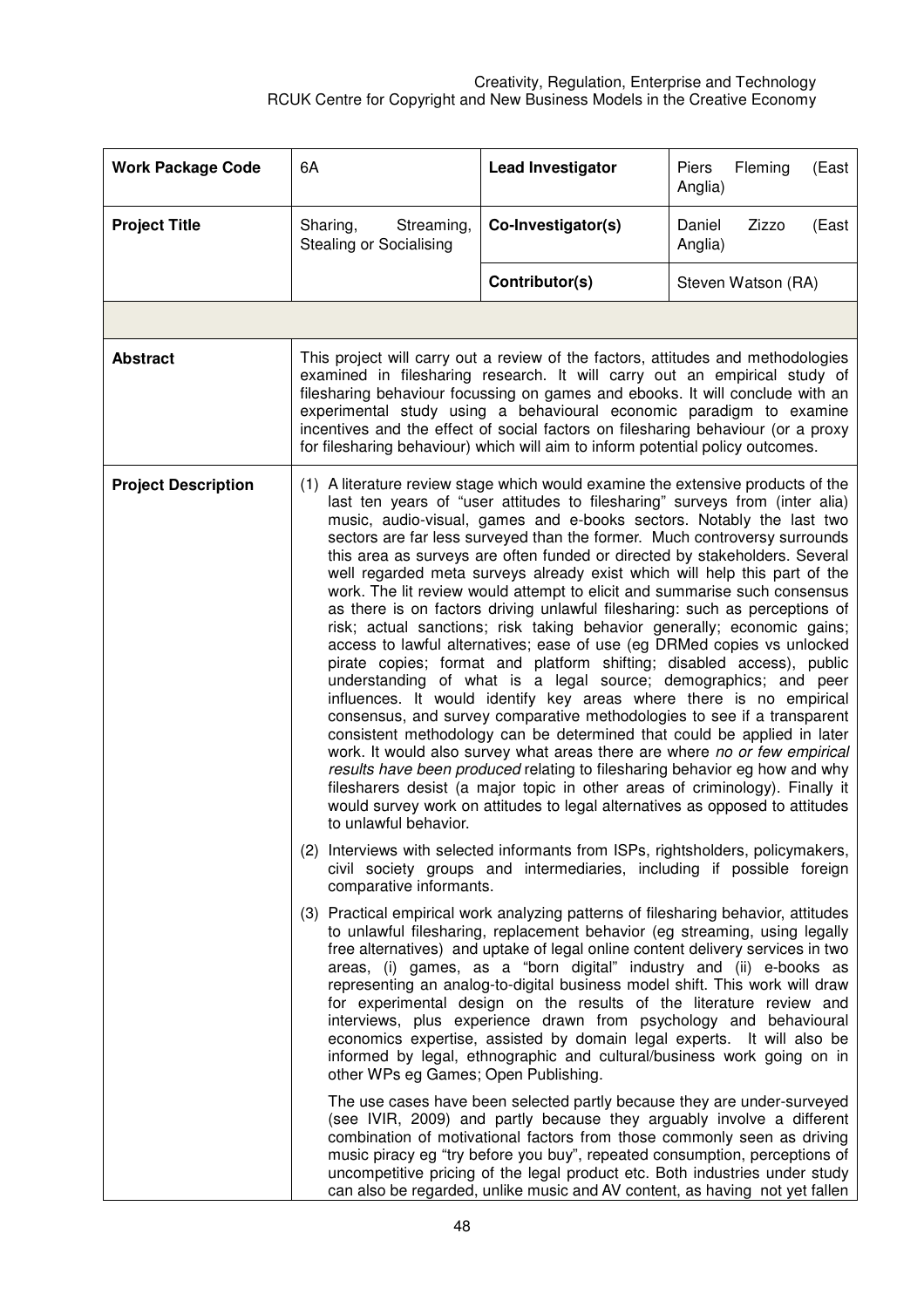|                                                                                            | relatively unconstrained choice.                                                                                                                                                                                                                                                                                                                                                                                                                                                                                                                                                                                                                                                                                                                                                                                                                                                                                                                                                                                        | behind in getting into the market for digital delivery; unlike in music where<br>there is much support for a hypothesis that file sharing thrived because of<br>the slow moves by rightsholders to legal and comprehensive digital delivery<br>platforms. It is therefore important to understand the psychology behind a |                  |  |
|--------------------------------------------------------------------------------------------|-------------------------------------------------------------------------------------------------------------------------------------------------------------------------------------------------------------------------------------------------------------------------------------------------------------------------------------------------------------------------------------------------------------------------------------------------------------------------------------------------------------------------------------------------------------------------------------------------------------------------------------------------------------------------------------------------------------------------------------------------------------------------------------------------------------------------------------------------------------------------------------------------------------------------------------------------------------------------------------------------------------------------|---------------------------------------------------------------------------------------------------------------------------------------------------------------------------------------------------------------------------------------------------------------------------------------------------------------------------|------------------|--|
|                                                                                            | Both games and e-books also use multiple different platforms for delivery,<br>some DRMed and some not; and multiple different pricing strategies<br>including free or low priced offerings. Some online games offer in addition a<br>"social" element which is hard to pirate. E-books according to very recent<br>survey evidence attract unlawful downloaders from a very different<br>demographic than typically associated with music downloading (Digital<br>Entertainment Survey, 2011). As a result we believe this work will explore<br>substantially different aspects of user and peer behavior in relation to<br>unlawful file sharing than any work to date.                                                                                                                                                                                                                                                                                                                                                |                                                                                                                                                                                                                                                                                                                           |                  |  |
|                                                                                            | (4) An experimental study primarily relating to music copyright infringement,<br>examining the effects of anonymity and social norms on file-sharing<br>behaviour. This would examine perceptions of anonymity online and<br>salience of social norms. It would use two studies to investigate these<br>factors. Study 2a would be a lab-based study which would experimentally<br>manipulate both anonymity and social norms to determine subsequent<br>incentivised behaviour using a behavioural economic paradigm. Study 2b<br>would be a field-based pseudo-experiment and would survey internet users<br>regarding anonymity, social norms and either actual file-sharing behaviour<br>or a proxy for it. If possible this would be in collaboration with an ISP and<br>would explore a comparison between groups who received a notification<br>(formal or otherwise) based on the provisions of the Digital Economy Act<br>and those who did not. Alternatively a proxy for this notification would be<br>used. |                                                                                                                                                                                                                                                                                                                           |                  |  |
|                                                                                            |                                                                                                                                                                                                                                                                                                                                                                                                                                                                                                                                                                                                                                                                                                                                                                                                                                                                                                                                                                                                                         | Part 4 would also be assisted by access to a large ISP e.g. Talk Talk who is a<br>consortium partner. The nature of part 4 would have to be regarded as<br>contingent on negotiating that access, as well as the timing of the DEA part 1.                                                                                |                  |  |
| <b>Project Start Date</b>                                                                  | 1 January 2013                                                                                                                                                                                                                                                                                                                                                                                                                                                                                                                                                                                                                                                                                                                                                                                                                                                                                                                                                                                                          | <b>Project End Date</b>                                                                                                                                                                                                                                                                                                   | 31 December 2014 |  |
|                                                                                            |                                                                                                                                                                                                                                                                                                                                                                                                                                                                                                                                                                                                                                                                                                                                                                                                                                                                                                                                                                                                                         |                                                                                                                                                                                                                                                                                                                           |                  |  |
| <b>Project Deliverables</b>                                                                |                                                                                                                                                                                                                                                                                                                                                                                                                                                                                                                                                                                                                                                                                                                                                                                                                                                                                                                                                                                                                         |                                                                                                                                                                                                                                                                                                                           |                  |  |
| 1. A major literature review on attitudes to file sharing across selected industry sectors |                                                                                                                                                                                                                                                                                                                                                                                                                                                                                                                                                                                                                                                                                                                                                                                                                                                                                                                                                                                                                         |                                                                                                                                                                                                                                                                                                                           |                  |  |

2. Dissemination to the ISP sector and to the public

3. At least one academic peer reviewed journal paper

4. Liaison and collaboration with other CREATe workpackages e.g. Theme 3 (enforcement)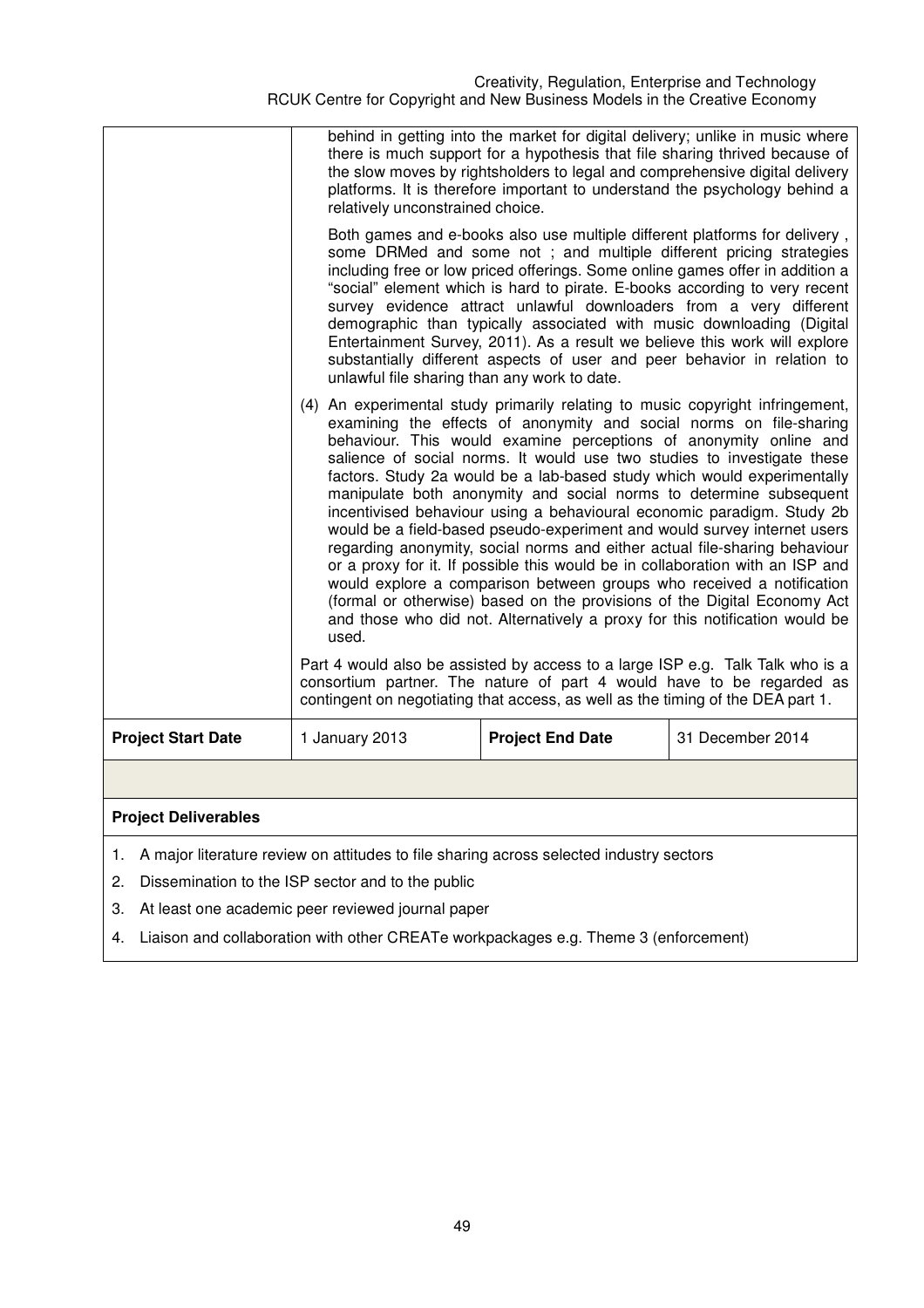| <b>Work Package Code</b>    | 6В                                                                                                                                                                                                                                                                                                                                                                                                             | <b>Lead Investigator</b> | Lilian<br>Edwards<br>(Strathclyde) |  |
|-----------------------------|----------------------------------------------------------------------------------------------------------------------------------------------------------------------------------------------------------------------------------------------------------------------------------------------------------------------------------------------------------------------------------------------------------------|--------------------------|------------------------------------|--|
| <b>Project Title</b>        | User Generated Cultural<br>Content (UGCC): Users<br>as Creators, "Walled<br>Gardens",<br>and<br>the<br>Preservation<br>and<br>Bequeathing of Novel<br><b>Digital Cultural Articles</b>                                                                                                                                                                                                                         | Co-Investigator(s)       | Not Applicable                     |  |
|                             |                                                                                                                                                                                                                                                                                                                                                                                                                | Contributor(s)           | Edina Harbinja                     |  |
|                             |                                                                                                                                                                                                                                                                                                                                                                                                                |                          |                                    |  |
| <b>Abstract</b>             | This project looks at the legal, social and economic issues arising from User<br>Generated Cultural Content. The focus is on the case study of what happens on<br>the death of the creator of the UGCC, as this challenges offline notions of<br>property, control, succession, contract and reputation/privacy, as well as<br>invoking the public interest in preservation of digital and digitised heritage. |                          |                                    |  |
| <b>Project Description</b>  | This project will                                                                                                                                                                                                                                                                                                                                                                                              |                          |                                    |  |
|                             | investigate and classify the types of novel UGCC emerging in the digital<br>world, particularly on MMORPG games, on social network sites and<br>other "web 2.0" cultural platforms                                                                                                                                                                                                                             |                          |                                    |  |
|                             | analyse, using doctrinal and empirical sources, the extent to which the<br>$\bullet$<br>law regulates ownership of, access to and control over UGCC, with<br>particular regard to copyright but also considering inter alia trademark,<br>privacy, DP and publicity rights, and contract                                                                                                                       |                          |                                    |  |
|                             | analyse the best balance between creator control of assets and<br>platform control, given business, legal, societal and moral interests.                                                                                                                                                                                                                                                                       |                          |                                    |  |
|                             | explore commercial and user practice in relation to transmission and<br>bequeathing of UGCC in the UK, EU and globally                                                                                                                                                                                                                                                                                         |                          |                                    |  |
|                             | explore public arts sector attitudes to and practice relating to curation<br>and archiving of UGCC                                                                                                                                                                                                                                                                                                             |                          |                                    |  |
| <b>Project Start Date</b>   | 1 October 2012<br><b>Project End Date</b><br>30 September 2016                                                                                                                                                                                                                                                                                                                                                 |                          |                                    |  |
|                             |                                                                                                                                                                                                                                                                                                                                                                                                                |                          |                                    |  |
| <b>Project Deliverables</b> |                                                                                                                                                                                                                                                                                                                                                                                                                |                          |                                    |  |

- 1. One PhD thesis completed within the timeframe
- 2. At least 2 journal articles.
- 3. "One stop shop" website or other depository (eg app) for practice relating to disposal of UGCC assets by various platforms eg facebook; Gmail; Flickr; etc
- 4. Online forum on death and digital assets with stakeholders, convened by PhD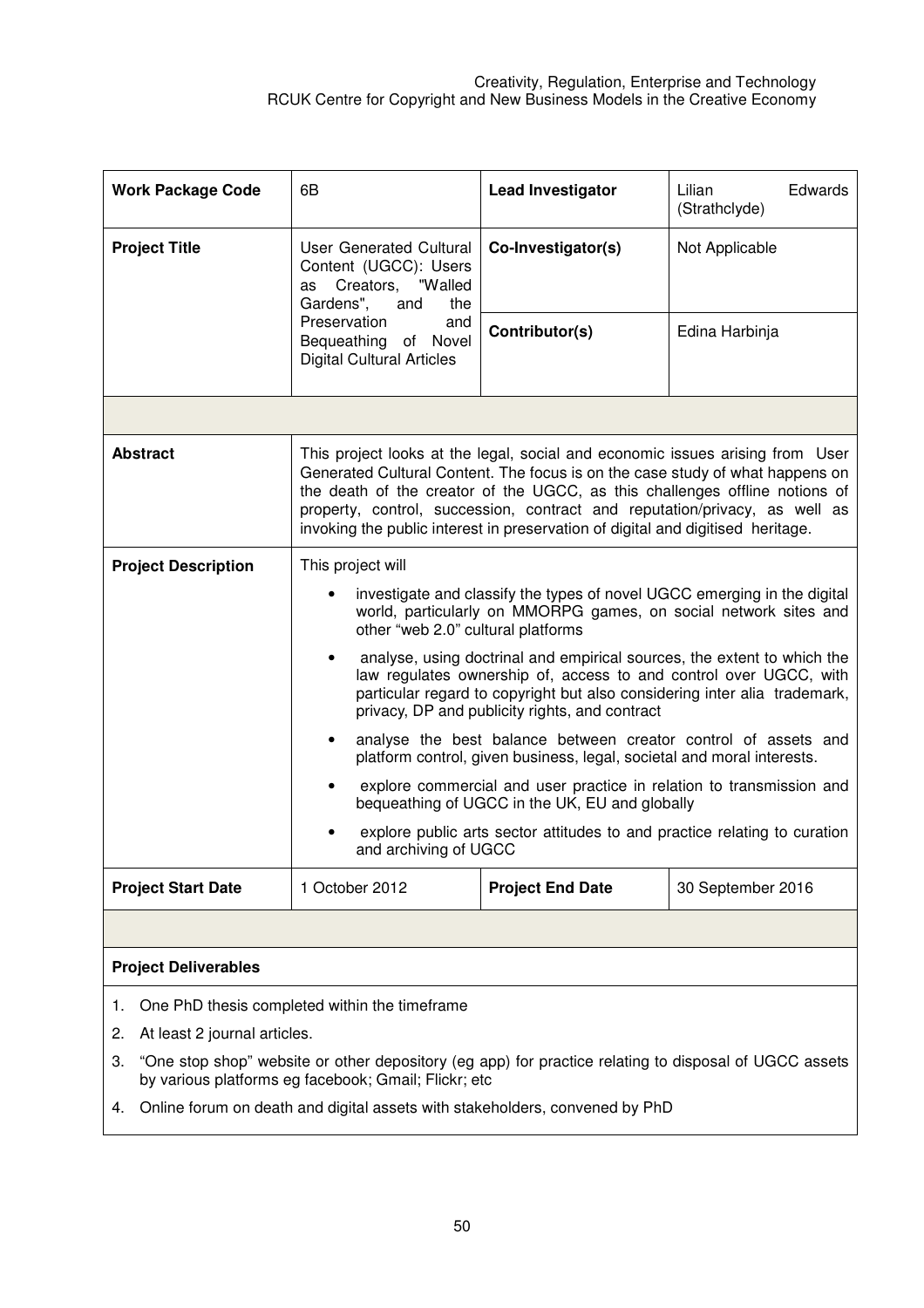| <b>Work Package Code</b>                                                                                                                                                    | 6C                                                                                                                                                                                                                                                                                                                        | <b>Lead Investigator</b> | Edwards<br>Lilian<br>(Strathclyde)                                 |
|-----------------------------------------------------------------------------------------------------------------------------------------------------------------------------|---------------------------------------------------------------------------------------------------------------------------------------------------------------------------------------------------------------------------------------------------------------------------------------------------------------------------|--------------------------|--------------------------------------------------------------------|
| <b>Project Title</b>                                                                                                                                                        | Data Mining                                                                                                                                                                                                                                                                                                               | Co-Investigator(s)       | Stephen<br>Tagg<br>(Strathclyde),<br>Derek<br>McAuley (Nottingham) |
|                                                                                                                                                                             |                                                                                                                                                                                                                                                                                                                           | Contributor(s)           | <b>Christian Geib</b>                                              |
|                                                                                                                                                                             |                                                                                                                                                                                                                                                                                                                           |                          |                                                                    |
| <b>Abstract</b>                                                                                                                                                             | This project studies technical and legal problems around the data mining and<br>text analytics industries with particular emphasis on reuse and transformation of<br>digital and cultural products.                                                                                                                       |                          |                                                                    |
| <b>Project Description</b>                                                                                                                                                  | This project has a legal/business strand and a technical strand.<br>It                                                                                                                                                                                                                                                    |                          |                                                                    |
|                                                                                                                                                                             | (a) Will study the proposed data mining exception to copyright for non-<br>commercial research and its implications for commercial business<br>models and social media development; as well as considering privacy<br>implications of mass open internet data mining and profiling eg in<br>social media such as Twitter. |                          |                                                                    |
|                                                                                                                                                                             | (b) Will look for technical solutions to copyright restrictions on re use of text<br>and data for data mining, drawing on Horizons work on personal data<br>containers.                                                                                                                                                   |                          |                                                                    |
| <b>Project Start Date</b>                                                                                                                                                   | 1 October 2012<br><b>Project End Date</b><br>30 September 2015                                                                                                                                                                                                                                                            |                          |                                                                    |
|                                                                                                                                                                             |                                                                                                                                                                                                                                                                                                                           |                          |                                                                    |
| <b>Project Deliverables</b>                                                                                                                                                 |                                                                                                                                                                                                                                                                                                                           |                          |                                                                    |
| Open source free toolkit for enabling guaranteed-legal data mining<br>1.<br>Legal specification/FAQ on legality of text, data and social media mining in UK/EU/US law<br>2. |                                                                                                                                                                                                                                                                                                                           |                          |                                                                    |

3. Academic articles on both above, at least 2 in all

4. Outreach forum on this to industry/arts/marketing/social media sectors

5. PhD thesis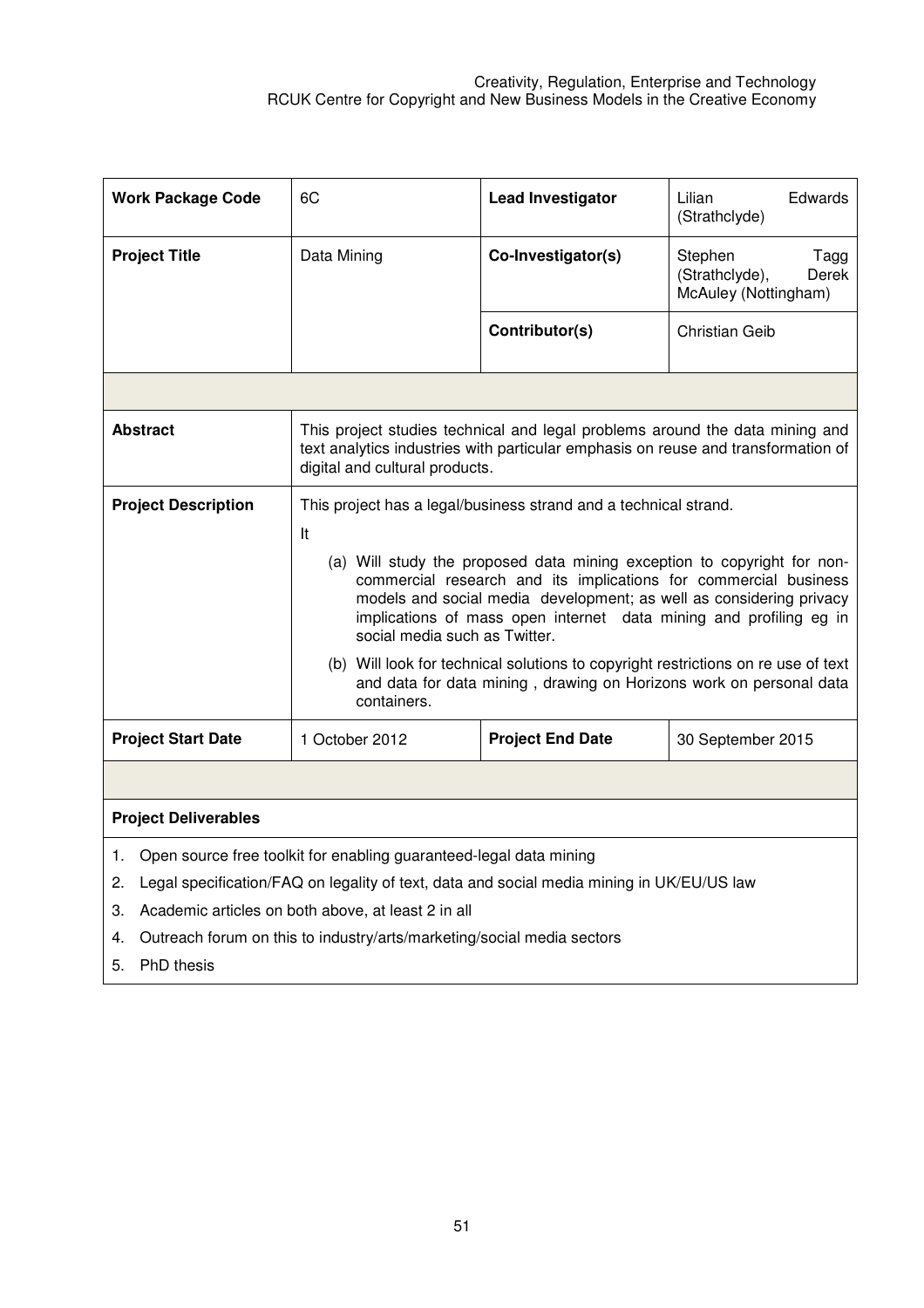| <b>Work Package Code</b>   | 7A                                                                                                                                                                                                                                                                                                                                                                                                                                                                                                                                                                                                                                                                                                                                                                                                                                                                                                                                                                                                                                                                                                                                                                                                                                                                                                                                                                                                                                                                                                                                                                                                                                                                                                                                                                                                                                                                                                                                                                                                                                                                                                                                                                                                                                                                                                                                                               | <b>Lead Investigator</b> | Laidlaw<br>Emily<br>(East<br>Anglia) |
|----------------------------|------------------------------------------------------------------------------------------------------------------------------------------------------------------------------------------------------------------------------------------------------------------------------------------------------------------------------------------------------------------------------------------------------------------------------------------------------------------------------------------------------------------------------------------------------------------------------------------------------------------------------------------------------------------------------------------------------------------------------------------------------------------------------------------------------------------------------------------------------------------------------------------------------------------------------------------------------------------------------------------------------------------------------------------------------------------------------------------------------------------------------------------------------------------------------------------------------------------------------------------------------------------------------------------------------------------------------------------------------------------------------------------------------------------------------------------------------------------------------------------------------------------------------------------------------------------------------------------------------------------------------------------------------------------------------------------------------------------------------------------------------------------------------------------------------------------------------------------------------------------------------------------------------------------------------------------------------------------------------------------------------------------------------------------------------------------------------------------------------------------------------------------------------------------------------------------------------------------------------------------------------------------------------------------------------------------------------------------------------------------|--------------------------|--------------------------------------|
| <b>Project Title</b>       | Human<br>Rights<br>and<br><b>Public Interest</b>                                                                                                                                                                                                                                                                                                                                                                                                                                                                                                                                                                                                                                                                                                                                                                                                                                                                                                                                                                                                                                                                                                                                                                                                                                                                                                                                                                                                                                                                                                                                                                                                                                                                                                                                                                                                                                                                                                                                                                                                                                                                                                                                                                                                                                                                                                                 | Co-Investigator(s)       | MacSithigh<br>Daithi<br>(Edinburgh)  |
|                            |                                                                                                                                                                                                                                                                                                                                                                                                                                                                                                                                                                                                                                                                                                                                                                                                                                                                                                                                                                                                                                                                                                                                                                                                                                                                                                                                                                                                                                                                                                                                                                                                                                                                                                                                                                                                                                                                                                                                                                                                                                                                                                                                                                                                                                                                                                                                                                  | Contributor(s)           | Yin Harn Lee (RA)                    |
|                            |                                                                                                                                                                                                                                                                                                                                                                                                                                                                                                                                                                                                                                                                                                                                                                                                                                                                                                                                                                                                                                                                                                                                                                                                                                                                                                                                                                                                                                                                                                                                                                                                                                                                                                                                                                                                                                                                                                                                                                                                                                                                                                                                                                                                                                                                                                                                                                  |                          |                                      |
| <b>Abstract</b>            | What does freedom of expression mean in the context of copyright, and how<br>does this inform the understanding of other human rights in the context of<br>This project explores the relationship between freedom of<br>copyright?<br>expression and copyright, including changes over time and depending on<br>business models. It also considers access to information and access to the<br>Internet as possible rights alongside other recognised rights e.g. fair trial and<br>privacy. The goal is to identify what role freedom of expression should have in<br>facilitating new business models, and whether there is a need for a public<br>interest exception rooted in human rights principles. The project features a free<br>speech impact assessment tool among other outputs.                                                                                                                                                                                                                                                                                                                                                                                                                                                                                                                                                                                                                                                                                                                                                                                                                                                                                                                                                                                                                                                                                                                                                                                                                                                                                                                                                                                                                                                                                                                                                                      |                          |                                      |
| <b>Project Description</b> | Phase 1: comparative literature review to analyse the relationship between<br>freedom of expression and copyright (in particular focusing on a comparison<br>between the United States and the UK (within its wider European context)). The<br>focus will be on the debates in academic works and case law concerning the<br>ways that freedom of expression and copyright can intersect and conflict. The<br>goal from this investigation is to identify the key human rights issues raised by<br>current and emerging business frameworks and to position it in the broader<br>debates on access to the Internet as a fundamental right. This will also help<br>identify in Phase 2 trends in human rights engagement (past, present and<br>future), and to identify the impact differing business models have on human<br>rights. For example, new enforcement models for copyright through the help of<br>intermediaries (see Newzbin, Digital Economy Act, corporate social<br>responsibility) impact the way that the system of freedom of expression is<br>experienced by the public, yet it is not understood whether this enforcement<br>model creates new human rights issues, addresses an existing imbalance, or<br>treads old territory. Further, the public are changing the ways that they<br>consume creative products; at the same time creators are making use of new<br>and varied platforms for the dissemination of their works. Does the dynamism of<br>these relationships and business models affect the understanding of freedom of<br>expression or is free speech, in this context, a constant? Finally, are the public<br>interest exceptions for copyright under the current legal model compliant with<br>free speech principles? If not, how can the model of freedom of expression<br>inform refinement of the concept of public interest?<br>Phase 2: drawing on the findings in other work packages, in particular work<br>packages on intermediaries, interviews and roundtables with creators and<br>users, and analysis of new platforms such as online games, to examine the<br>regulatory environment of freedom of expression, as understood from Phase 1,<br>in order to identify what role freedom of expression should have in facilitating<br>new business models, and whether there is a need for a public interest |                          |                                      |
| <b>Project Start Date</b>  | 1 October 2012                                                                                                                                                                                                                                                                                                                                                                                                                                                                                                                                                                                                                                                                                                                                                                                                                                                                                                                                                                                                                                                                                                                                                                                                                                                                                                                                                                                                                                                                                                                                                                                                                                                                                                                                                                                                                                                                                                                                                                                                                                                                                                                                                                                                                                                                                                                                                   | <b>Project End Date</b>  | 30 September 2014                    |
|                            |                                                                                                                                                                                                                                                                                                                                                                                                                                                                                                                                                                                                                                                                                                                                                                                                                                                                                                                                                                                                                                                                                                                                                                                                                                                                                                                                                                                                                                                                                                                                                                                                                                                                                                                                                                                                                                                                                                                                                                                                                                                                                                                                                                                                                                                                                                                                                                  |                          |                                      |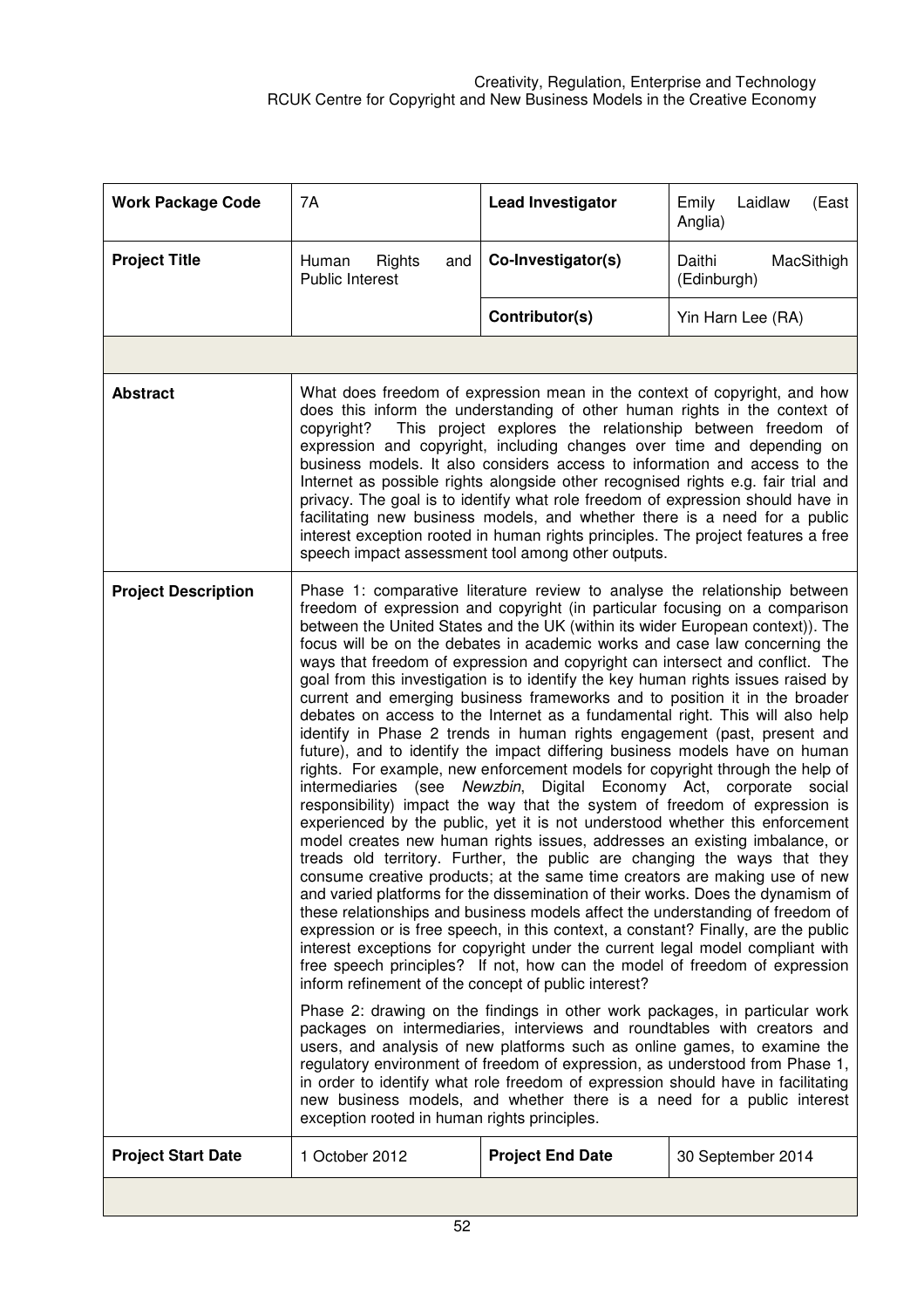## **Project Deliverables**

- 1. Two peer-reviewed academic articles
- 2. Presentation and consultation at industry forums such as the Internet Governance Forum
- 3. Publication of industry guidelines on human rights responsibilities
- 4. Publication of free speech impact assessment tool to help test compliance of new laws and business models with free speech principles
- 5. Publication of pamphlets and podcasts to raise public awareness